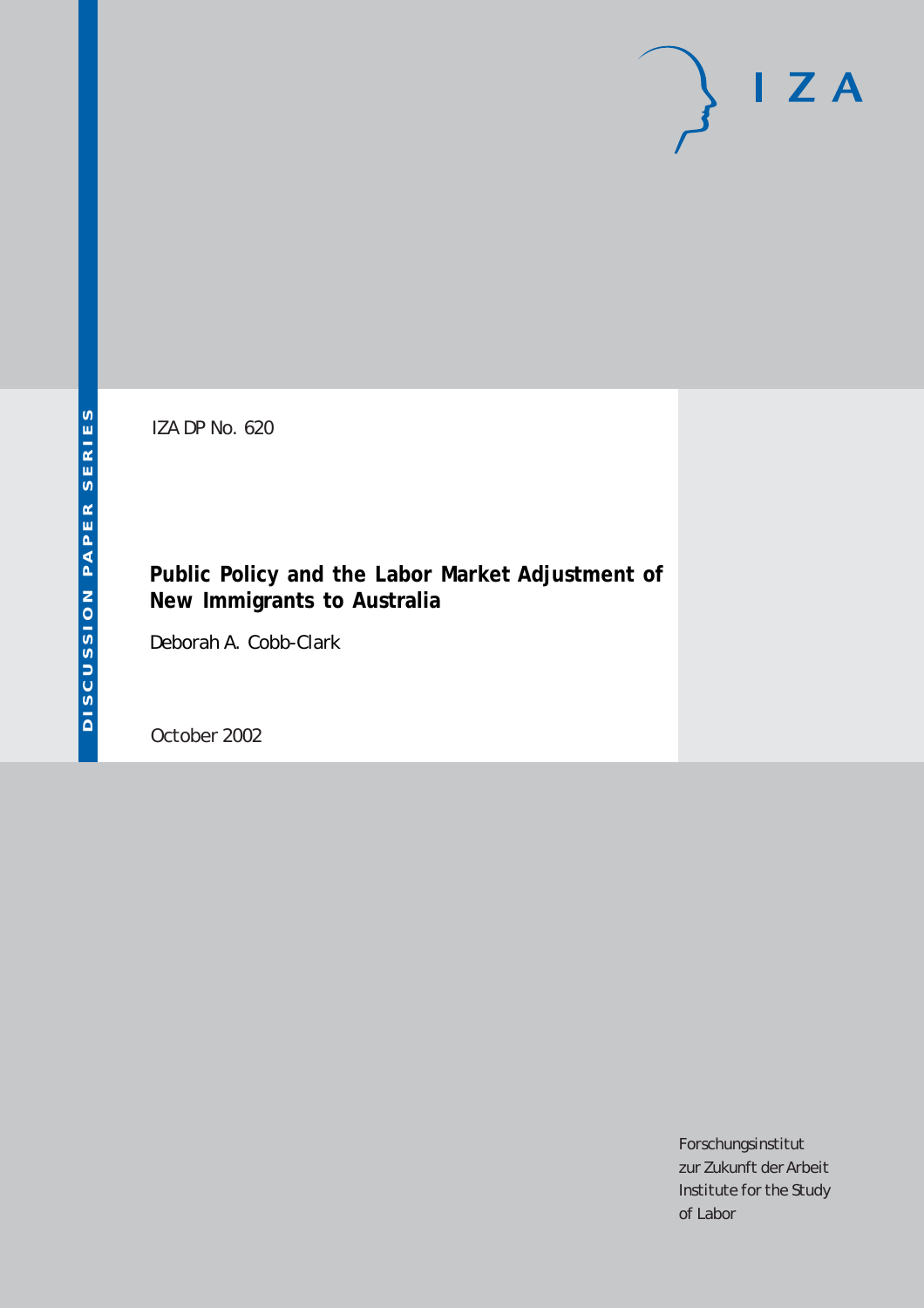# **Public Policy and the Labor Market Adjustment of New Immigrants to Australia**

**Deborah A. Cobb-Clark**

*SPEAR Centre, RSSS, Australian National University and IZA Bonn*

> Discussion Paper No. 620 October 2002

> > IZA

P.O. Box 7240 D-53072 Bonn Germany

Tel.: +49-228-3894-0 Fax: +49-228-3894-210 Email: iza@iza.org

This Discussion Paper is issued within the framework of IZA's research area *Mobility and Flexibility of Labor.* Any opinions expressed here are those of the author(s) and not those of the institute. Research disseminated by IZA may include views on policy, but the institute itself takes no institutional policy positions.

The Institute for the Study of Labor (IZA) in Bonn is a local and virtual international research center and a place of communication between science, politics and business. IZA is an independent, nonprofit limited liability company (Gesellschaft mit beschränkter Haftung) supported by the Deutsche Post AG. The center is associated with the University of Bonn and offers a stimulating research environment through its research networks, research support, and visitors and doctoral programs. IZA engages in (i) original and internationally competitive research in all fields of labor economics, (ii) development of policy concepts, and (iii) dissemination of research results and concepts to the interested public. The current research program deals with (1) mobility and flexibility of labor, (2) internationalization of labor markets, (3) welfare state and labor market, (4) labor markets in transition countries, (5) the future of labor, (6) evaluation of labor market policies and projects and (7) general labor economics.

IZA Discussion Papers often represent preliminary work and are circulated to encourage discussion. Citation of such a paper should account for its provisional character. A revised version may be available on the IZA website (www.iza.org) or directly from the author.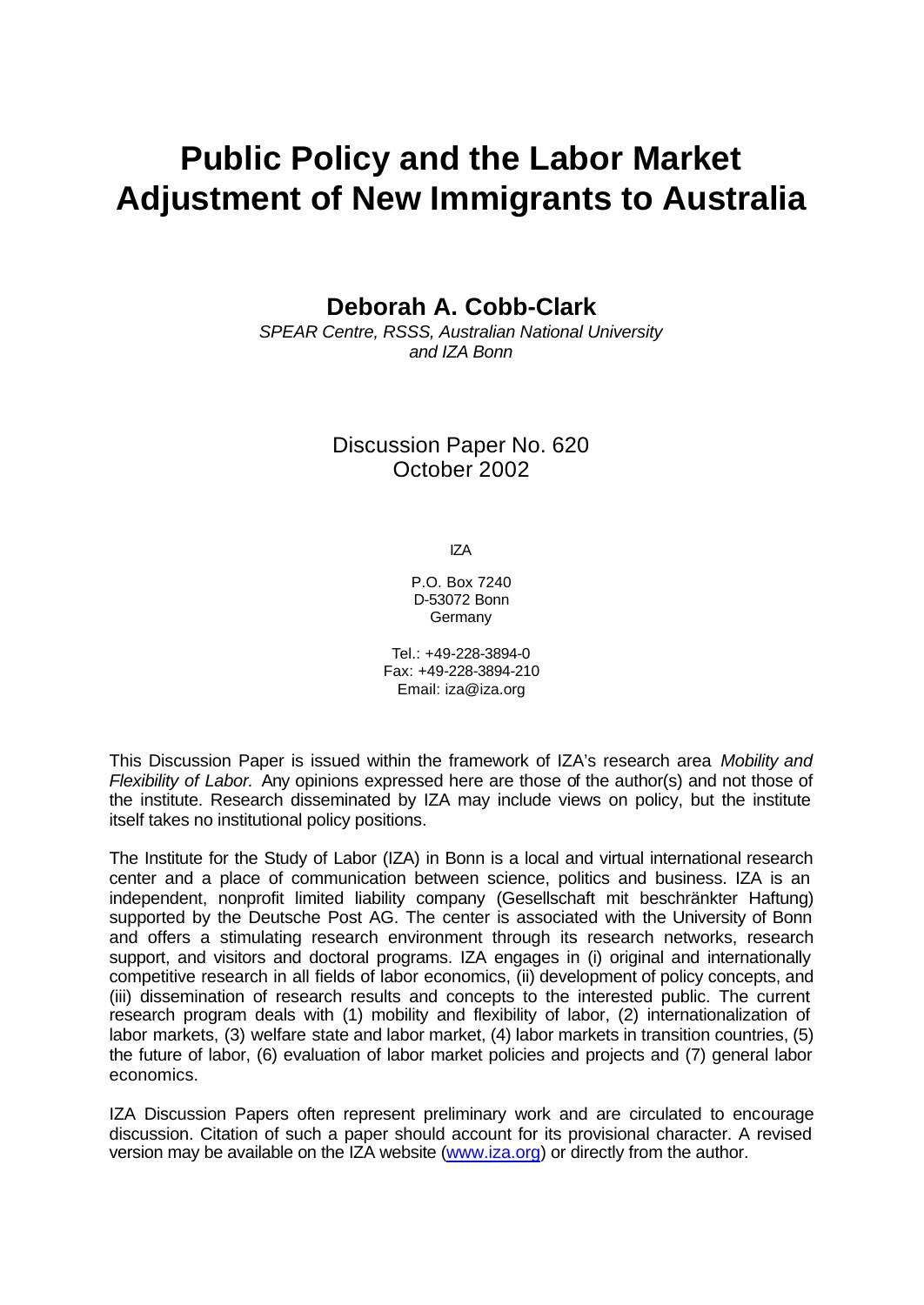IZA Discussion Paper No. 620 October 2002

# **ABSTRACT**

# **Public Policy and the Labor Market Adjustment of New Immigrants to Australia**

Two separate cohorts of immigrants to Australia are compared in order to assess the potential role of immigrant selection criteria, labor market conditions, and income-support policy in facilitating the labor market adjustment of new arrivals. Although these two cohorts entered Australia only five years apart, their initial labor market outcomes varied dramatically. The results indicate that changes in immigration policy may have led to increased human capital endowments that in turn resulted in higher participation rates and reduced unemployment. At the same time, improvement in Australian labor market conditions and changes in income-support policy over the 1990s – which most likely altered the returns to human capital – were probably instrumental in reinforcing the effects of tighter immigrant selection criteria. As much as half of the fall in unemployment rates among women and one third the decline among men appears to have occurred as the result of changes in the returns to demographic and human capital characteristics.

JEL Classification: J6, J1

Keywords: immigrant, labor market assimilation, selection criteria, public policy

Corresponding author:

Deborah Cobb-Clark SPEAR Centre, RSSS, Bld. 9 Australian National University Canberra ACT, 0200 Australia Tel.: +61 2 6125 3267 Fax: +61 2 6125 0182 Email: dcclark@coombs.anu.edu.au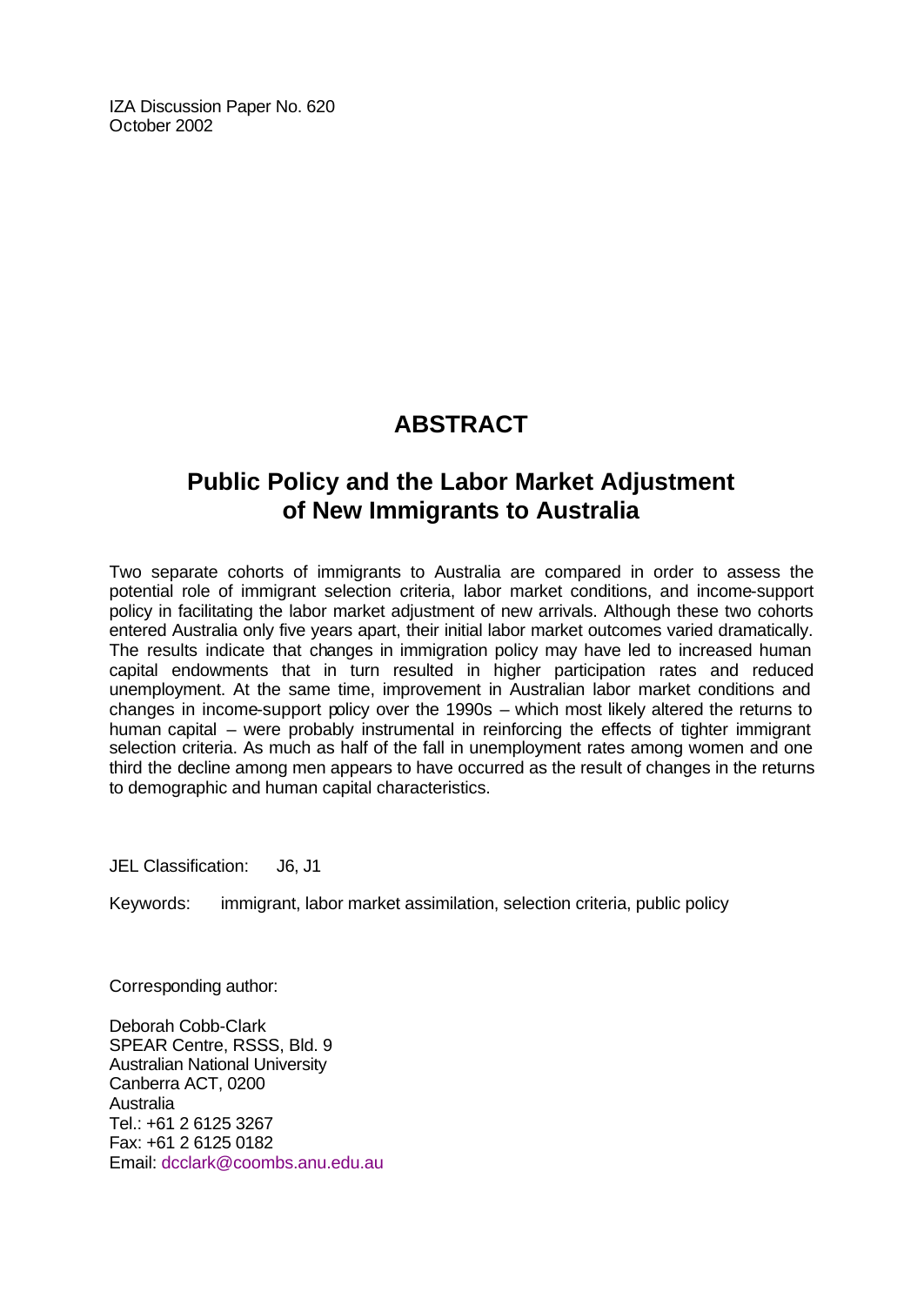#### **1. Introduction**

International migration is an increasingly important economic phenomenon. The number of people worldwide living outside their country of birth now exceeds 120 million and more countries than ever are being classified as major suppliers or receivers of international migrants (Stalker, 2000). In the face of such massive movements of people, policy makers around the world are grappling with complicated issues surrounding the design and implementation of policies to facilitate the settlement of new arrivals.

Australia is an interesting case study for assessing the capacity of policy to promote immigrant settlement. First, Australia is a nation of immigrants. Nearly six million individuals have migrated to Australia since the post-war migration program began in October of 1945. Of the 18.3 million individuals enumerated in the 1996 Australian Census, 23.0 percent were foreign born and an additional 18.6 percent were first generation Australians (DIMA, 1998).<sup>1</sup> Second, a new data source—the Longitudinal Survey of Immigrants to Australia (LSIA) provides a unique opportunity to study two separate immigration cohorts as they enter Australia and begin looking for work. Unlike standard labor force surveys and censuses which provide only limited information about foreign-born individuals, the LSIA was specifically designed to enhance our understanding of the immigration and settlement process.

This paper explores the role of labor market conditions, income-support policy, and immigrant selection criteria in promoting labor market adjustment. Two separate cohorts of new entrants to Australia are compared. The first cohort entered as new immigrants in the early 1990s (1993-1995) while the second cohort entered in 1999-2000. Although these immigrants arrived in Australia only five years apart on average, their early labor market experiences were dramatically different. The employment-to-population ratio six months after migration was only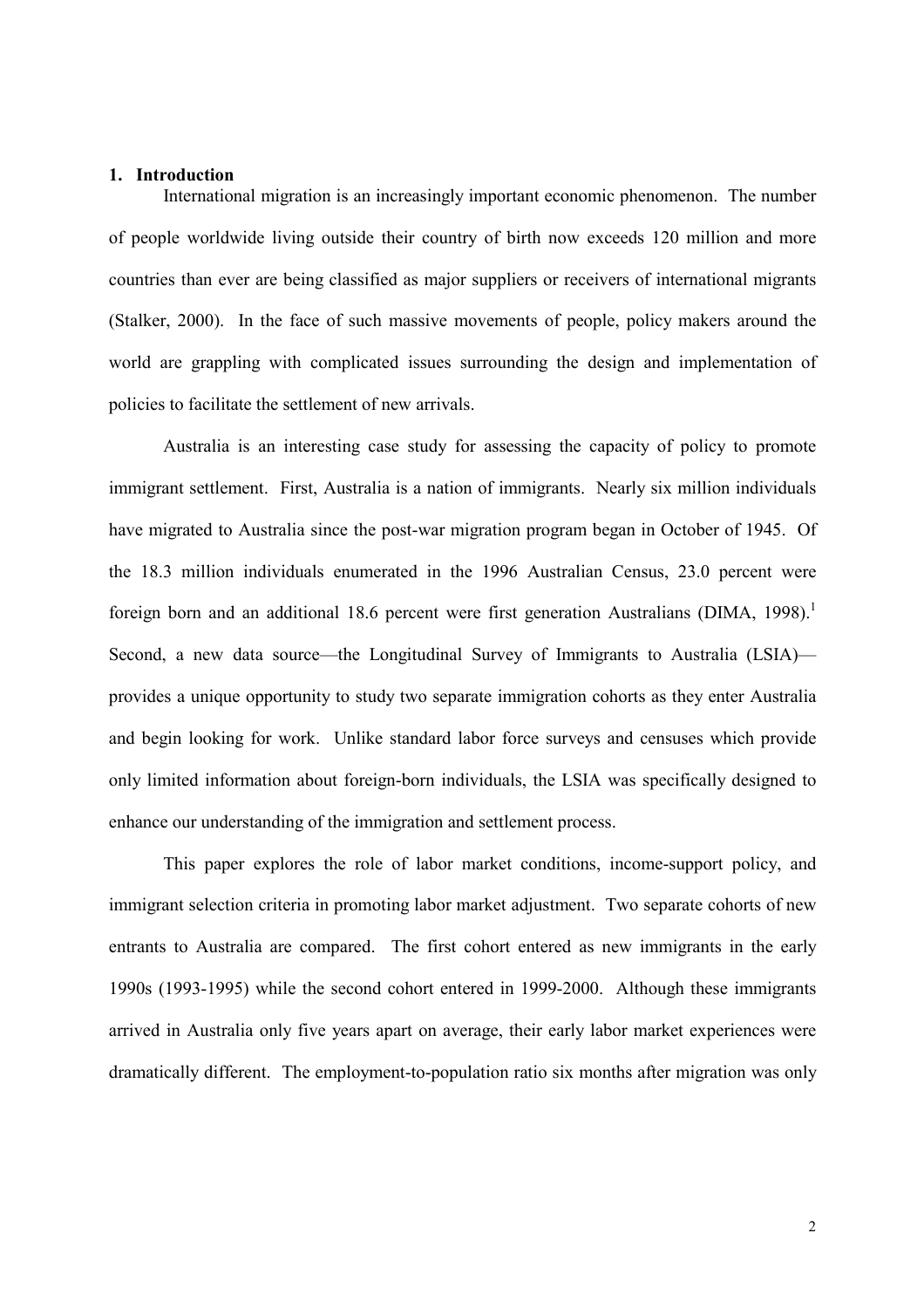31.5 percent for the first cohort, but 47.9 percent for the second. Labor force participation also increased between the two cohorts and the unemployment rate fell from 40.7 percent (Cohort 1) to 17.8 percent (Cohort 2).

A number of factors may account for these differences. In particular, there was substantial improvement in Australian labor market conditions over the latter half of the 1990s. Additionally, Australian immigration policy moved to place a greater emphasis on productivityrelated skills in the selection process, while income-support policy was changed to exclude most immigrants from social welfare payments for the first two years after arrival. Our interest lies in assessing these factors' potential role in promoting the labor market performance of new arrivals. The approach will be to use the detail of the LSIA data—in particular visa category, primary applicant status, gender, human capital characteristics, etc.—to pin point the source of the disparity in the labor market status and unemployment experience of the two entry cohorts. While not an identification strategy *per* se, this does allows us to begin to make progress in understanding the potential explanations for the improvement in labor market outcomes.

The results indicate that the 1999 changes to Australia's skilled immigration program may have played a large part in the improvement in labor market outcomes. The cohort of individuals entering Australia in 1999-2000 was more educated and had better English language skills than the previous cohort. These changes in human capital endowments resulted in increased participation rates and reduced unemployment. Furthermore, the effects of changing human capital endowments were not uniform, but were concentrated amongst those groups most likely to be subject to the tighter selection criteria. At the same time, it seems clear that changes in Australian labor market conditions and income-support policy over the 1990s—which most

<sup>&</sup>lt;sup>1</sup> In comparison, during the same period 17.4 percent of the Canadian and 9.3 percent of the U.S. population was foreign born (OECD, 1995).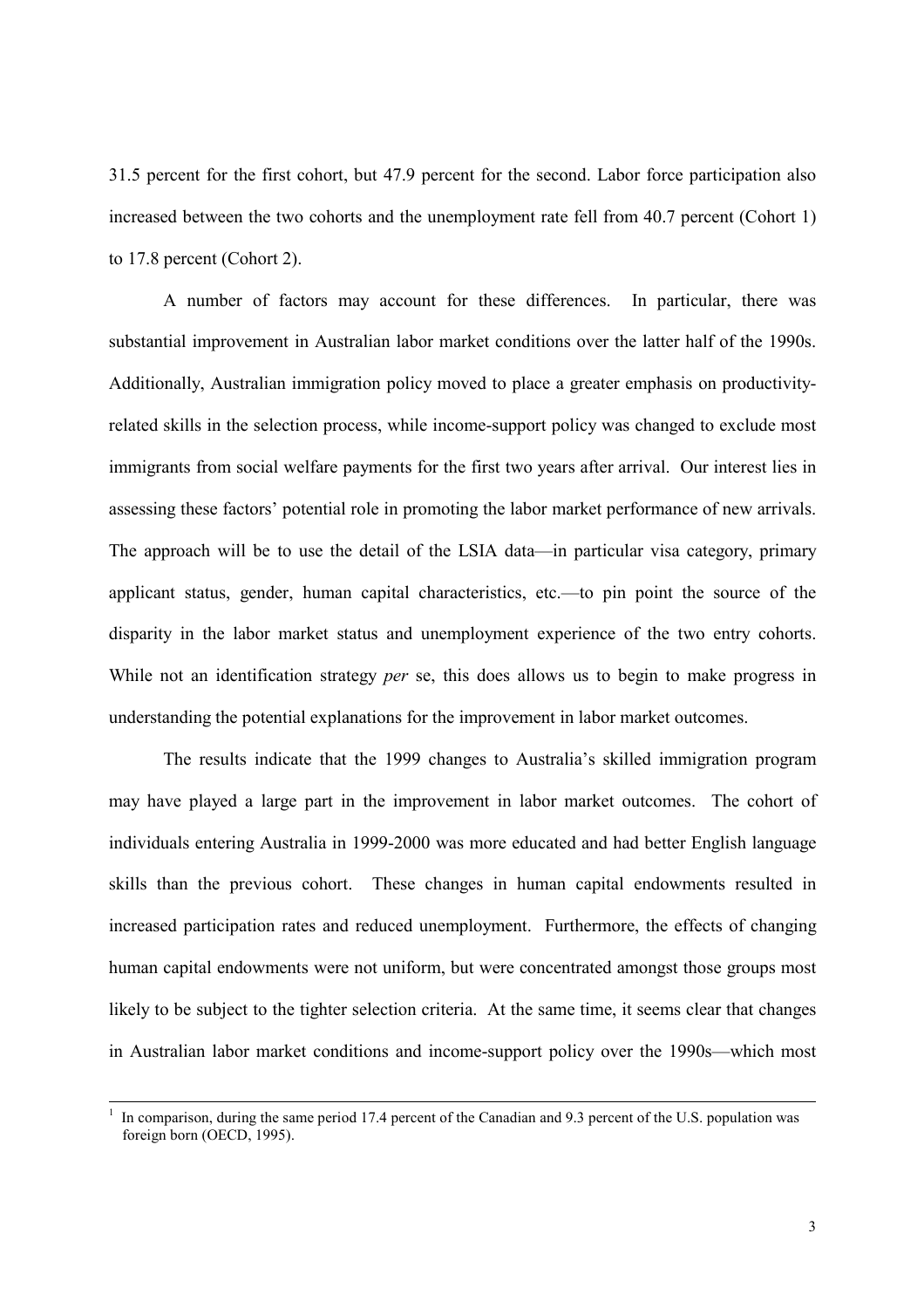likely altered the returns to human capital—were probably instrumental in reinforcing the effects of tighter immigrant selection criteria. Unemployment improved not only for skills-based immigrants (who were subject to the new points test), but also among family-based and to a lesser degree humanitarian immigrants who were not. As much as half of the fall in unemployment rates among women and one third the decline among men appears to have occurred as the result of changes in the returns to demographic and human capital characteristics.

The next section reviews details of changes in Australian labor market conditions, immigrant selection criteria, and income-support policy and outlines how each would be expected to influence the early labor market outcomes of new arrivals. Section 3 provides details of the LSIA data, while differences in the human capital endowments of the two LSIA cohorts are considered in Section 4. The determinants of labor market participation and unemployment are presented in Section 5. Subsequently, differences in labor market outcomes are decomposed into characteristics-related and returns-to-characteristics-related components. Finally, a discussion of the results and the conclusions of the analysis are presented in Section 7.

#### **2. Selection Criteria, Income-Support Policy, Labor Market Conditions in Australia**

For most immigrants, the success of the immigration decision often turns on a successful transition into the receiving-country labor market. This is particularly true in the first stages of immigrant settlement, but continues to be true even in later stages of family reunion and community formation (Wooden, *et al.*, 1994).<sup>2</sup> In the mid-1990s, the Australian government

<sup>2</sup> See Wooden, et. al., (1994) and McDonald and Worswick, (1999), for reviews of studies comparing the labor market status of immigrants to native-born Australians at various stages of the business cycle. Cobb-Clark (2000) and Brown (1998) assess the relationship between the visa category and the labor market status of immigrants to Australia.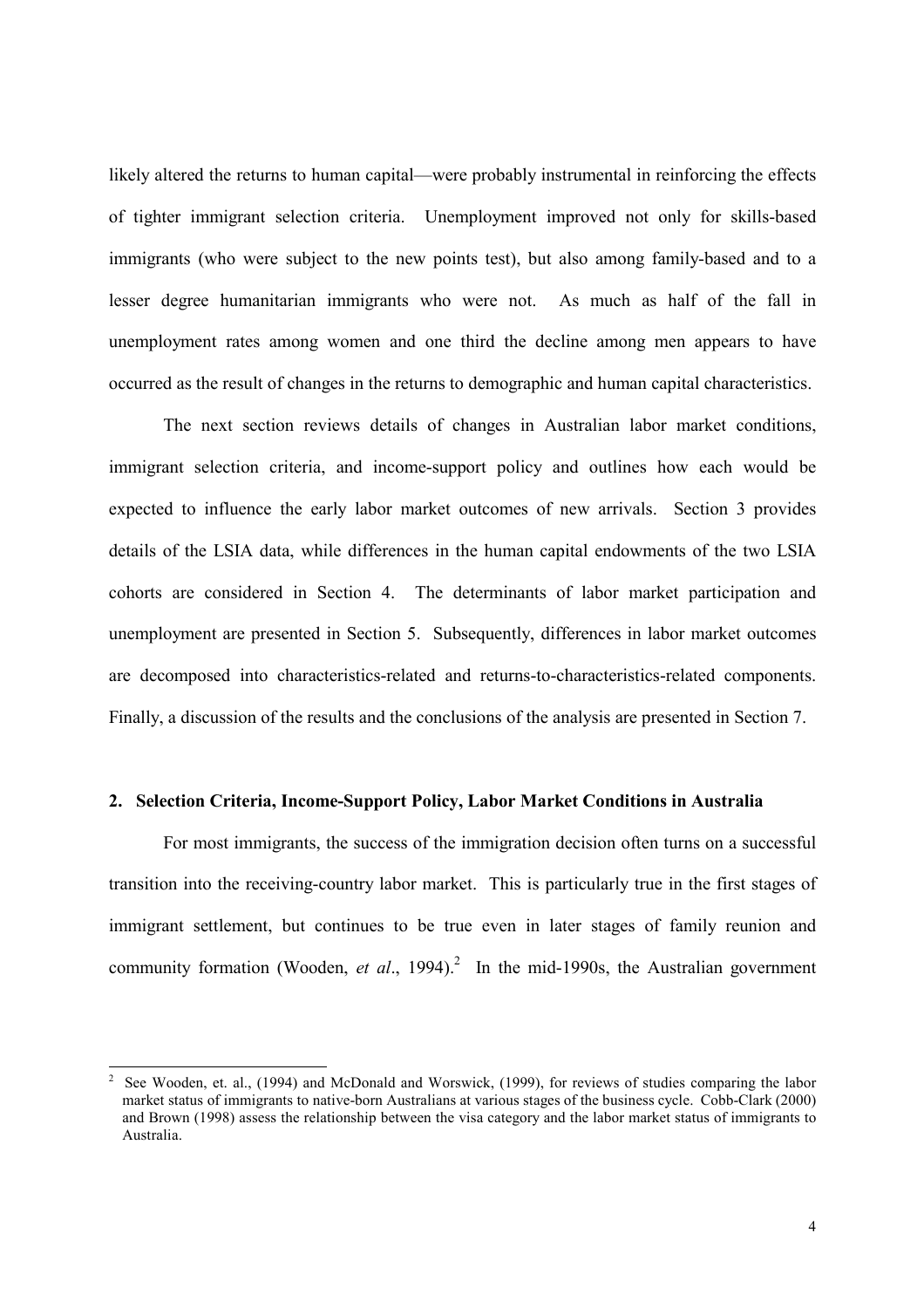adopted a number of policies designed to promote the successful labor market entry of new arrivals, and reduce the demand for taxpayer-funded income-support payments.

#### *Changes over the 1990s:*

1

Immigrants to Australia—like those to Canada or the United States—are selected on the basis of either labor market skills, family relationships, or out of humanitarian concerns. Australia's skilled immigration program—which is modeled closely on Canada's (Clarke, 1994)—relies on points tests as the primary mechanism for regulating the level and influencing the characteristics of skilled migrants.<sup>3</sup> Changes to the immigration program in the late 1990s gave an even greater emphasis to productivity-related characteristics in the immigrant selection process. First, the number of visas in the skill-based categories was increased from approximately 21,000 in 1993-94 to 28,000 in 1998-99, while the number of new arrivals holding family-based visas declined from approximately 25,500 to 21,500 (BIMPR, 1995; DIMA, 1999).<sup>4</sup> Second, a limit was placed on the entry of parents, which had the effect of reducing the average age of family-based migrants (Richardson, *et al.*, 2001). Third, the Department of Immigration and Multicultural Affairs (DIMA) established minimum age, skill, and English language criteria which skill-based immigrants must meet in addition to passing the

<sup>3</sup> Australia's skilled immigration stream includes independent migrants without family relationships who are points tested (Independents), migrants with pre-arranged offers of employment (Employer Nomination Scheme (ENS)), and migrants intending to establish businesses in Australia who meet certain capital requirements (Business Skills (BS)). The Skilled Australia-Linked (SAL) program lies between the family-based and skill-based migration streams subjecting potential migrants to a points test which weights both skills and more distant family relationships. Due to small sample sizes, and the similarities in the two programs, it is customary to consider BS and ENS immigrants together. 4

Overall, 69,768 settlers arrived in Australia in 1993-1994 and by 1998-99 this number had grown to 84,143. The fall in Family Stream immigrants over this period was more than made up by a dramatic increase in the number of New Zealand citizens (who do not require visas) entering Australia under the 1973 Trans-Tasman Travel Arrangement. As a result, the proportion of the overall immigration flow admitted on the basis of skills expanded only modestly from 30.0 percent in 1993-94 to 33.2 percent in 1998-99 (BIMPR, 1995; DIMA, 1999). New Zealand citizens are outside the sampling frame of the LSIA, however, so the expansion in skill-based immigration is much greater in these data.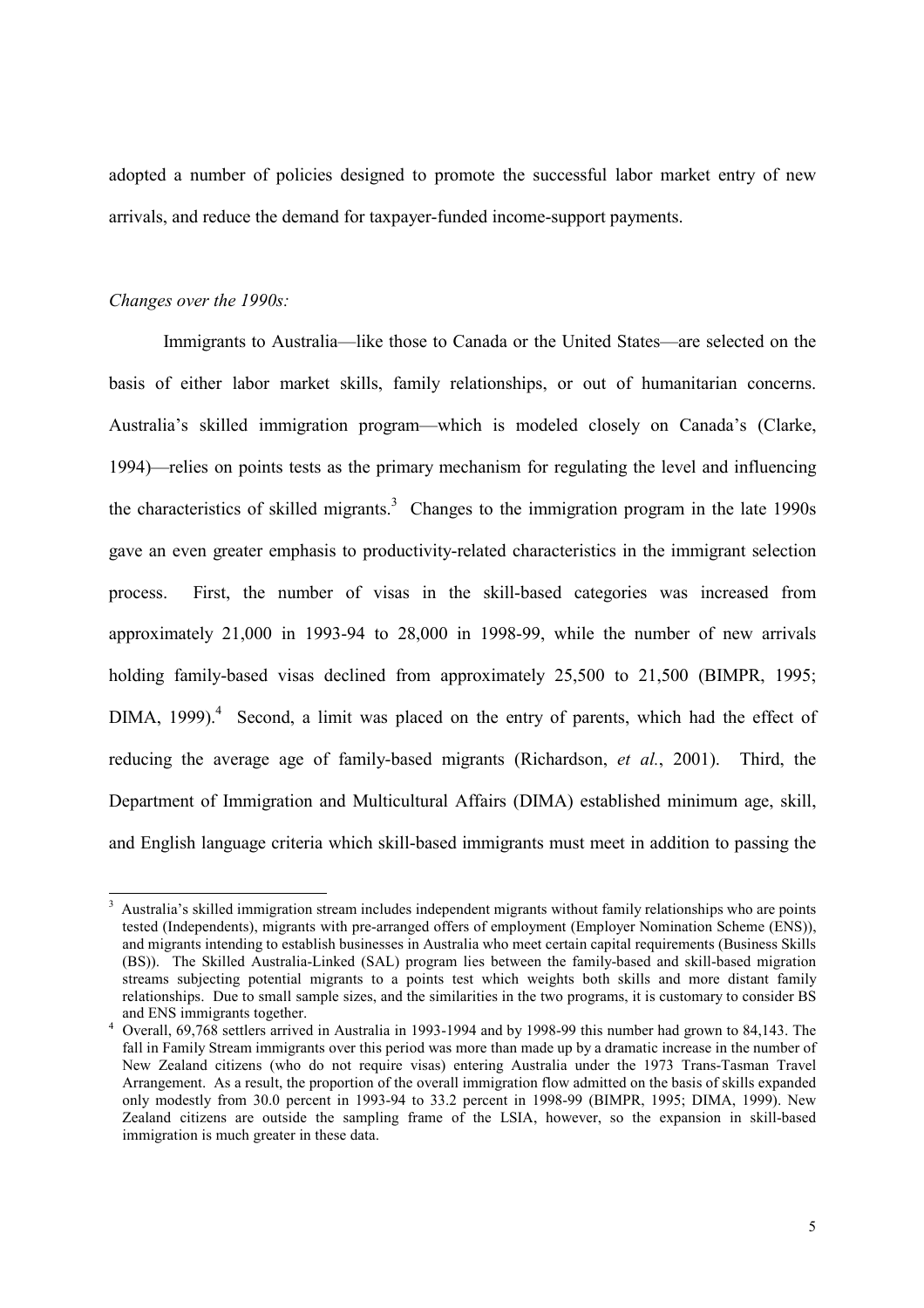points test.<sup>5</sup> Changes to the points test itself resulted in additional points being awarded if the applicant's spouse also meets the minimum age, skill and English language requirements or if the applicant holds an Australian degree. Finally, DIMA now places greater emphasis on personal interviews in making decisions about the applications of skill-based immigrants.

These changes in selection criteria were coupled with changes in welfare policy tightening access to taxpayer-funded income-support programs.<sup>6</sup> All immigrants arriving in Australia after January 1993 have been subject to a 26-week waiting period for access to unemployment benefits. However, many family-based immigrants in Cohort 1 would have been entitled to income-support payments on the basis of their Australian partner's eligibility and Special Benefit (a discretionary payment of last resort) was not subject to any waiting period. Since March of 1997, new arrivals—with the exception of humanitarian migrants—are prohibited from receiving practically all income-support payments (including Special Benefit) for the first two years after migration.<sup>7</sup> Visa applicants are informed about the waiting period at several stages in the application process and three in four individuals captured in the second LSIA cohort report knowing about the ban before migration.

Improvements in overall conditions in the Australian labor market over the latter half of the 1990s most likely reinforced the effects of these policy changes in facilitating the labor market transition of new arrivals. Australian unemployment fell from 10.3 percent in September of 1993 to 7.1 percent in September of 1999. The number of individuals employed full-time rose 11.3 percent while part-time employment increased 24.2 percent. As a result, total employment

 $\overline{a}$ 

<sup>5</sup> Specifically, all applicants must be under the age of 45, be proficient in English at the vocational level, and meet the Australian requirements for (and have recent experience in) an occupation set out on a skilled occupa

the Australian requirements for (and have recent experience in) an occupation set out on a skilled occupations list. 6 This section is based on communication with the International Branch, Department of Family and Community Services.

Migrants in financial hardship whose circumstances have changed after arrival in Australia may still be able to access Special Benefit within the waiting period. In practice, however, this is very uncommon as an inability to find employment is not considered a change in circumstances.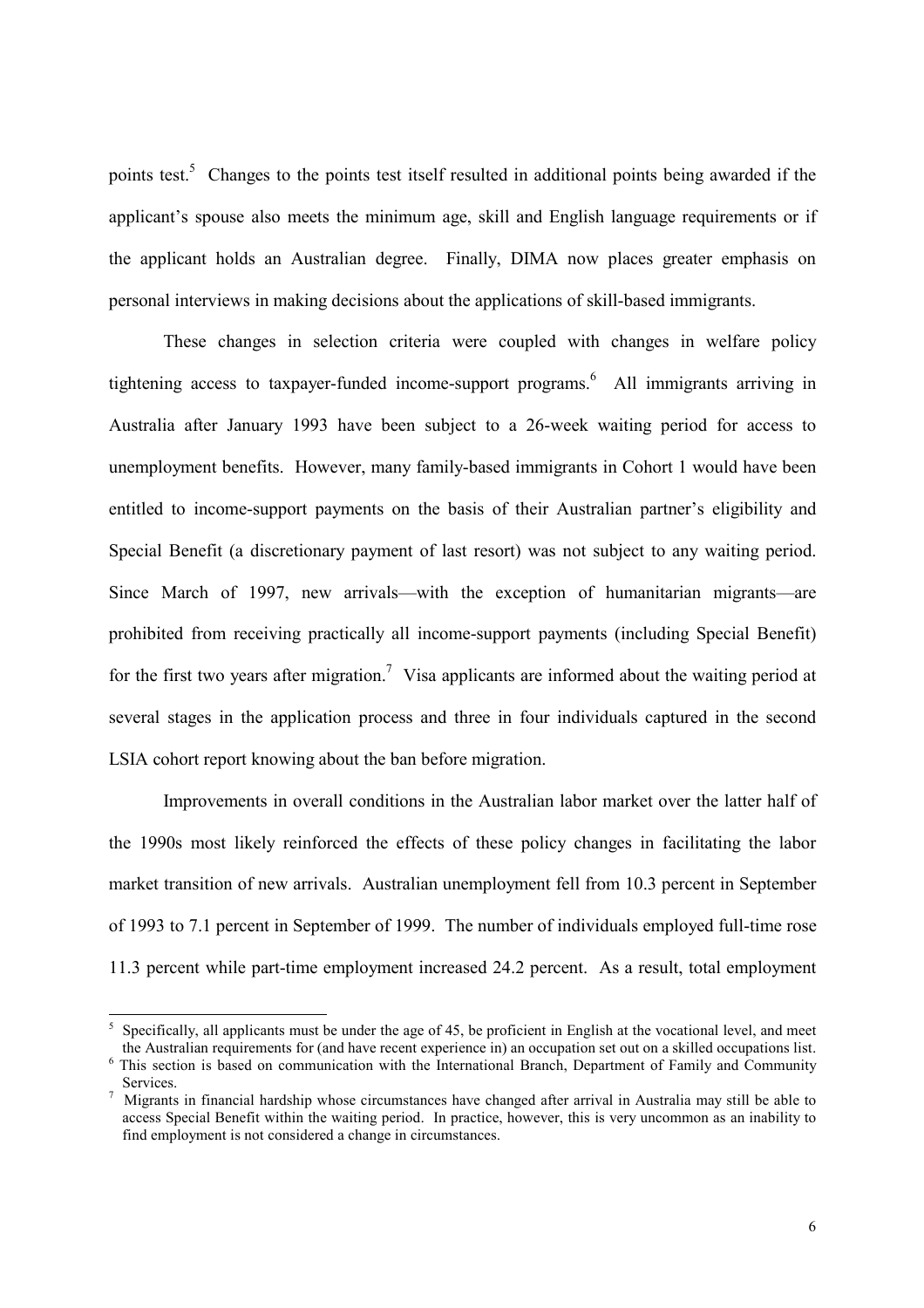in the Australian labor market grew from just over 7.8 million to more than 8.9 million individuals over the six year period. 8

# *Effect of Policy Changes on Labor Market Outcomes:*

 The Australian government's move in 1999 to select more highly-skilled immigrants would be expected to directly affect the average labor market outcomes of new arrivals: first, by altering the distribution of immigrants across visa categories and second, by increasing average skill levels. The latter occurring as the result of a change in the points test that gave more weight to age, English language ability, and recent experience in a skilled occupation. Note, that this primarily affected those actually subject to the points test—i.e., Independent and Skilled Australia-Linked (SAL) primary applicants<sup>9</sup>—though the additional points awarded to applicants with spouses meeting the skill requirement would be expected to improve skills among Independent and SAL spouses as well. Furthermore, the points test is generally used to select male rather than female immigrants as women are disproportionately likely to enter as accompanying family members for whom no selection criteria apply. Only 5.4 percent of all female immigrants to Australia in 1990-1991 entered as primary applicants in one of the skillbased programs (Madden and Young, 1993).<sup>10</sup> Generally speaking then, we expect selection policy to directly affect labor market outcomes by influencing observed human capital endowments.

 In contrast, expanding employment and falling unemployment in the Australian labor market over the 1990s would be expected to have a direct influence on immigrant's labor market

<sup>8</sup> ABS Time Series Statistics, dX for Windows, Version 3.0.

<sup>9</sup> The primary applicant is the individual upon whom the approval to migrate was based. Once the primary applicant meets the selection criteria and is granted a visa, dependent family members (in practice, spouses and children) are automatically granted visas in the same category.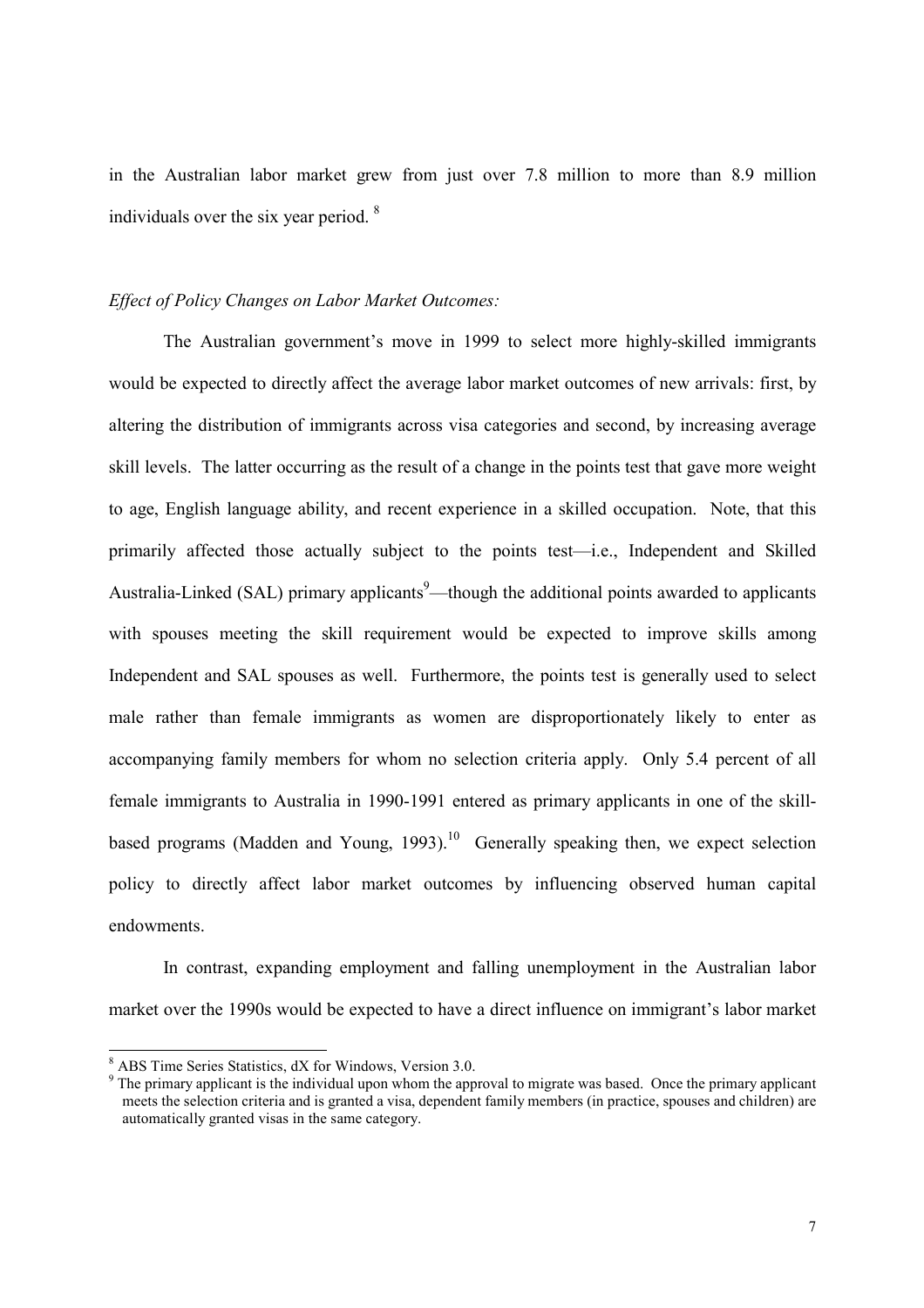outcomes by shifting the wage distribution and raising the returns to market work. Similarly, restricted access to income-support payments after 1997 would also be expected to affect the participation decisions and unemployment probabilities of immigrants by altering the costs and benefits of job search. Unlike changes in selection criteria that pertained mainly to individuals in specific immigration streams, differences in labor market conditions and income-support policy at the time of entry would be expected to affect foreign-born individuals more broadly by altering the returns to immigrants' human capital endowments.

Additionally, economic models of the migration decision itself demonstrate that relative economic conditions in sending and receiving countries generate selectivity in the characteristics of those individuals choosing to migrate (Borjas, 1987; Jasso and Rosenzweig, 1986; Cobb-Clark, 1993; Greenwood, et. al., 1999). Changes in the state of the Australian labor market and in the generosity of Australian income-support policy would certainly have affected the returns to migration and perhaps altered the selectivity of the immigrant stream—though most likely not in the same direction. While improved labor market conditions would have raised the returns to migration for many potential immigrants, the change in welfare policy would be expected to result in many of those not confident of their ability to be economically independent increasingly choosing to stay at home.11 Variation in immigrants' observed characteristics are accounted for in the analysis. However, given the cross-sectional nature of the data, it is not possible to control for unobserved individual heterogeneity and as a result variation in the unobserved human capital characteristics of individuals in the two cohorts will be reflected in differences in the

<sup>&</sup>lt;sup>10</sup> Women also tend to be over-represented in family classes and under-represented in skill classes in Canada and the United States (Houstoun, et. al., 1984; UN, 1995).

 $U<sub>1</sub>$  In related work, Greenwood, et al., 1999 conclude that the specific social programs available in the source country are critical in shaping the decision to migrate to the United States.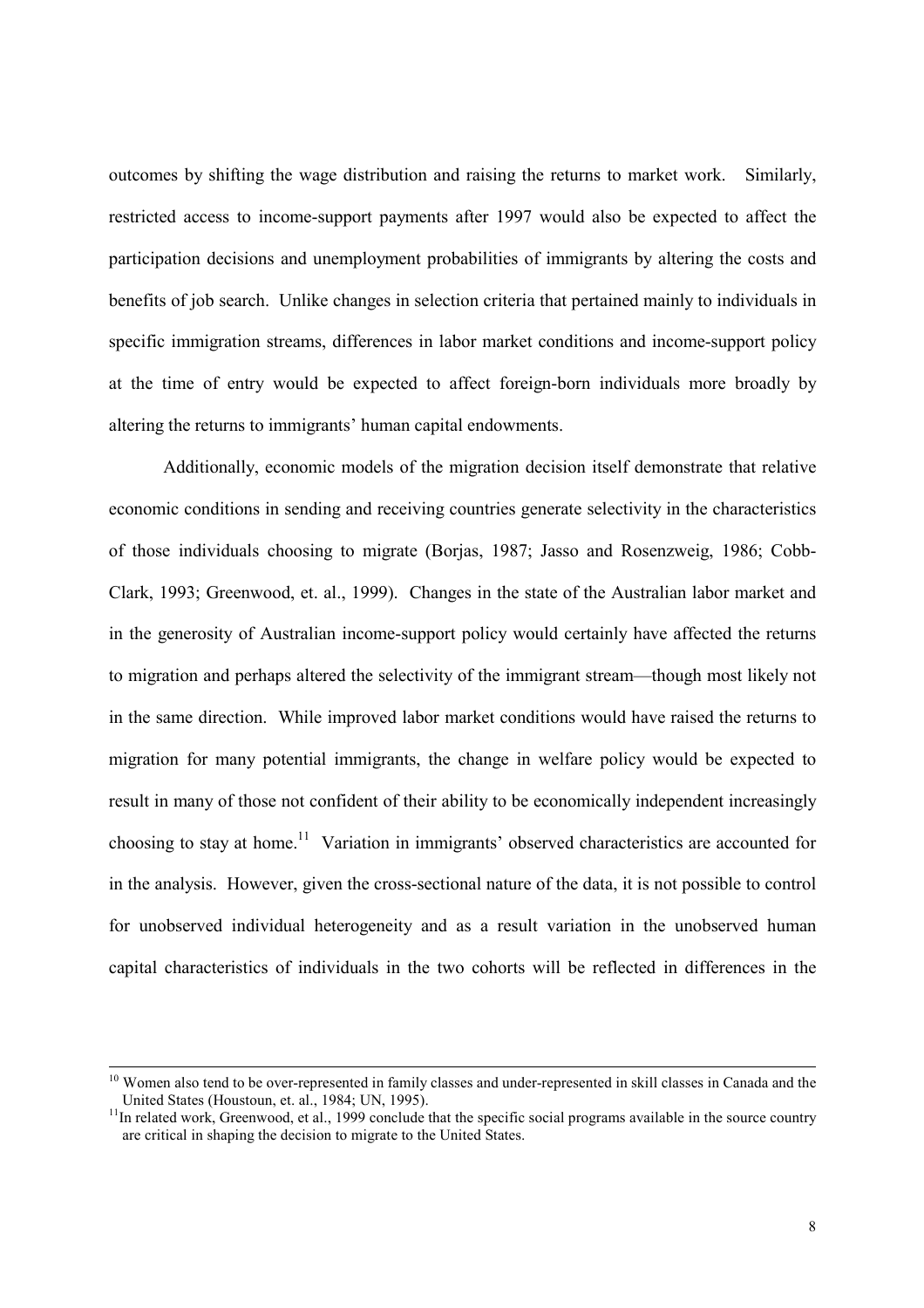returns to related observed characteristics. There is in effect an omitted variables bias problem the magnitude and direction of which may differ between cohorts.

 Several indirect effects complicate the interpretation of the above dichotomy between human capital endowments (immigration policy) and returns (labor market conditions and income-support policy), however. First, although selection criteria are by their nature based on the observed characteristics of potential immigrants, the component of Australian policy that now places a greater emphasis on the interview process is an exception to this. This change would be expected to result in increased selection on certain forms of human capital which can be observed by immigration officials, but which are unobserved in our data. Such a policy effect would then be captured in returns to human capital rather than in human capital endowments themselves. Second, labor market conditions or income-support policy may – through an endogenous immigration process – affect observed (as well as unobserved) human capital characteristics. To the extent that both of these can be considered second-order effects, understanding the importance of human capital endowments and returns to human capital in altering immigrants' early labor market outcomes can provide useful information about the potential source of those changes.

#### **3. The Longitudinal Survey of Immigrants to Australia**

The LSIA was primarily designed to study the process of immigrant settlement. More than 300 questions about the settlement process—including labor market adjustment—are asked in each wave of the survey. LSIA data are particularly useful for understanding the role of selection criteria in facilitating immigrant settlement because of the availability of accurate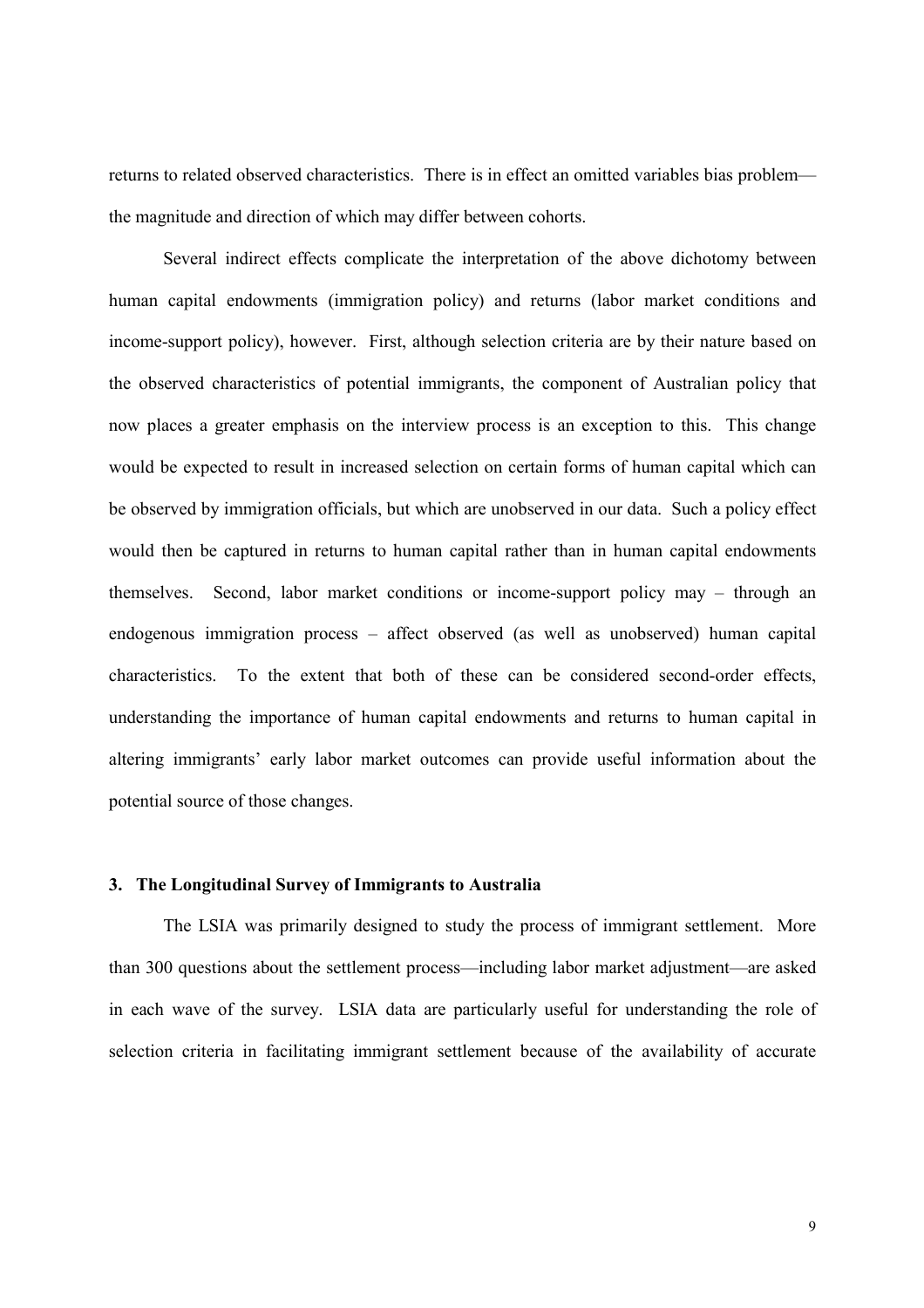information about detailed visa categories.<sup>12</sup> In addition, primary applicants are distinguished from accompanying family members allowing the researcher to identify those individuals meeting the selection criteria. Both are critical to the analysis at hand.

The LSIA data—LSIA1 and LSIA2—comprise two separate immigrant entry cohorts.<sup>13</sup> LSIA1 generalizes to those primary applicants aged 15 and older arriving in Australia over a two-year period between September 1993 and August 1995. A total of 5192 primary applicants and 1837 migrating-unit spouses<sup>14</sup> were captured in the first wave of LSIA1. A further  $3124$ primary applicants and 1094 migrating-unit spouses were sampled in wave 1 of LSIA2. These individuals represent the cohort of primary applicants over the age of 15 arriving between September 1999 to August 2000. New Zealand citizens, individuals under the age of 15, and people granted visas while in Australia are outside the scope of both LSIA1 and LSIA2.

Face-to-face interviews were conducted with both primary applicants and migrating-unit spouses. The form of the questionnaire is the same for primary applicants and spouses although primary applicants report additional information for other members of the household and for the household as a whole. With minor exceptions, the surveys are also the same across cohorts. Wave 1 interviews for both LSIA1 and LSIA2 were timed to occur approximately six months after arrival. Although panel information does exist for LSIA1, only cross-sectional data are available for LSIA2 and so to ensure that outcomes for the two cohorts are measured at the same point in the settlement process, the estimation sample is restricted to wave 1 data.<sup>15</sup>

<sup>&</sup>lt;sup>12</sup>Information about visa categories comes from DIMA administrative records and not self-reports.<br><sup>13</sup>For more information about the technical details of the LSIA data see, the DIMA web page  $\frac{http://www.immi.gov.au/research/Isia}{14}$ , the technical documentation for the data, and Cobb-Clark (2001).

visa application. The term "spouse" includes legal spouses, fiance(e)s, and de facto partners. In both LSIA cohorts more than 95 percent of those migrating-unit spouses present in the household were successfully interviewed.

<sup>&</sup>lt;sup>15</sup>Specifically, the first LSIA cohort was re-interviewed approximately 18 months (wave 2) and 42 months (wave 3) after arrival and re-interviews of the second LSIA cohort are currently underway. There are no plans to re-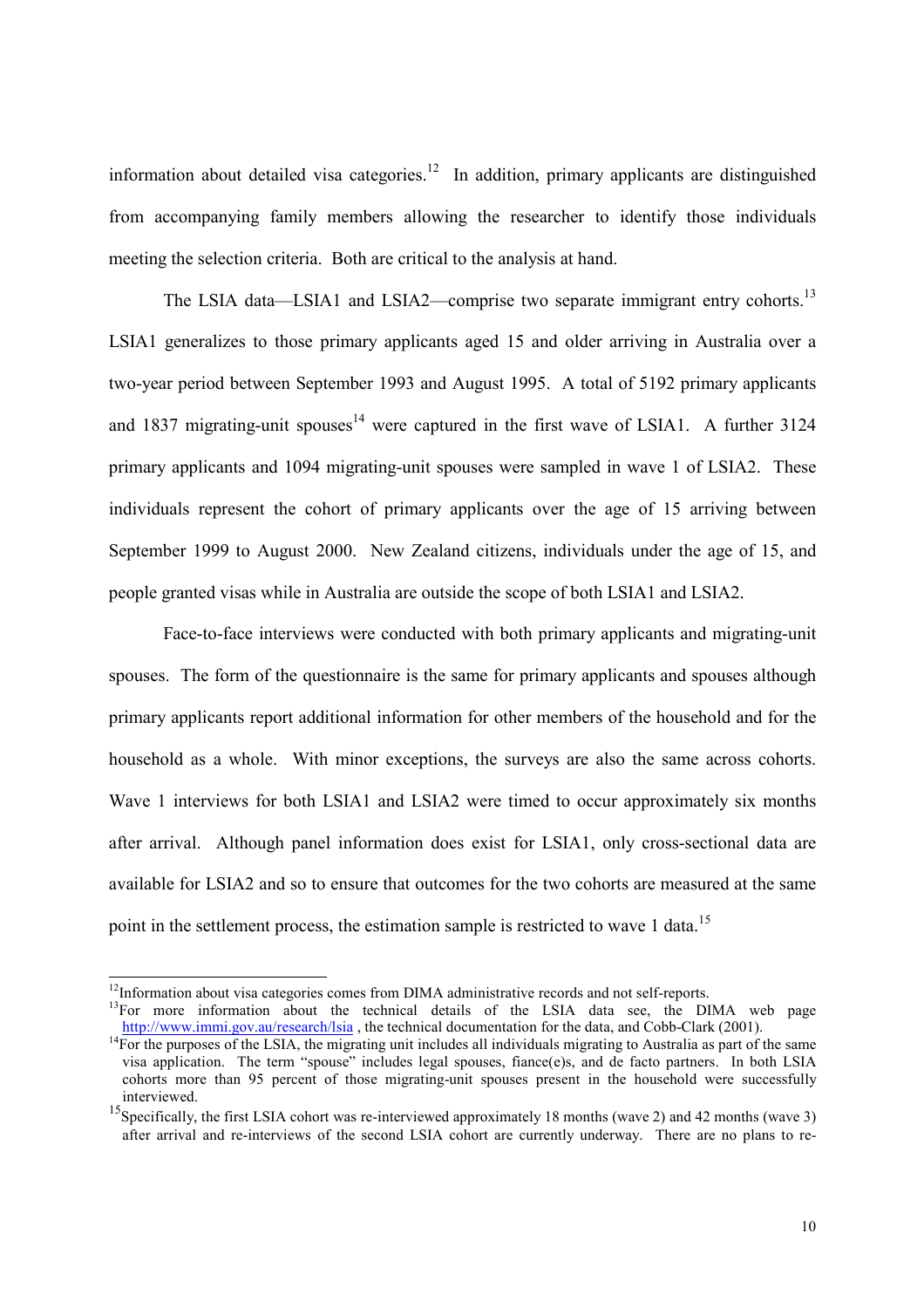## **4. The Labor Market Outcomes and Human Capital Endowments of New Arrivals**

In addition to answering detailed questions about their migration experiences, LSIA respondents were also asked about their "current main activity". Individuations are coded as employed if they responded that their main activity was working as a wage or salary earner or conducting a business. Labor market participants are employed individuals or individuals responding that they were unemployed and looking for either part-time or full-time work.<sup>16</sup> Further, all LSIA respondents – irrespective of current labor market status – were asked whether (and if so for how long) they had ever had ever been unemployed and looking for work since arriving in Australia. "Ever unemployed" is a dummy variable which equals one for individuals experiencing a period of unemployment since arrival and zero otherwise. "Months unemployed" captures – for current labor market participants only – the total duration of post-migration unemployment.

Participation rates, employment to population ratios, and unemployment indicators for both cohorts are reported separately by gender and visa category in Table 1. These results document the dramatic improvement in immigrants' early labor market outcomes over the latter half of the 1990s. Large increases in the participation rates of immigrant women resulted in the overall labor force participation rate increasing from 53.1 percent (Cohort 1) to 58.3 percent (Cohort 2). This increase in participation was accompanied by rising employment and falling

interview Cohort 2 for a third time. Consequently, LSIA1 data span the first three and a half years after migration, while LSIA2 – when completed – will reflect only the first 18 months after arrival. As such the data provide information about the early settlement process rather than about long-run equilibrium behavior. The shortness of the two panels leaves many important questions regarding immigrant assimilation unanswered, but does allow us to make comparisons between the initial settlement behavior of two different immigration cohorts.

 $\frac{16}{16}$  Note that the LSIA measures of participation, employment, and unemployment differ from standard Australian Bureau of Statistics (ABS) definitions. As such, it is difficult to make comparisons between these results – in particular the unemployment rate – and those based on more standard definitions. This is not a particular problem for this analysis as it will be determinants of relative outcomes for different individuals that concern us.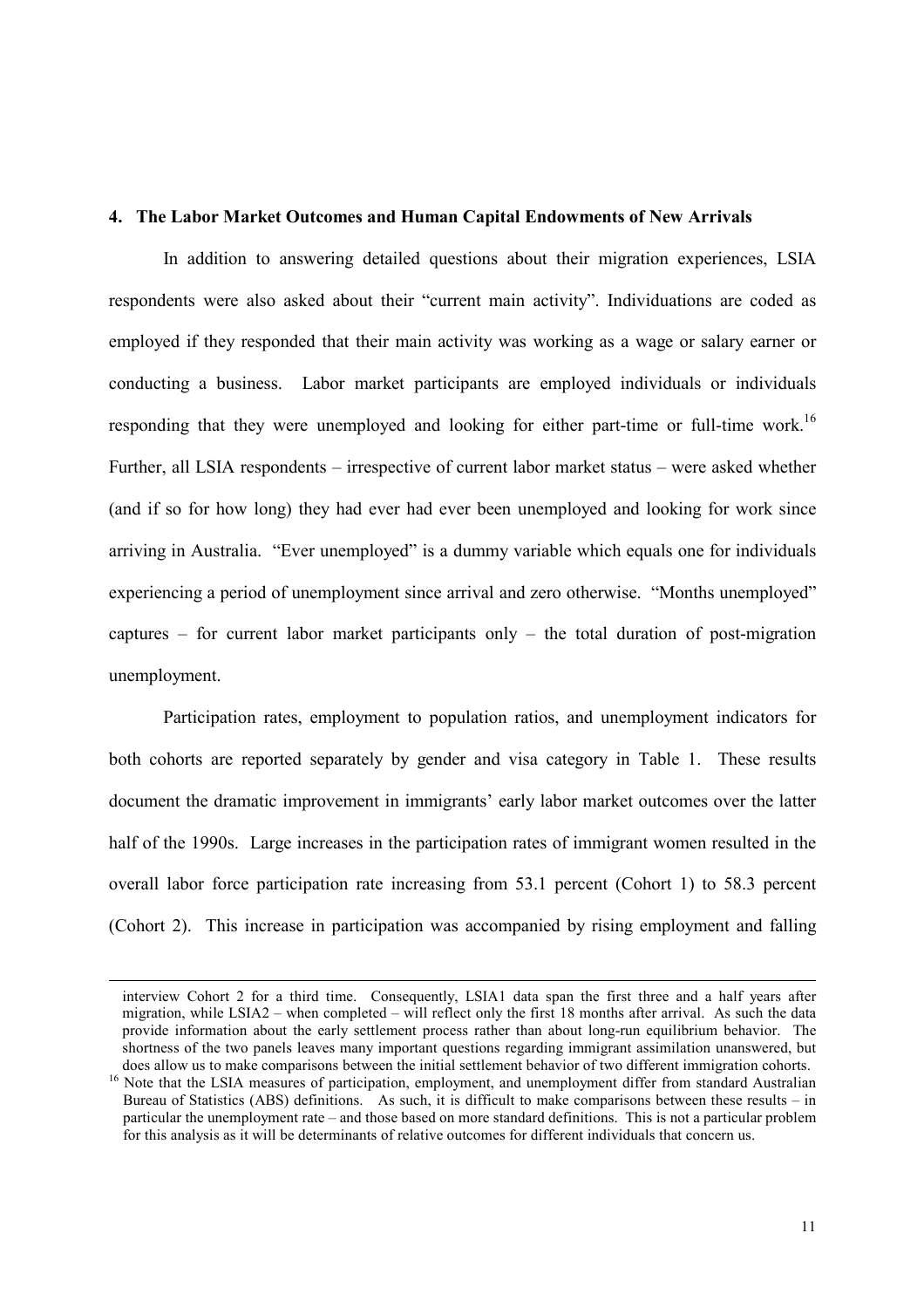unemployment. Six months after migration almost one in two (47.9 percent) immigrants entering Australia between 1999 and 2000 had found employment. In contrast, the employmentto-population ratio was less than one in three for the cohort entering five years earlier. The unemployment rate of Cohort 2 immigrants was less than half that of Cohort 1 immigrants at the same stage of the settlement process. Finally, though more Cohort 2 immigrants reported experiencing some unemployment since arrival (29.5 percent versus 38.6 percent), the average length of time spent unemployed since arrival fell from 1.3 to 1.0 months.<sup>17</sup>

# **Table 1 here**

Table 1 also documents the variation across visa categories in the participation rates and unemployment experiences of men and women in the two cohorts. For illustrative purposes, participation rates, unemployment rates, and months unemployed are shown in Figures  $1 - 3$ . In general, the results indicate that immigrants entering Australia in 1999 – 2000 had better labor market outcomes shortly after arrival irrespective of the type of visa they held. With the exception of BS/ENS immigrants who experienced constant unemployment, unemployment rates improved across the board (see Figure 2). The fall in unemployment (from 27.9 to 9.5 percent for men and from 31.3 to 11.2 percent for women) was particularly impressive for Independent migrants who were subject to the new points test, but was also evident for Family Stream and Humanitarian immigrants who were not. The only exception to the trend in improving labor market outcomes was a fall in the participation rate (see Figure 1) of BS/ENS men and men and women holding Humanitarian visas.

#### **Figures 1 – 3 here**

 $17$ This occurred even though Cohort 2 immigrants had been in Australia somewhat longer on average at the interview date than Cohort 1 immigrants.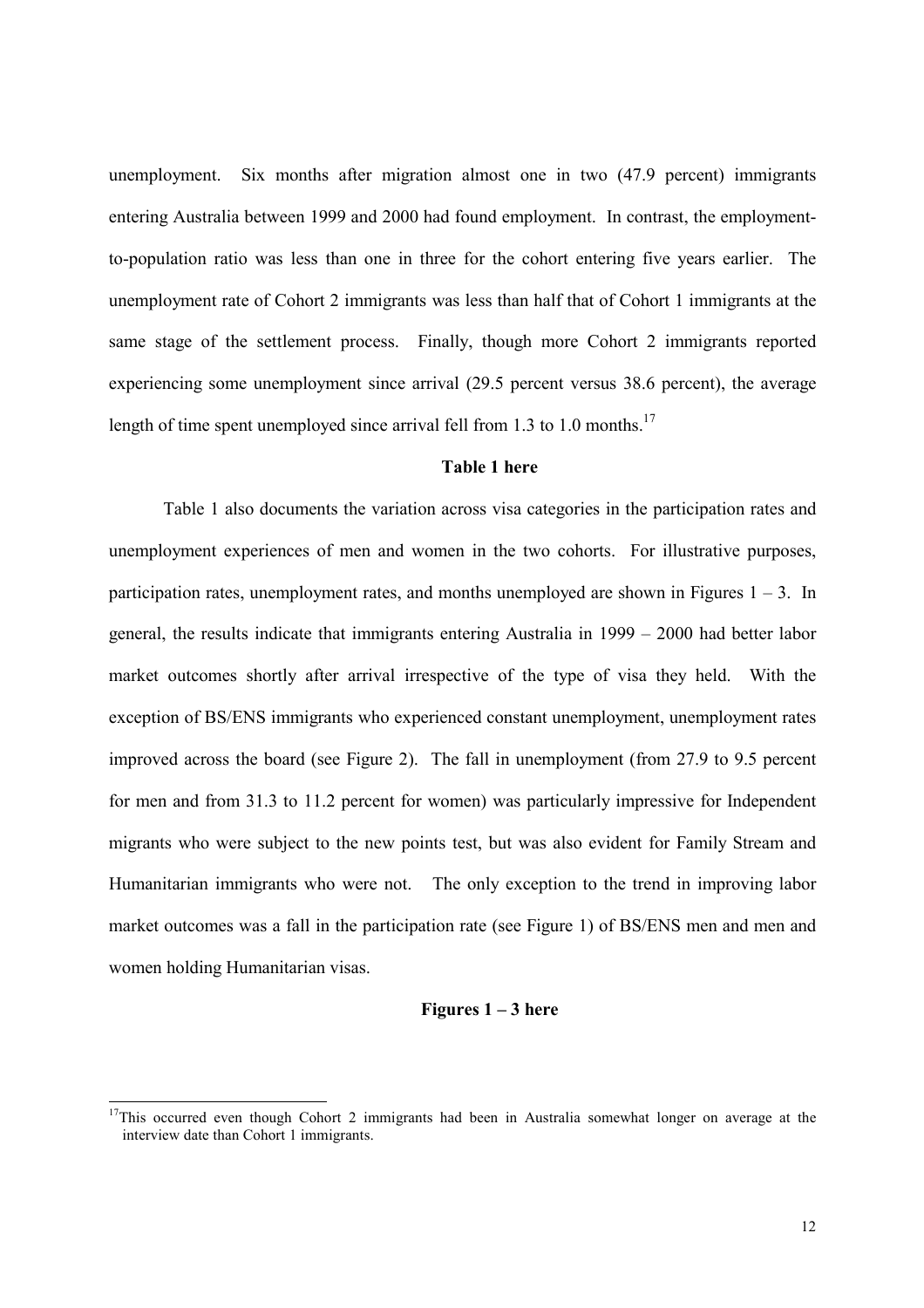Table 2 compares the productivity-related characteristics of the two LSIA cohorts. The distribution of LSIA immigrants across visa categories highlights the expansion of the skilled immigration program and the relative scaling back of the family and humanitarian streams. The proportion of individuals entering on a skills-based visa increased from one in three (35.0 percent) in LSIA1 to one in two (49.7 percent) in LSIA2. Family Stream immigrants made up 48.5 percent of the first LSIA cohort, but only 41.4 percent of the second, while the proportion of Humanitarian immigrants fell by almost half over the five years separating the two entry cohorts.

# **Table 2 here**

As expected, there are large gender differences in the proportion of LSIA immigrants subject to Australia's points test. Primary applicants in the SAL and Independent immigration programs account for approximately one third of all men in our two LSIA cohorts. In contrast, only 9.5 percent of Cohort 1 women and 16.8 percent of Cohort 2 women entered Australia as the primary applicant in one of the two skill-based programs subject to points testing.

How much of the variation in the average outcomes of the two cohorts results from differences in the distribution of immigrants across visa categories? If men in LSIA1 had retained their own visa-specific outcomes, but had been distributed across the visa categories in the same manner as LSIA2 men, their participation rate would have increased from 74.0 to 77.4 percent while their unemployment rate would have fallen from 39.0 to 32.1 percent. In comparison, LSIA2 men had a participation rate of 76.5 percent and an unemployment rate of 18.5 percent (see Table 1). Applying the LSIA2 visa distribution to the outcomes of women in LSIA1 results in a predicted participation rate of 38.7 percent and a predicted unemployment rate of 42.6 percent. In comparison, LSIA2 women had actual participation and unemployment rates of 42.6 and 16.7 percent respectively. Thus, while all of the increase in labor market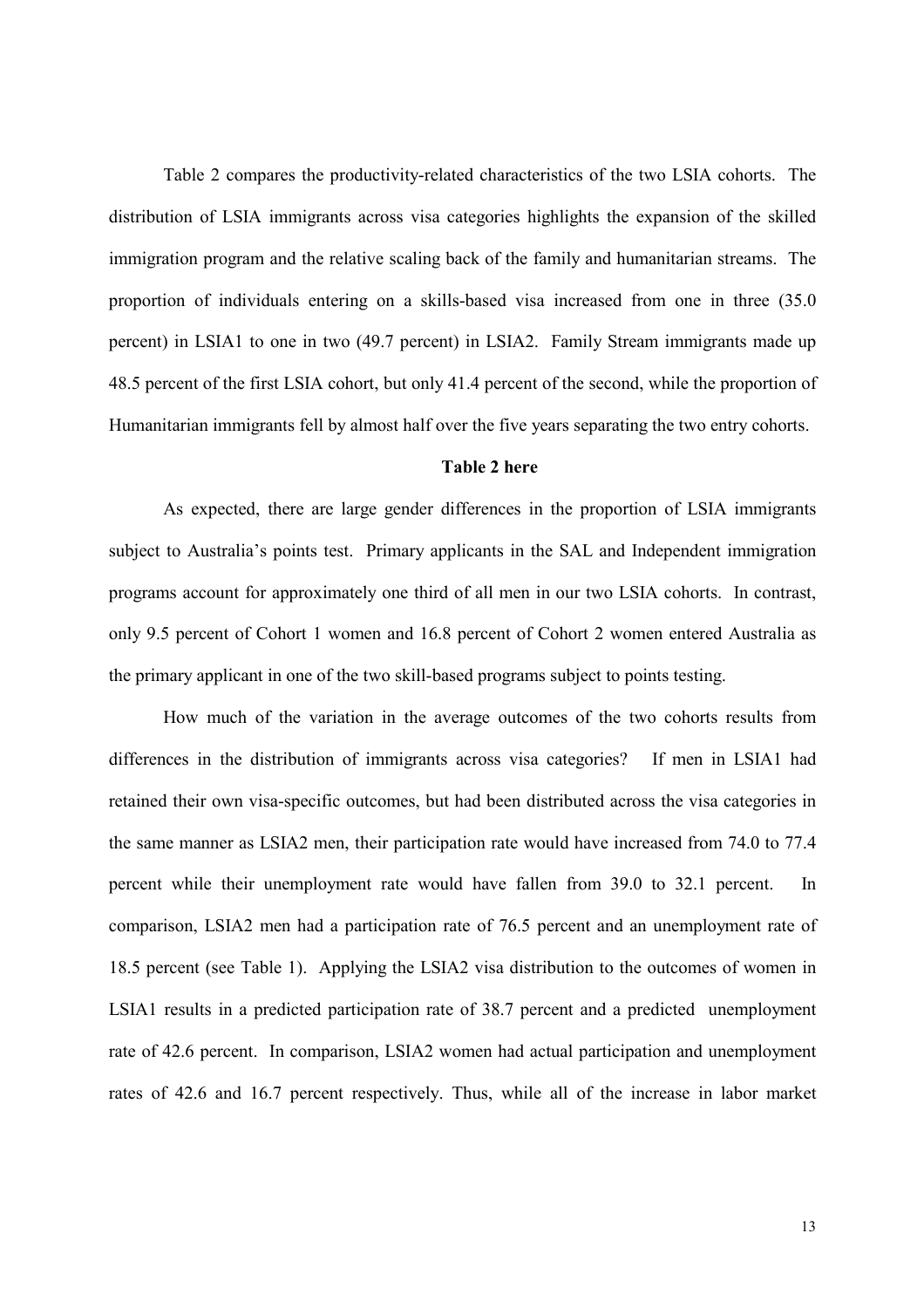participation of immigrant men – and almost half that of immigrant women – can be accounted for by changes in the distribution of individuals across visa categories, this is not true of the unemployment rate. Even after standardizing the distribution across visa categories, the unemployment rate of men and women entering in the early 1990s would have remained twice as high as that of those entering in the late 1990s.

Though the demographic make up—average age, gender ratio, and marital status—of the two cohorts is much the same (see Table 2), there are striking differences in human capital endowments. Consistent with changes in selection criteria, the cohort of individuals entering Australia in 1999-2000 is more educated and has better English language skills<sup>18</sup> than the previous cohort. They also were more likely to have been working in a professional occupation and less likely to have been not employed in the former home country in the year prior to immigration.<sup>19</sup> Overall, almost half  $(45.6$  percent) of Cohort 2 had recent labor market experience in a professional occupation at the time of migration. This was true of just over one third (35.0 percent) of individuals in the first cohort. Finally, there are differences in the source countries of the two cohorts. Cohort 2 immigrants are more likely (55.2 percent versus 48.5 percent) to come from a country where English is widely spoken and with cultural traditions and institutions that closely resemble Australia's.<sup>20</sup> These changes in human capital characteristics facilitate employment and make the settlement process easier.

<sup>&</sup>lt;sup>18</sup> LSIA respondents were asked to report about their ability to speak English. Those who reported speaking English "only" or "best" are classified as "native" English speakers. Non-native speakers who reported speaking English "very well" or "well" are combined to form the "English well" category. Non-native speakers who reported speaking English "badly" or "not at all" form the "English badly" category.

<sup>&</sup>lt;sup>19</sup>Although LSIA data do not contain direct measures of labor market experience, LSIA respondents were asked about their labor market experiences in their former home country in the year prior to migration. Individuals employed at some point in the year prior to migration reported their occupation. These occupations have been coded into three major categories: professional, skilled, unskilled. Individuals not employed in the 12 months before migration are coded as "not employed". Finally, "time unemployed" measures the number of months in the year prior to migration that an individual reported being unemployed and looking for work.

<sup>&</sup>lt;sup>20</sup> In this analysis source countries are divided into English proficiency groups based on the English-speaking ability of recent immigrants to Australia (see DIMA, 1996). Group 1 includes the mainly English speaking countries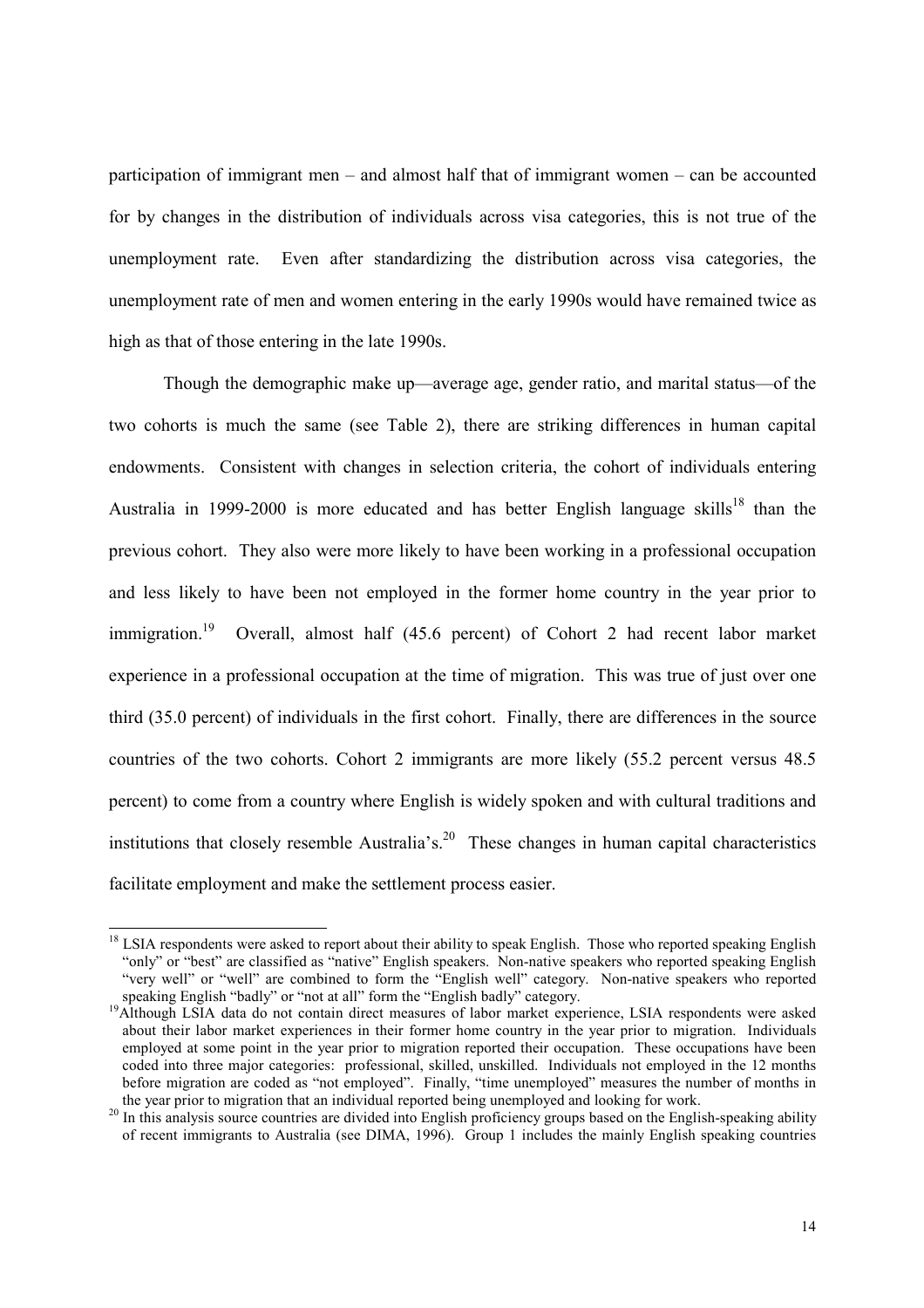## **5. The Determinants of Labor Market Participation and Unemployment**

There are several methods for estimating the determinants of participation, employment, and unemployment.<sup>21</sup> In the end, the choice of the estimation strategy often depends on how one wishes to interpret the results. This paper separately estimates the determinants of participation and the determinants of unemployment conditional upon participation because this method provides the more useful interpretation. This approach is completely analogous to estimating the factors related to participation and unemployment rates and it is these outcome measures that are of particular interest to policy makers setting selection criteria.<sup>22</sup> Given this, three separate labor market outcomes are considered: 1) labor market participation—and for participants—2) current unemployment status and 3) months spent unemployed and looking for work since migration. This allows us to shed light on both an immigrant's desire to work and on those factors related to successfully finding employment.

#### *Empirical Framework:*

Immigrants are assumed to participate in the Australian labor market whenever the returns to market work exceed the value of their time in alternative activities. Specifically, the probability of immigrant *i* participating in the Australian labor market at the interview date (approximately six months after migration) is assumed to be given by:

$$
Pr(P_{ij} = 1) = Pr(X_{ij} \beta_j + \varepsilon_j > 0) = \Phi(X_{ij} \beta_j) \tag{1}
$$

 $\overline{a}$ 

<sup>(</sup>Canada, New Zealand, United Kingdom, Ireland, United States, and South Africa). Immigrants from these countries rate 98 percent or higher on the English proficiency index. Group 2 includes those countries with a rating of 80 percent or higher, while Group 3 includes countries with a rating between 50 percent and 80 percent. Countries with a rating of less than 50 percent make up Group 4. 21 See Cobb-Clark (2000) for a review.

<sup>&</sup>lt;sup>22</sup> This approach is also more in keeping with the spirit of the nested discrete choice models.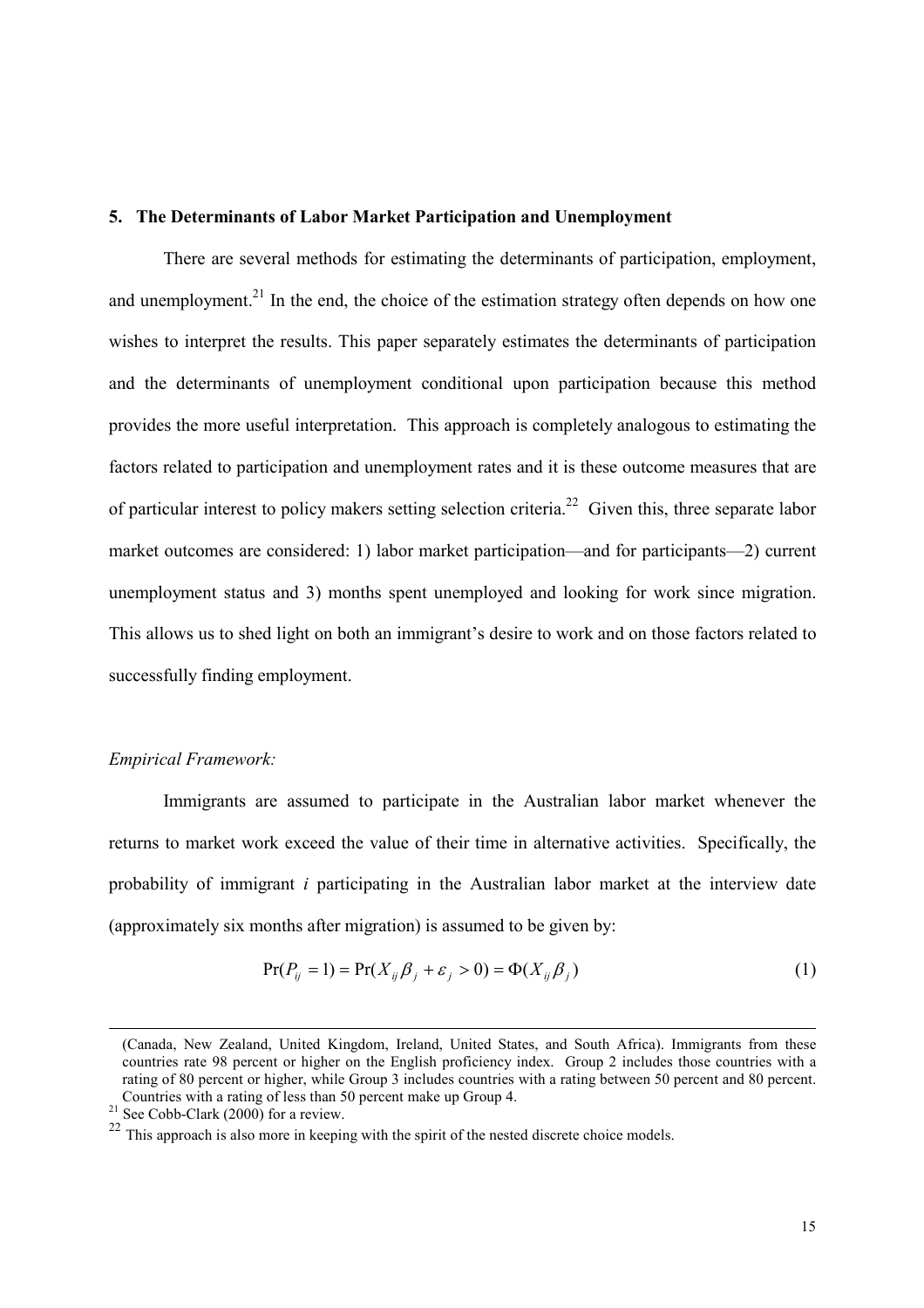where  $j = 1$ , 2 indexes cohorts,  $P_{ij} = 1$  for labor market participants and 0 otherwise,  $\varepsilon_j \sim N(0,1)$ , and  $\Phi$  is the standard normal cumulative distribution function, and  $\beta$  is a vector of parameters to be estimated.

Conditional upon seeking market work, we consider two alternative measures of an immigrant's unemployment experience in the first six months in Australia. First, the probability of immigrant *i* being unemployed at the interview date is assumed to be given by:

$$
Pr(U_{ij} = 1 | P_{ij} = 1) = Pr(X_{ij} \phi_j + \omega_j > 0 | P_{ij} = 1) = \Phi(X_{ij} \phi_j)
$$
\n(2)

where  $U_{ij} = 1$  for those unemployed (and 0 otherwise),  $\omega_j \sim N(0,1)$  and  $\phi_j$  is a vector of returns. Second, the number of months  $(M_{ij})$  an immigrant spent unemployed and looking for work between the arrival and interview dates is given by:

$$
M_{ij} = X_{ij}\delta_j + \eta_{ij} \tag{3}
$$

where  $\delta_j$  is a vector of coefficients to be estimated and  $\eta_{ij} \sim N(\mu_j, \sigma_j^2)$ . In equations (1) – (3),  $X_{ij}$  is a vector of human capital (education, English ability, English language background), demographic (age, marital status, children) and geographic (unemployment rates $^{23}$  and state of residence) variables thought to be related to the value of time in non-market activities and to labor market productivity. Although the data do not provide a direct measure of labor market experience, pre-migration occupation and employment status are included to act as controls for the effects of labor market experience immediately prior to migration. The model also includes controls for visa category, primary applicant status, and the number of weeks since migration.

 $23$ Specifically, Australian Bureau of Statistics (ABS) sources were used to obtain monthly unemployment rates separately for men and women in each State or Territory. Using the month and year of interview these aggregate unemployment rates were merged to individual LSIA records. Note that LSIA measures of unemployment differ from standard ABS definitions.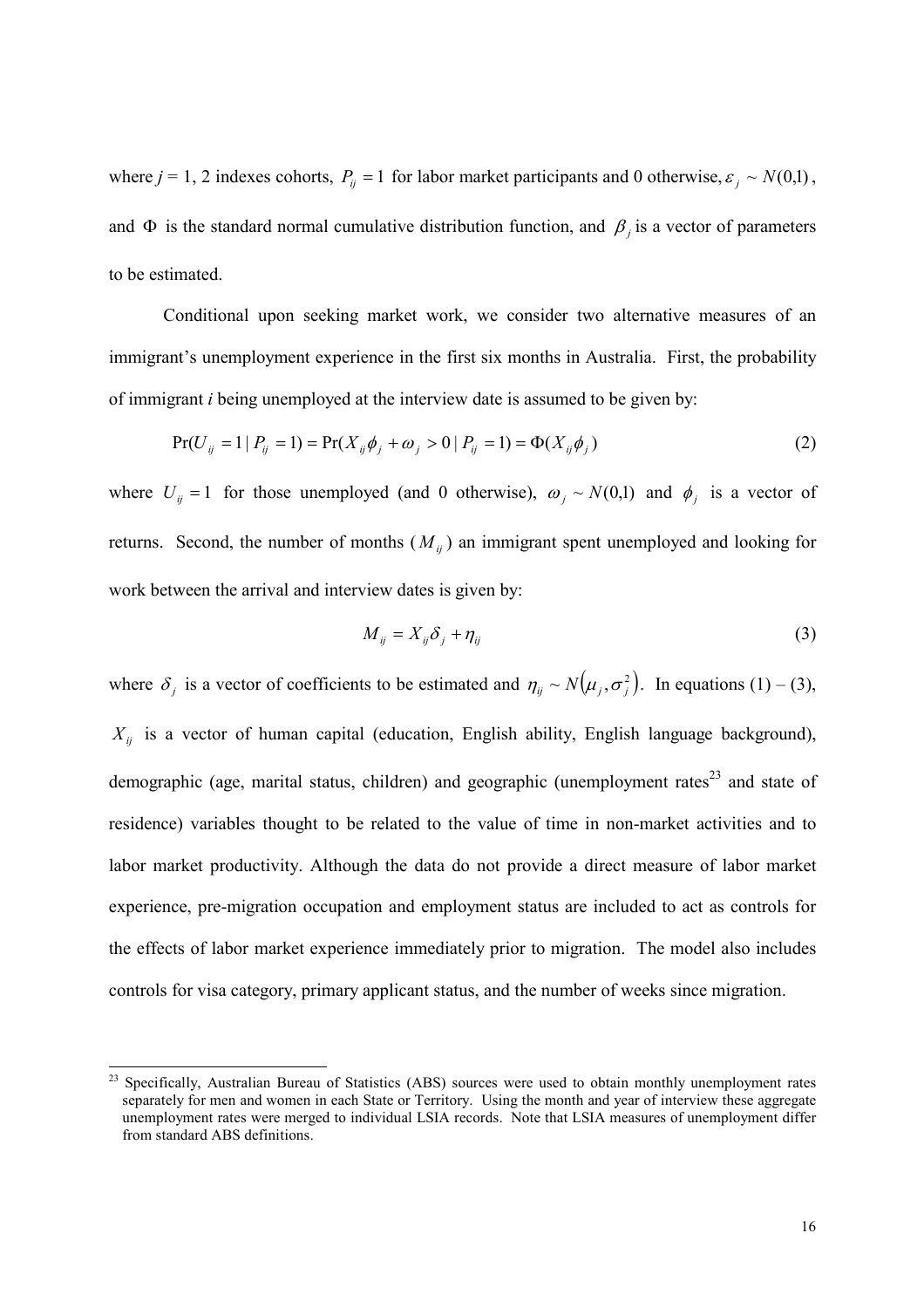Equation (1) was estimated for male and female immigrants aged 22 - 60 using a probit model.<sup>24</sup> Using the working-aged sample of labor market participants, Equation (2) was also estimated using a probit model while equation (3) was estimated using OLS. In each case, model 1 restricts the coefficients to be the same in each cohort allowing for only a simple intercept shift, while model 2 estimates separate slope coefficients for each cohort. The results (probit marginal effects<sup>25</sup>. OLS coefficients, and standard errors) from each regression are reported in Tables 3 - 5. In addition, Tables  $3 - 5$  report the results of Chi<sup>2</sup> tests that test whether the differences in LSIA2 and LSIA1 coefficients are significant.<sup>26</sup> Unfortunately, small sample sizes (particularly for Cohort 2) preclude estimating the models separately by visa category.<sup>27</sup>

### **Tables 3 , 4 and 5 here**

## *The Immigration Process:*

Women entering Australia in 1999-2000 have a labor force participation rate that is 7.0 percentage points higher and an unemployment rate that is 10.8 percentage points lower than otherwise similar women migrating to Australia in the early 1990s. (See Table 3.) Cohort 2 women also spent approximately two fewer weeks unemployed in the first six months after migration, although this difference was not significant. In contrast, there is no significant difference in the participation or unemployment experiences of male immigrants in the two LSIA

 $24$  All estimation was done in STATA 7.0.

 $^{25}$  Note that for continuous variables such as age, the probit marginal effect represents the effect of an infinitesimal change in the independent variable on the probability that an immigrant was in a specific labor market state. For discrete variables, such as marital status, the marginal effect represents the effect of a one-unit change in the independent variable. See the STATA manual for more details. Actual probit coefficients and robust standard

<sup>&</sup>lt;sup>26</sup> These tests were conducted by estimating a fully interacted version of each of the equations. Coefficients on the interactions then reflect the difference in the determinants of the two cohorts. The results reported in Tables  $3 - 5$ are the p values from the Chi<sup>2</sup> tests of the significance of the interaction terms. Individual tests were performed for PA status and time since migration. Joint tests were performed for other subsets of variables. The significance level for joint test of all interactions in the model is reported in the final row of each Table.

 $\frac{27}{27}$  In particular, there are only 19 LSIA2 women holding Humanitarian visas participated in the labor market six months after migration making estimation of labor market outcomes impossible for this group. For other groups, small samples and limited variation prevented estimation of a model that included the complete range of controls.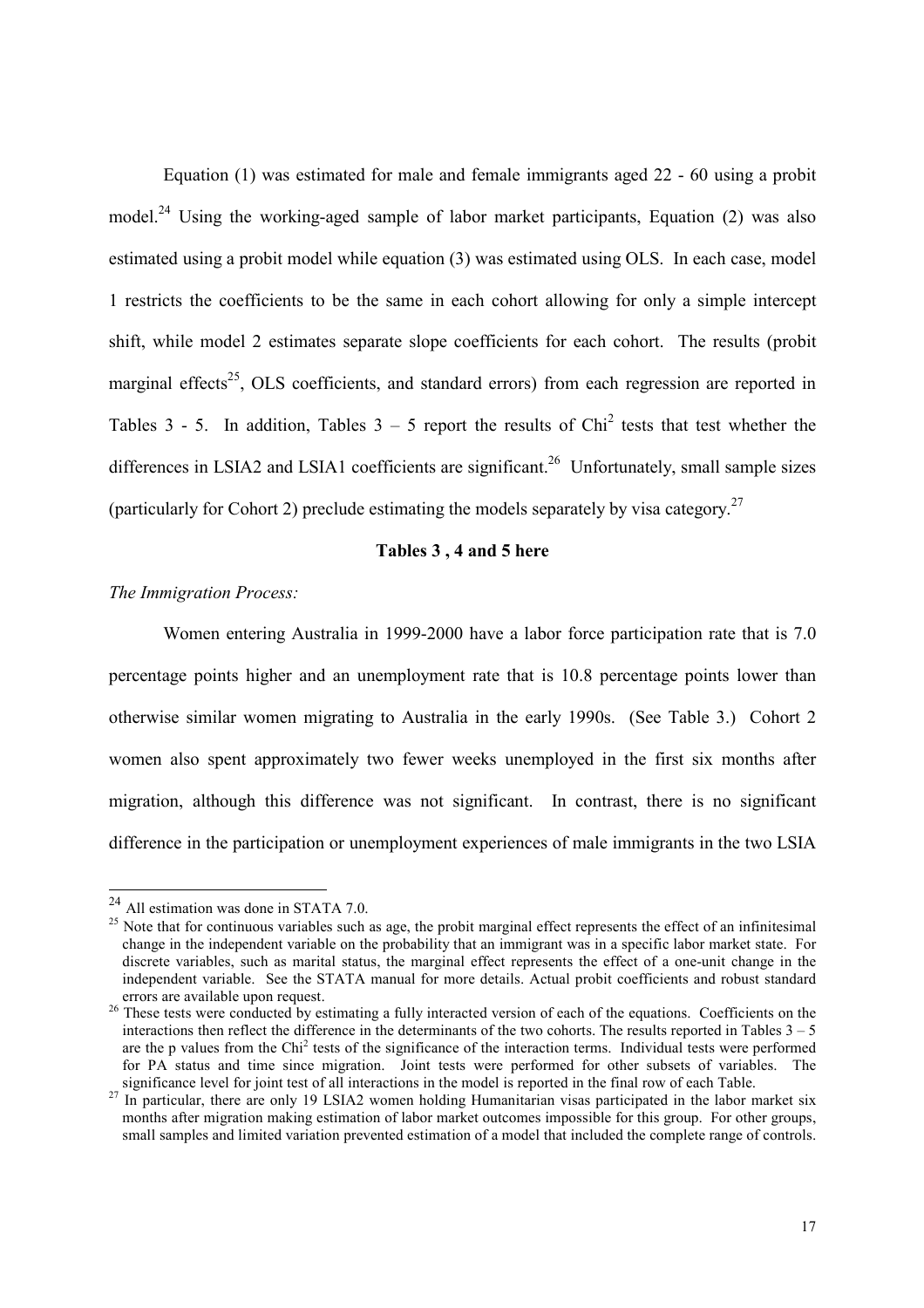cohorts once differences in productivity-related characteristics are taken into account. (See Table 4.) Consistent with changes in selection criteria, it appears that for men the large decline in the unconditional unemployment rates of new arrivals (see Table 1) between the two cohorts may be the result of differences in human capital endowments. For women, the gap in participation rates between the two cohorts is much the same once characteristics are controlled, while a smaller—though still sizeable—gap in conditional unemployment rates remains. This suggests changes in the returns to characteristics led to increased participation and reduced unemployment for foreign-born women.

 Interestingly, the gap in the participation rates of primary applicants (who are subject to selection criteria) and spouses (who are not) fell somewhat for men (7.4 to 4.2 percentage points). Similarly, women entering Australia as primary applicants between 1993–1995 had an unemployment rate that was 19.2 percentage points lower and an average period of unemployment that was one third of a month longer than women entering as spouses over the same period. However, the participation rates and unemployment experiences of female primary applicants were not significantly different from those of female spouses in Cohort 2. This narrowing of the gap between individuals entering as primary applicants and those entering as spouses – though not statistically significant at conventional levels – is consistent with the 1999 changes in the points test which awarded extra points to those primary applicants whose spouses also met the minimum age, language, and skill requirements.

Diversity in labor market experiences across visa categories is also informative about the role of selection criteria in promoting labor market entry and in facilitating market employment. With the exception of the number of months LSIA women spend unemployed, changes over the 1990s in the relationship between visa category and labor market outcomes are statistically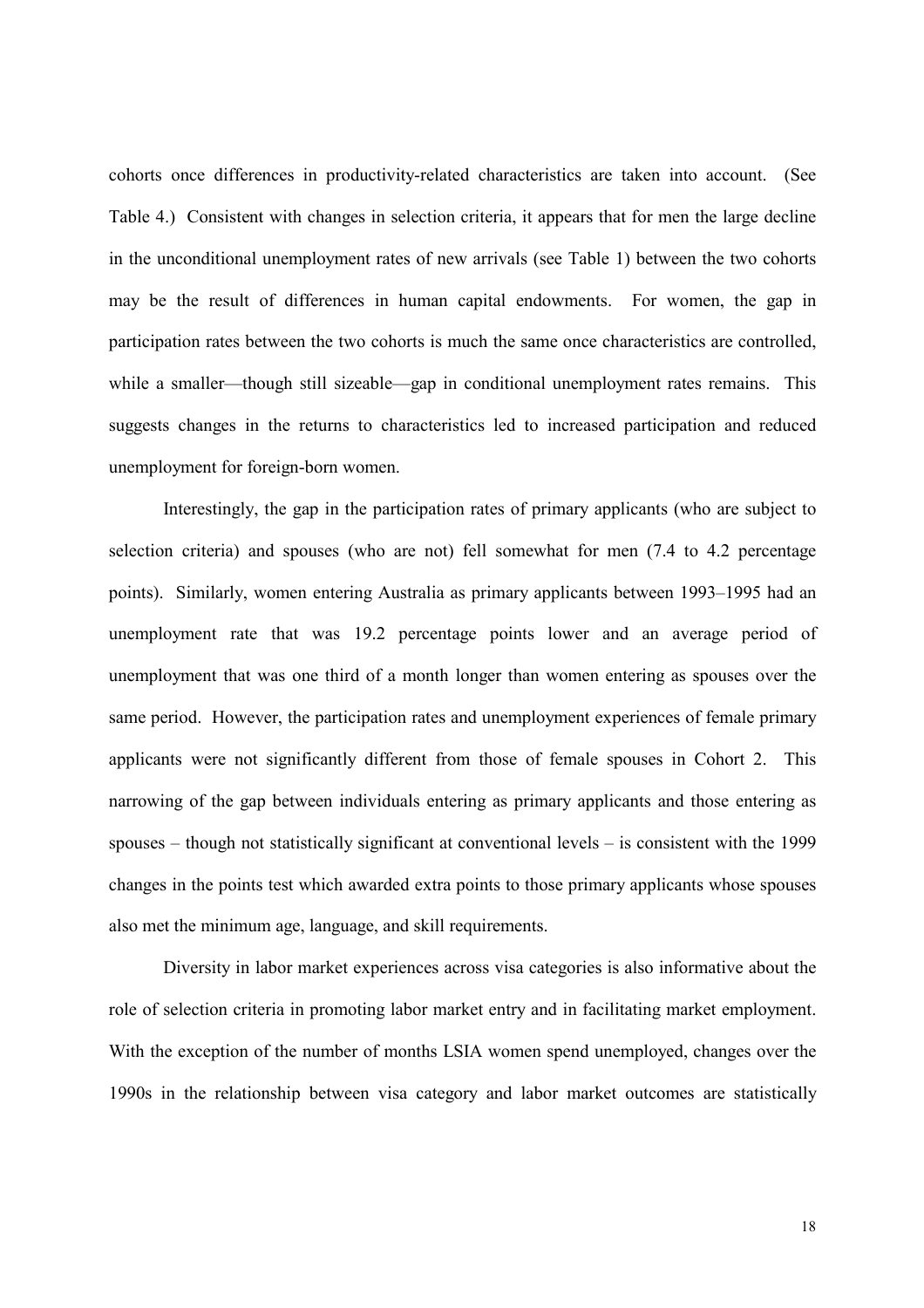significant – particularly for men. In particular, participation rates of immigrants in the Independent and Skilled Australia-Linked (SAL) streams—which are points tested—increased over time relative to those of immigrants in the Business Skills/Employer Nomination Scheme (BS/ENS) programs. Men and women holding SAL visas who entered Australia during the early 1990s had a participation rate that was 3.4 and 6.5 percentage points higher respectively than similar men and women holding BS/ENS visas. Amongst Cohort 2 men and women these participation gaps had increased to 12.5 and 19.6 percentage points respectively. At the same time, there was also convergence in relative unemployment experiences. For example, Independent men had a probability of being unemployed that was 56.8 percentage points higher than BS/ENS migrants in Cohort 1, but only 13.0 percentage points higher in Cohort 2. Similarly, women holding Independent and SAL visas had unemployment rates in Cohort 1 that were more than forty percentage points higher than that of women with BS/ENS visas. Amongst Cohort 2 women, this difference was 21.9 percentage points for SAL immigrants and only 6.1 percentage points for Independents. Convergence in the length of time spent unemployed and looking for work was also evident for Cohort 2. These results are consistent with changes in the points test which increased the weight given to skills in the selection process for Independent and SAL programs, but left the selection process in the ENS/BS program largely unaffected.

At the same time, these patterns are even more striking for men and women in the Family Stream who also are not subject to a points test. They too dramatically improved their labor market position six months after arrival relative to immigrants in the BS/ENS stream.<sup>28</sup> In fact, only refugees failed to see a substantial reduction in their relative unemployment. Despite convergence in outcomes for other Cohort 2 immigrants, Humanitarian immigrants continued to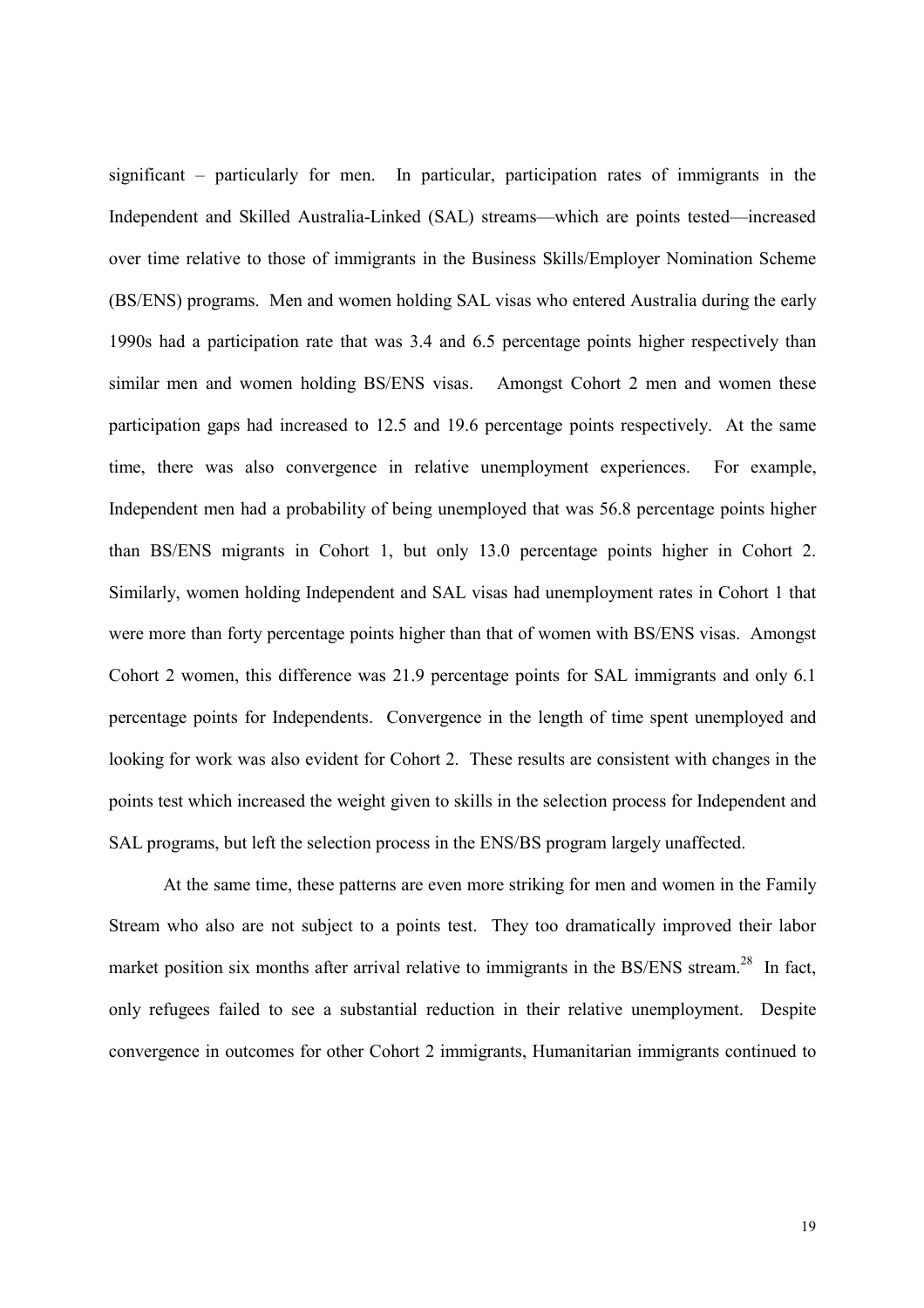have unemployment rates that were 76.4 and 57.8 percentage points higher than BS/ENS immigrants. Perhaps the most striking change, however, is the deterioration in the relative probability that Humanitarian immigrants, particularly women, are participating in the Australian labor market. This decline (see also Figure 1) occurs although there was little change in the selection process for refugees over the period and despite improvement in labor market conditions and a tightening of access to income-support payments that would have been expected to lead to higher participation in the labor market.<sup>29</sup>

Thus, differences in relative labor market outcomes between primary applicants and spouses across visa categories are consistent with the 1999 changes in Australian immigration policy that gave greater weight to skills in the selection process. At the same time, the patterns for Family Stream and Humanitarian immigrants who were not subject to substantial changes in selection criteria suggest that changes in labor market conditions and income-support policy also may play an important role in producing these results.

### *Human Capital Characteristics:*

Insight into the relative importance of the general improvement in Australian labor market conditions may be gained by explicitly considering how the returns to labor market skills changed between the two LSIA cohorts. Over the 1990s in Australia there was convergence in the labor market participation rates of new arrivals with diverse English language abilities. The participation gap between male native English speakers and otherwise similar men who speak English badly fell from 26.9 percentage points (Cohort 1) to 14.8 percentage points (Cohort 2).

<sup>&</sup>lt;sup>28</sup> Although, limitations were placed on the entry of parents reducing the average age of Family Stream immigrants (Richardson, *et al.*, 2001), it is unlikely that this alone would be sufficient to generate this widespread improvement in the labor market position of working-aged adults once age is controlled in the regression.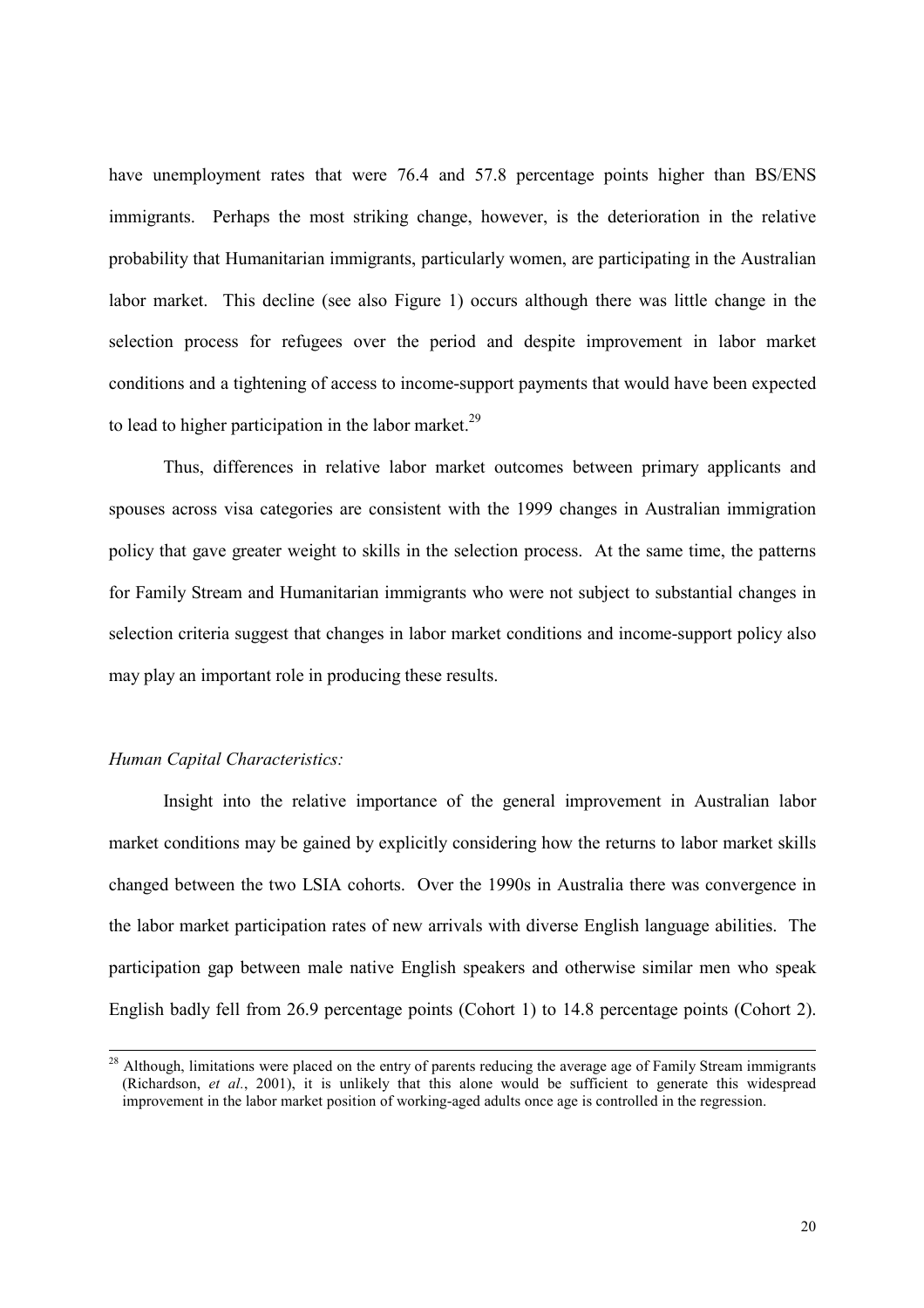(See Table 3.) There is also evidence that the employment penalty faced by non-native English speakers in Cohort 1 disappears when we consider Cohort 2 immigrants. Women who entered Australia in the early 1990s and who spoke English badly, for example, had a probability of being unemployed six months after arrival that was 34.2 percentage points higher than women who reported that they were native English speakers. (See Table 4.) There was no significant difference in the unemployment rates of Cohort 2 women who did and did not speak English, however. This represents a significant change in the relationship between English ability and the unemployment rates of women. A similar trend is observed for men, though it is not significant.

Changes in the pattern of relative participation rates across education categories are more difficult to quantify, however it appears that for both men and women there was a deterioration in the participation rates of those attending (but not completing) high school relative to those holding a technical or trade degree. Furthermore, the gap in the participation rates of foreignborn men enrolled and not enrolled in education was larger for Cohort 1 than Cohort 2, though there was little change in the relative participation rates of foreign-born women. Neither premigration education level nor post-migration enrollment in education are strongly related to the unemployment experiences of labor market participants once other factors are taken into account, however. The exception is that Cohort 1 men with some university education have a higher probability of (and spend longer) being unemployed than similar men with technical or trade degrees. Overall, a significant change over the 1990s occurred in the relationship between male immigrants' education and their participation and unemployment rates. Results are similar for women, although the effects are not as large. Unlike men, women with less than ten years of education have better employment outcomes than do women with technical or trade degrees.

<sup>&</sup>lt;sup>29</sup> This decline in participation is unfortunate since previous evidence suggests that the employment of wives in refugee families generates a substantial proportion of family income and is thus very important to the economic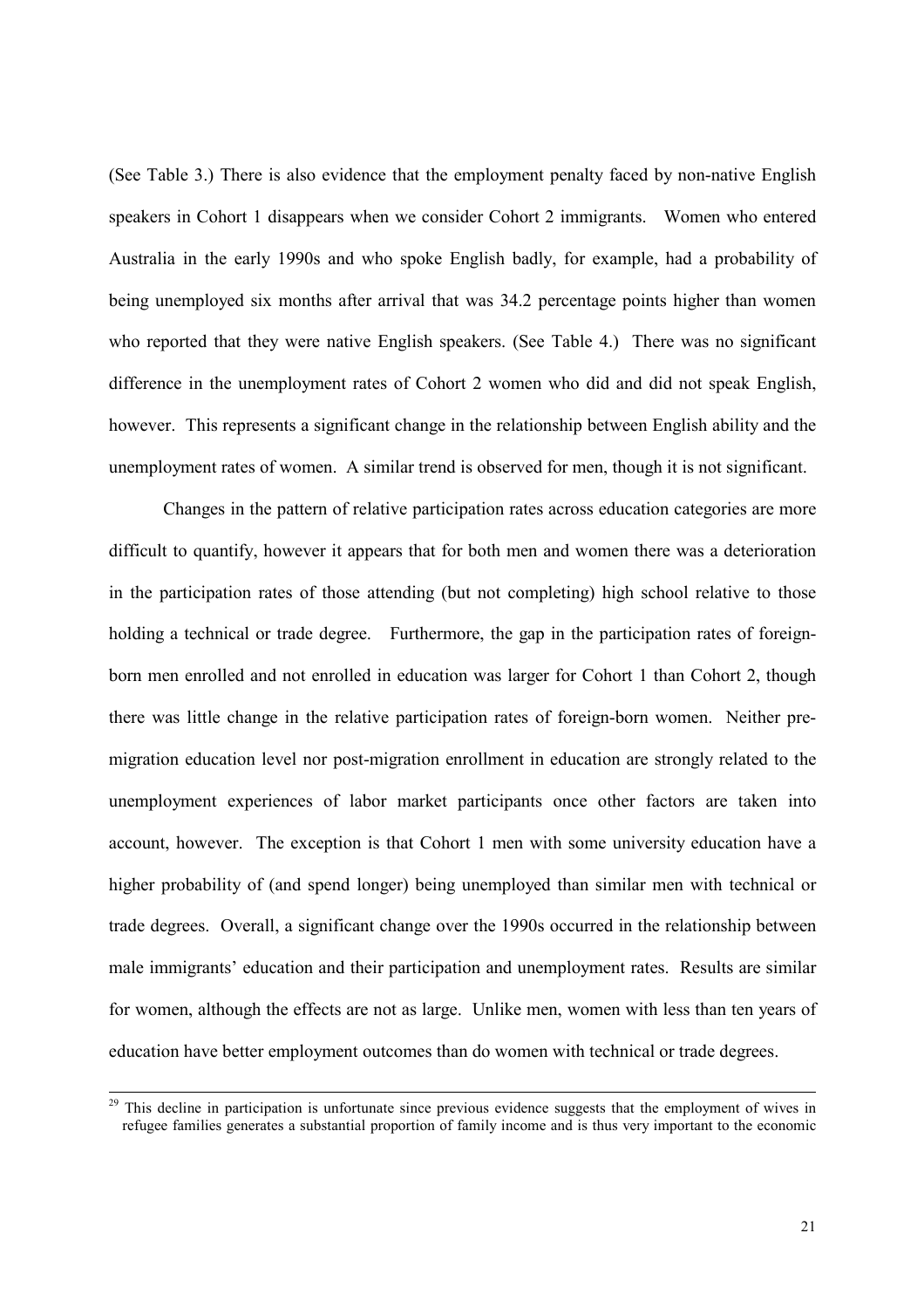Finally, labor market experiences in the twelve months prior to immigration are important in explaining labor market outcomes shortly after arrival in Australia. Labor market attachment in the year before migration is related to the probability that a foreign-born woman is participating in the labor market six months after migration (particularly for Cohort 2 women), but is unrelated to post-migration unemployment conditional on participation.<sup>30</sup> Recent unemployment is related to higher unemployment in Australia, though only for those women entering Australia between 1999 - 2000. There were significant changes in the relationship between men's labor market outcomes prior to migration and post-migration unemployment rates. Irrespective of previous occupation, Cohort 2 men who were employed in the 12 months prior to migration have a lower probability of being unemployed six months after arrival in Australia. In contrast, Cohort 1 men who worked in an unskilled occupation prior to migration had a significantly higher (19.7 percentage points) probability of being unemployed after arrival in Australia.

Thus, it seems to be the case that changes in labor market conditions and income-support policy between the early and late 1990s served to alter the relative returns to English language ability, education, and pre-migration labor market experience. While the employment penalty for being a non-native English speaker fell between Cohort 1 and Cohort 2 for both men and women, the relative returns to pre-migration labor market experience were higher for men in Cohort 2 than in Cohort 1. Alternatively, there may be variation over time in the ability level of individuals within skill categories that are not captured by the model and which lead to changes in relative returns.

well-being of the family (Cobb-Clark and Connolly, 2001).<br><sup>30</sup> These changes are statistically significant at the ten percent level.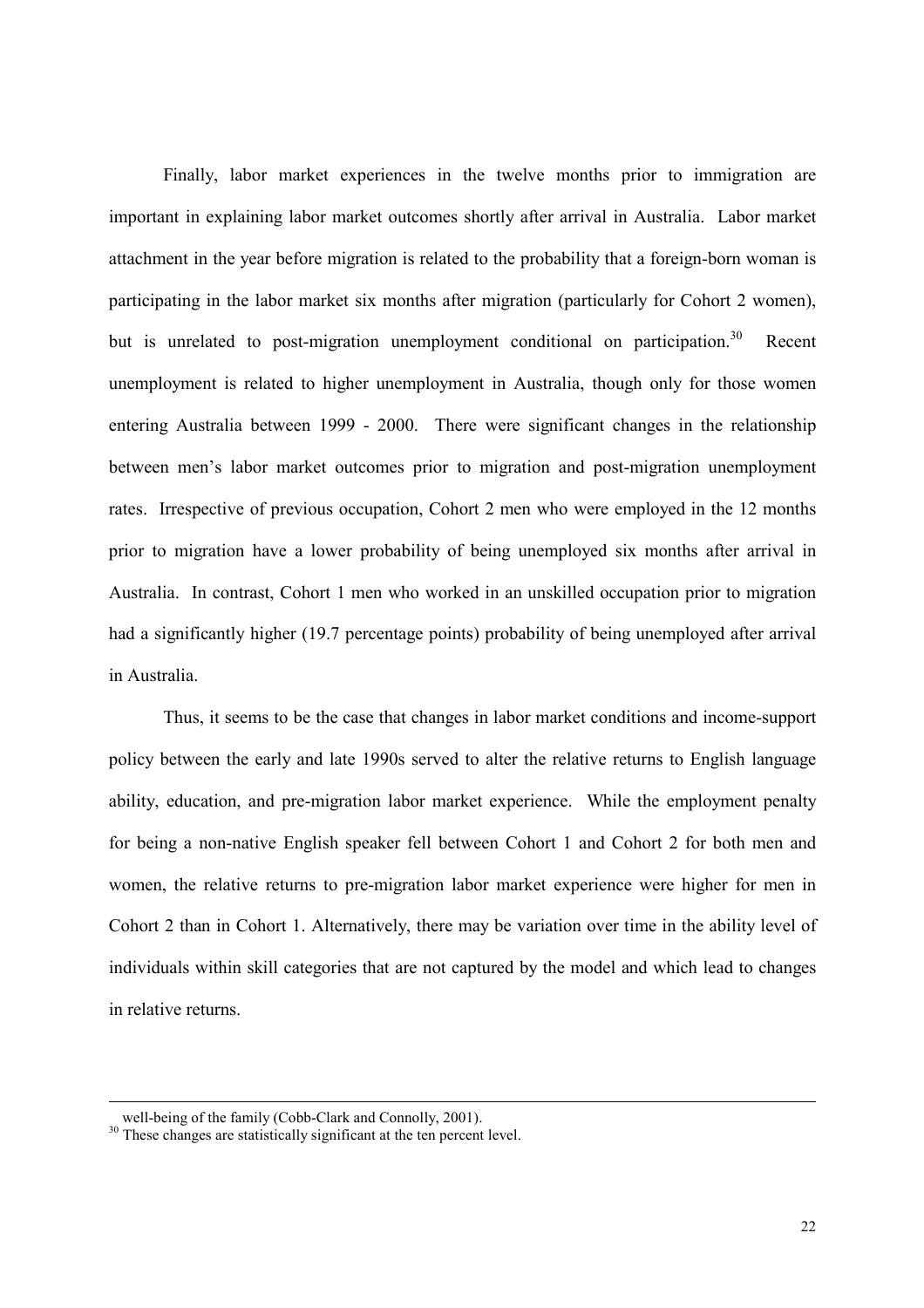#### **6. Decomposition Analysis**

In this section, our focus is on decomposing relative improvements in the participation rate and unemployment experience of new arrivals in Australia into characteristics-related and returns-to-characteristics-related components. Generally speaking, we expect that the influence of changes in immigration policy will have its most direct effect on changes in characteristics themselves, while labor market conditions and income-support policy work most directly alter the Australian labor market returns to characteristics. Indirect, second-order effects (see Section 2) serve to confound these interpretations, however. Still, the following decomposition analysis advances sheds light on the potential role of immigrant selection criteria, labor market conditions, and income-support policy in facilitating immigrants' early labor market outcomes.

#### *Decomposition Methodology:*

1

Let us first consider labor market participation. (The decomposition procedure for the probability of being unemployed is analogous.) Recall that  $X_{ij}$  is a vector of demographic and human capital characteristics influencing labor market status, while  $\beta_i$  is a vector of returns to those characteristics. Let  $\hat{X}_i$  capture the characteristics of a representative person of cohort  $j$ .<sup>31</sup> The predicted cohort gap in the probability of participating in the Australian labor market is given by:

<sup>&</sup>lt;sup>31</sup> The curvature of the normal distribution implies that using the sample means  $\overline{X}_i$  to characterize the representative person results in predicted probabilities of participation that do not equal the sample averages. Furthermore, the problem differs by LSIA cohort, leading the participation gap between Cohort 1 and Cohort 2, for example, to be overstated for men and understated for women. Following, Doiron and Riddell (1994), I define a representative foreign-born individual  $(\hat{X}_j)$  such that he (she) has a predicted probability of, in this case, labor market participation equal to the cohort sample average and such that his (her) endowments are in the same proportion as the average endowments of foreign-born men (women) in the cohort. In effect,  $\hat{X}_i = a_i \overline{X}_i$  where *a*, is a cohort-specific scaling factor.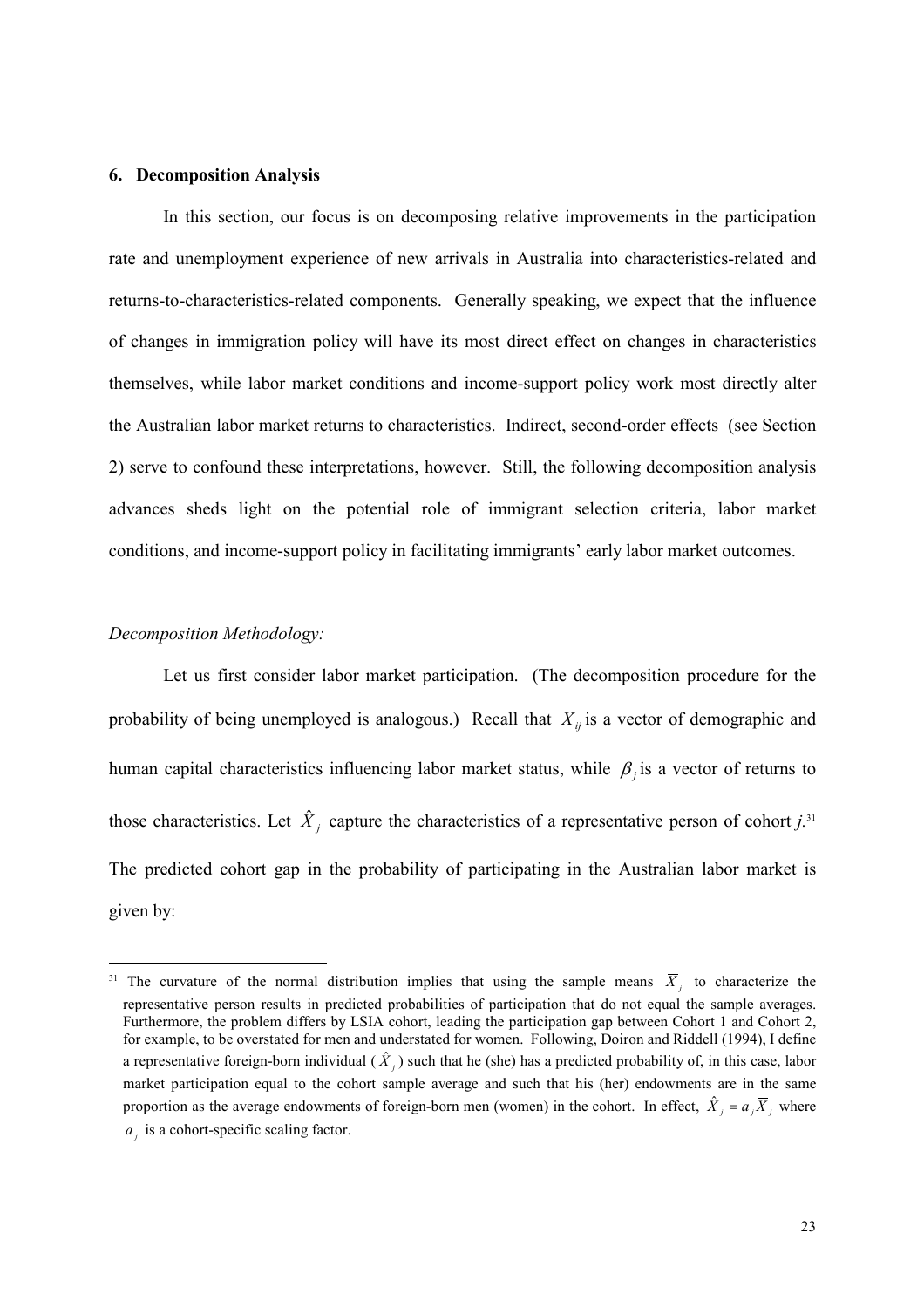$$
\hat{p}_2 - \hat{p}_1 = \Phi(\hat{X}_2 \hat{\beta}_2) - \Phi(\hat{X}_1 \hat{\beta}_1)
$$
\n(4)

Due to the non-linearity of the cumulative normal distribution, the cohort gap in the probability of participation is a non-linear function of  $\hat{X}_j$  and  $\hat{\beta}_j$  making standard decompositions impossible. To avoid this Doiron and Riddell (1994) suggest using a linear approximation. Specifically,

$$
\hat{p}_2 - \hat{p}_1 = \Phi(\hat{X}_2 \hat{\beta}_2) - \Phi(\hat{X}_1 \hat{\beta}_1) \cong \frac{\partial \Phi(\psi)}{\partial \psi} (\hat{X}_2 \hat{\beta}_2 - \hat{X}_1 \hat{\beta}_1)
$$
(5)

where  $\psi = (N_2 \hat{X}_2 \hat{\beta}_2 + N_1 \hat{X}_1 \hat{\beta}_1)/(N_2 + N_1)$  is simply the predicted probability of participation for the representative members of Cohort 1 and Cohort2 weighted by the respective sample sizes *N*<sub>1</sub> and *N*<sub>2</sub>.<sup>32</sup> By adding and subtracting  $\frac{\partial \Phi(\psi)}{\partial \psi} \hat{X}_2 \hat{\beta}_1$  $\frac{\Phi(\psi)}{\partial w} \hat{X}$  $\partial \Phi$  from the right hand side of equation (5) we can decompose the participation gap into returns- and characteristics-related components in the following manner:

$$
\hat{p}_2 - \hat{p}_1 \cong \frac{\partial \Phi(\psi)}{\partial \psi} \Big[ \hat{X}_2 (\hat{\beta}_2 - \hat{\beta}_1) + \hat{\beta}_1 (\hat{X}_2 - \hat{X}_1) \Big] \tag{6}
$$

The decomposition given by equation (6) is obviously not unique. To assess the robustness of the results, two decompositions of the promotion gap are considered: the one given by equation (6)— $D^1$  (which weights differences in characteristics by Cohort 1 returns)–and  $D^2$  (which weights differences in characteristics by Cohort 2 returns) and results from adding and subtracting  $\frac{\partial \Phi(\psi)}{\partial \psi} (\hat{X}_1 \hat{\beta}_2)$  $\frac{\Phi(\psi)}{\partial w}$ ( $\hat{X}$  $\partial \Phi$ in  $(5)$ .

 $\overline{a}$ 

<sup>&</sup>lt;sup>32</sup> The first term on the right hand side is the standard normal probability density function evaluated at  $\psi$ .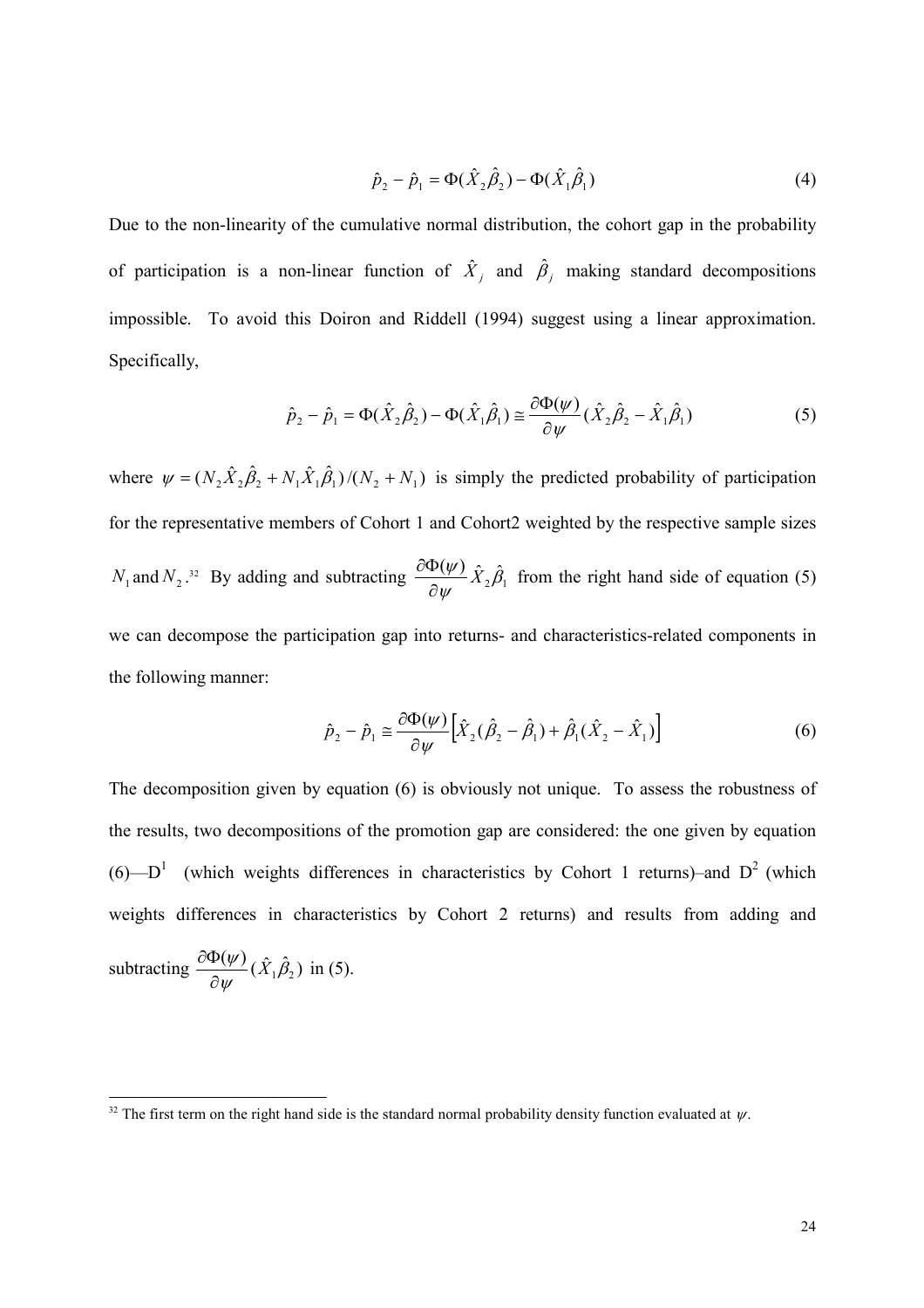The above procedure was also used to decompose the probability of being unemployed at the time of interview into characteristics- and returns-related components. The decomposition of the length of time spent unemployed and looking for work is given by:

$$
D^{1} = \Delta M = \overline{X}_{2} (\hat{\beta}_{2} - \hat{\beta}_{1}) + \hat{\beta}_{1} (\overline{X}_{2} - \overline{X}_{1})
$$
  
\n
$$
D^{2} = \Delta M = \overline{X}_{1} (\hat{\beta}_{2} - \hat{\beta}_{1}) + \hat{\beta}_{2} (\overline{X}_{2} - \overline{X}_{1})
$$
\n(7)

*Results:* 

 The results of the decomposition analysis for newly-arrived men and women are presented in Table 5. Consider first the sources of cohort differences in labor market participation rates. Women entering Australia between 1999 – 2000 (Cohort 2) had a labor market participation rate six months after arrival that was 5.2 percentage points higher than women who entered approximately five years earlier (Cohort 1). Most if not all—i.e., between 75.4 and 111.8 percent—of this increase is due to differences in the demographic and productivity-related characteristics of the women in the two entry cohorts. In contrast, differences in the participation rates of foreign-born men in the two LSIA cohorts are much smaller (0.6 percentage points) and not statistically significant. This difference appears to be mainly due to differences in returns to characteristics rather than differences in the characteristics themselves, though given the magnitude of the gap, this decomposition is somewhat sensitive to model specification.

#### **Table 5 Here**

 Perhaps the most important change in the labor market status of individuals in the two LSIA cohorts is in the dramatic decline in the probability that an individual participating in the Australian labor market had not found employment by the date of the first interview (approximately six months after arrival). Women in Cohort 2 had an unemployment rate that was 25.7 percentage points lower than women in Cohort 1, while the probability of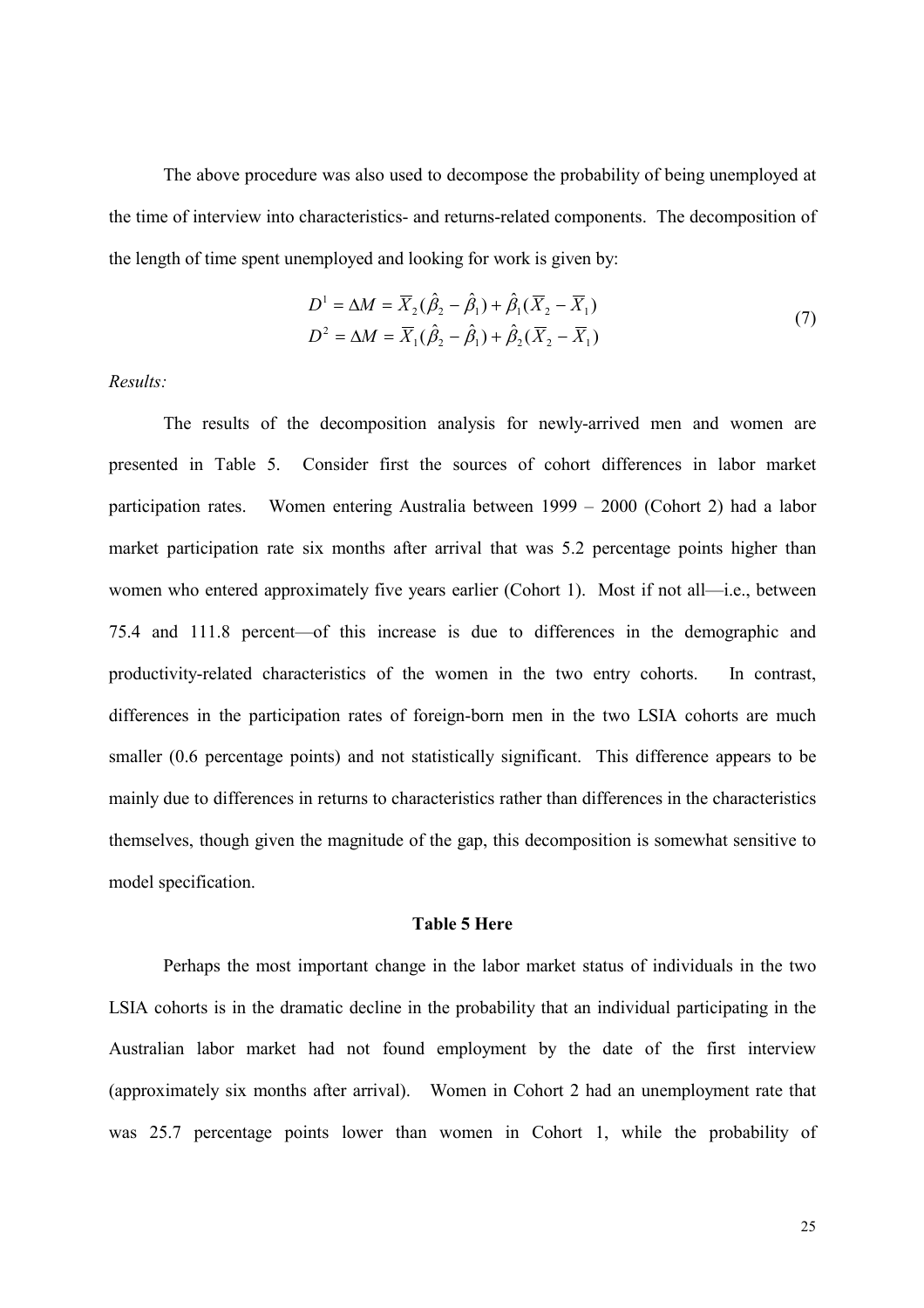unemployment for foreign-born men fell by 19.7 percentage points between the two cohorts. Approximately half (15.0 to 11.7) of the fall in unemployment among women appears due to changes in average human capital endowments of the two entry cohorts, with the remainder (12.6 to 15.9 percentage points) occurring as the result of changes in the returns to those characteristics. At the same time, differences in human capital endowments play a larger role in explaining the fall in male unemployment rates. Changes in characteristics explain almost twothirds of the decline in the probability of unemployment when we weight relative characteristics by Cohort 1 returns  $(D<sup>1</sup>)$  and more than explain the decline when relative characteristics are weighted by Cohort 2 returns  $(D^2)$ . This is not surprising given that men are disproportionately subject to the points test (see Table 2).

 Conditional on labor market participation, the average length of time new arrivals spent unemployed and looking for work in the first six months in Australia fell by approximately three weeks. Differences in demographic characteristics and human capital endowments between the two entry cohorts are important in explaining the shorter periods of unemployment for both men and women. Differences in characteristics explain between half and almost all of this change depending on the decomposition method used.

#### **7. Discussion and Conclusions**

Although the two LSIA cohorts entered Australia only five years apart on average, their early labor market experiences were dramatically different. Driven by the behavior of women, aggregate labor market participation rates increased from 53.1 percent (Cohort 1) to 58.3 percent (Cohort 2) and there was a spectacular fall in the unemployment rate (40.7 to 17.8 percent).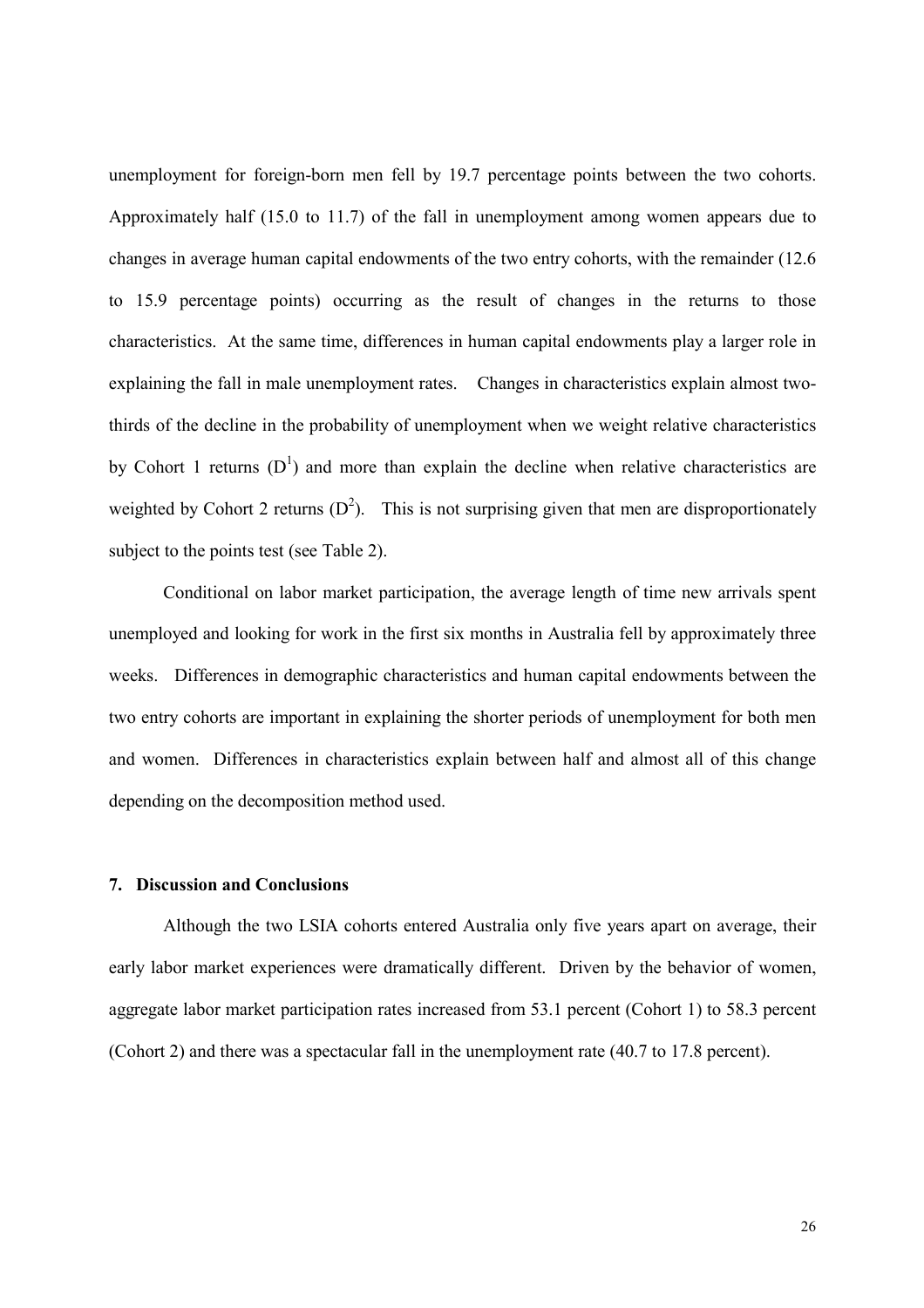The 1999 changes to Australia's skilled immigration program seem to have played a large part in producing these changes. Consistent with changes in selection criteria, the cohort of individuals entering Australia in 1999-2000 was more educated and had better English language skills than the previous cohort. They also were more likely to have been working in a professional occupation and less likely to have been not employed in the former home country in the year prior to immigration. These changes in human capital endowments were instrumental in generating the increase in participation rates. More than half of the cohort participation gap is eliminated by standardizing the visa distribution, while the decomposition analysis suggests that at least three-quarters (and perhaps all) of the increase in the labor market participation of foreign-born women can be attributed to changes in characteristics.

Furthermore, the effects of changing human capital endowments are not uniform, but are concentrated amongst those groups most likely to be subject to the tighter selection criteria. There is evidence that the gap between individuals entering as primary applicants and those entering as spouses narrowed which is consistent with the 1999 changes in the points test which awarded extra points to those primary applicants whose spouses also met the minimum age, language, and skill requirements. Men are much more likely than women to be subject to Australia's points test and there is evidence that for them changes in human capital endowments are more important in explaining the improvement in labor market outcomes. For example, there is no significant difference in the participation behavior or unemployment experiences of male immigrants in the two LSIA cohorts once differences in productivity-related characteristics are taken into account. For women, on the other hand, the cohort gap in participation rates is much the same once characteristics are controlled, while a smaller—though still sizeable—gap in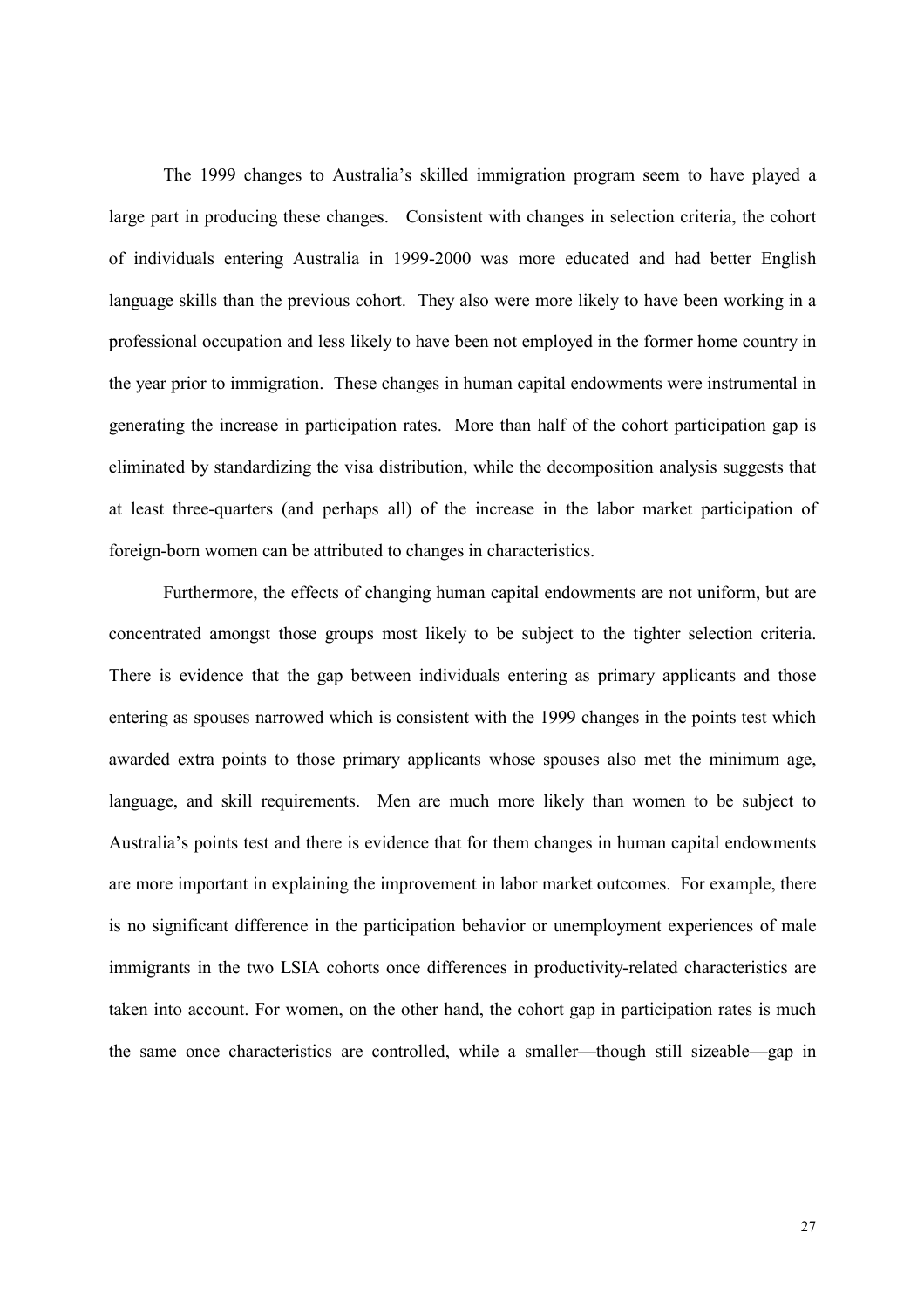conditional unemployment rates remains. These gender differences are also reflected to a large degree in the decomposition analysis.

At the same time, it seems clear that changes in Australian labor market conditions and income-support policy over the 1990s—which altered the returns to human capital—reinforced the effects of tighter immigrant selection criteria. With the exception of Business Skills (BS) and Employer Nomination Scheme (ENS) immigrants (who experienced constant unemployment rates), relative unemployment improved across the board. The fall in unemployment was particularly impressive for Independent migrants (from 29.1 to 10.1 percent) who were subject to the new points test, but was also evident for Family Stream and to a lesser degree Humanitarian immigrants who were not. As much as half of the fall in unemployment rates among women and one third the decline among men appears to have occurred as the result of changes in the returns to demographic and human capital characteristics.

These results are necessarily open to alternative interpretations, however. The decomposition analysis is informative about the extent to which improving labor market outcomes were driven by changes in human capital endowments as opposed to altered returns to human capital. Still, we cannot completely rule out the possibility that changes in immigrants observed human capital endowments occurred primarily as a result of changes in labor market conditions or income-support policy rather than immigrant selection criteria. Nor can we completely dismiss the possibility that altered returns to immigrants skills are primarily due to changes in immigration policy rather than improved labor market conditions or changes to the income-support system.

Furthermore, the cross-sectional nature of the data results in an inability to account for unobserved individual heterogeneity in this analysis. This is potentially quite important as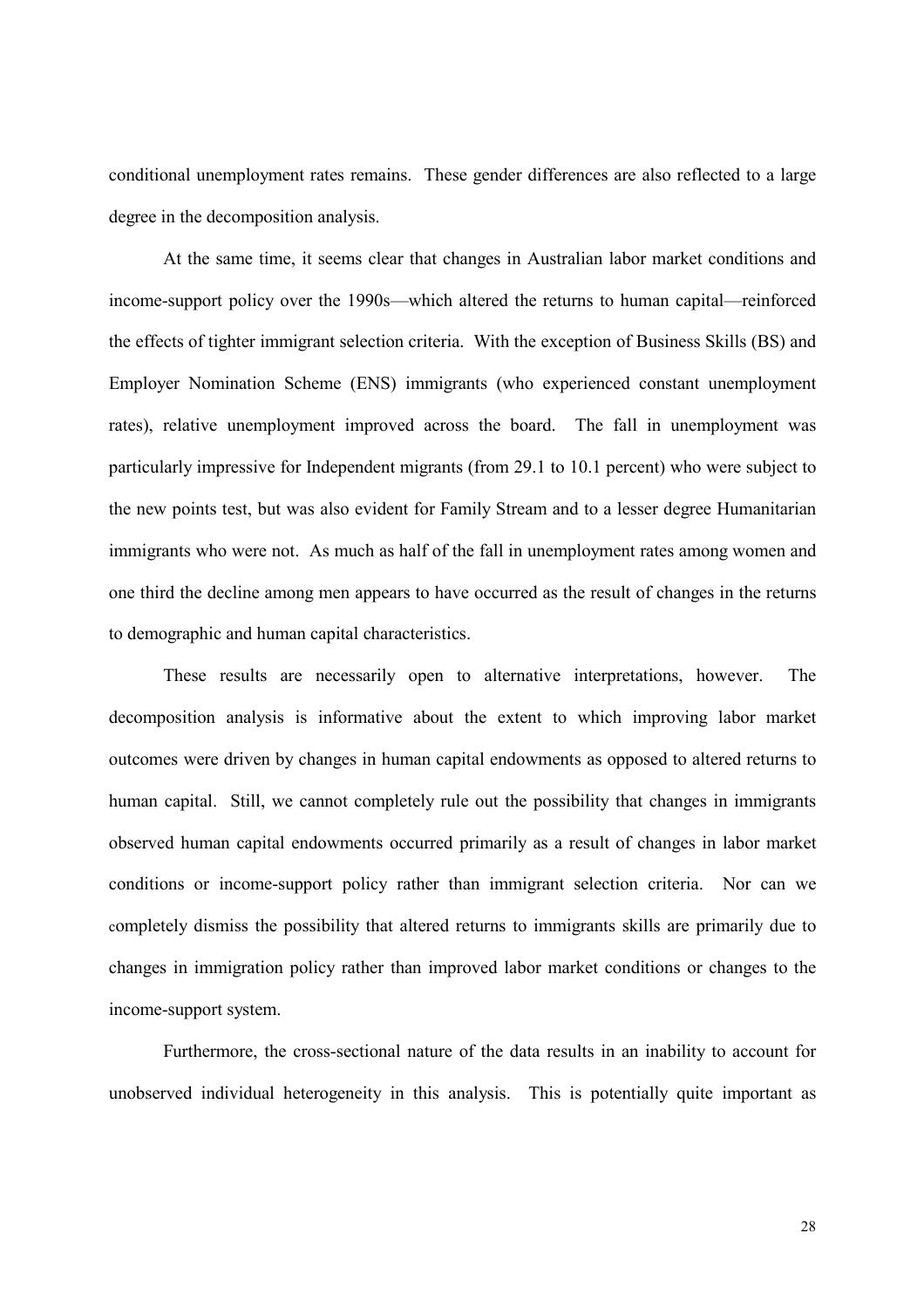changes in the state of the Australian labor market and the generosity of Australian incomesupport policy would have directly affected the returns to migration, altering the selectivity of the immigrant stream. Given this, divergence in the estimated returns to characteristics for the two cohorts may be driven to a degree by differences in unobserved heterogeneity—generated by the migration process—that is not accounted for in the estimation process. Whether changes in labor market conditions and income-support policy affected outcomes by altering the migration decision of potential migrants or by altering the opportunities of immigrants already resident in Australia remains an interesting question for future research.

Finally, it is important to note that the outcomes analyzed in this paper are measured very early in the settlement process (six months after arrival) and do not reflect long-run equilibrium differences between the two immigration cohorts considered. It is not clear whether immigrants entering Australia between 1999 and 2000 will have a persistent labor market advantage over earlier arrivals or merely a head start. In fact, a growing literature based on LSIA data has documented the rapid improvement in labor market outcomes for members of the first LSIA cohort.<sup>33</sup> Eventually, once the LSIA data collection is completed, it will be possible to compare outcomes for these two cohorts 18 months after arrival. Unfortunately, analysis of longer-term outcomes awaits the development of additional data sources.

 $33$  In particular, three and a half years after arrival, the employment to population ratio for LSIA1 had increased to 56 percent (about 15 percentage points less than the Australian average), while the unemployment rates of Independent and SAL immigrants were indistinguishable from that of the Australian population. Unemployment rates for Family Preference (18 percent) and Humanitarian (31 percent) immigrants – though much lower than upon arrival – remained much higher than average (Richardson, et al., 2001).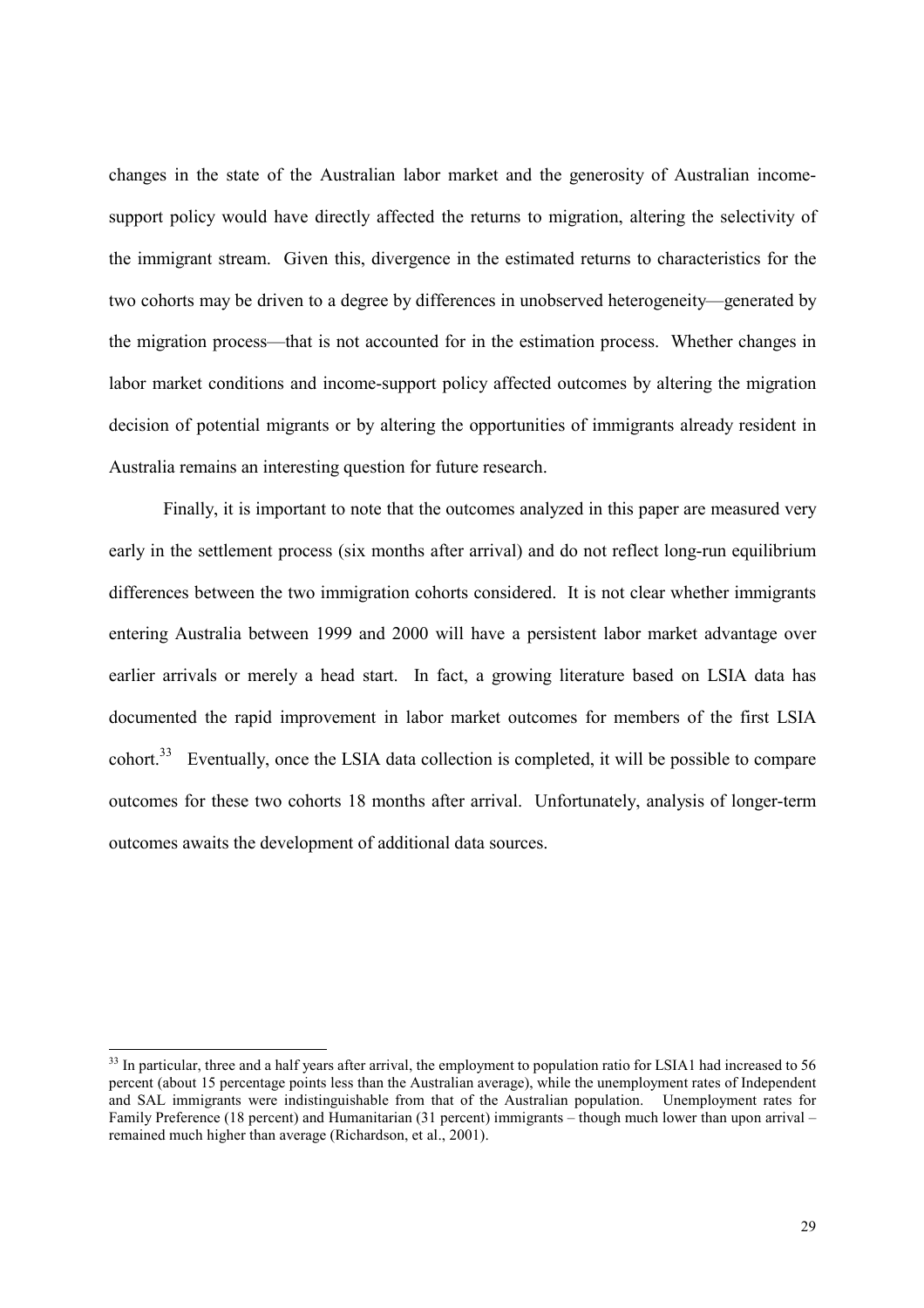## **References:**

- Borjas, George J., 1987. "Self-Selection and the Earnings of Immigrants." *American Economic Review,* 77(4), pp. 531 – 553.
- Brown, Richard P.C., 1998. "Comparative Labor Market Performance of Visaed and Non-Visaed Migrants: Pacific Islanders in Sydney", *Journal of Population Economics,* Vol. 11, pp. 395-411.
- Bureau of Immigration, Multicultural, and Population Research (BIMPR), 1995. *Settler Arrivals: 1993 – 1994*, April 1995, Canberra: Australian Government Publishing Service.
- Clarke, Harry. (1994*) The Rationale for Forward Planning and Stability in the Migration Program*, Bureau of Immigration, Multicultural and Population and Research*,* Canberra: Australian Government Publishing Service.
- Cobb-Clark, Deborah A., 1993. "Immigrant Selectivity and Wages: The Evidence for Women'', *American Economic Review*, 83(4), September, pp. 986-993.
- -----, 2000 "Do Selection Criteria Make a Difference? Visa Category and the Labor Market Status of Immigrants to Australia. *The Economic Record*, 76(232), March.
- -----, 2001. "The Longitudinal Survey of Immigrants to Australia", *Australian Economic Review*, forthcoming.
- ----- and Marie D. Connolly, 2001. "Wives and Mothers: The Labor-Market Experiences of Immigrant Women" in *Earnings Inequality in Australia*, Jeff Borland, Robert Gregory, and Peter Sheehan (ed). Melbourne: Centre for Strategic Studies, Victoria University, pp. 78–94.
- Department of Immigration and Multicultural Affairs (DIMA), 1998, *Population Flows: Immigration Aspects*, Canberra: Australian Government Publishing Service.
- -----, 1999, *Settler Arrivals: 1998 1999*, December 1999, Canberra: Australian Government Publishing Service.
- -----, *1996 Classification of Countries into English Proficiency Groups* (C96.1A Revised), April, Canberra: Australian Government Publishing Service.
- Doiron, Denise J. and W. Craig Riddell, 1994. "The Impact of Unionization on Male-Female Earnings Differences in Canada", *Journal of Human Resources,* Vol. XXIX(2), Spring, pp. 504-534.
- Greenwood, Michael J., John D. McDowell, Donald M. Waldman, and Steven S. Zahniser, 1999. "The Influence of Social Programs in Sources Countries on Various Classes of U.S.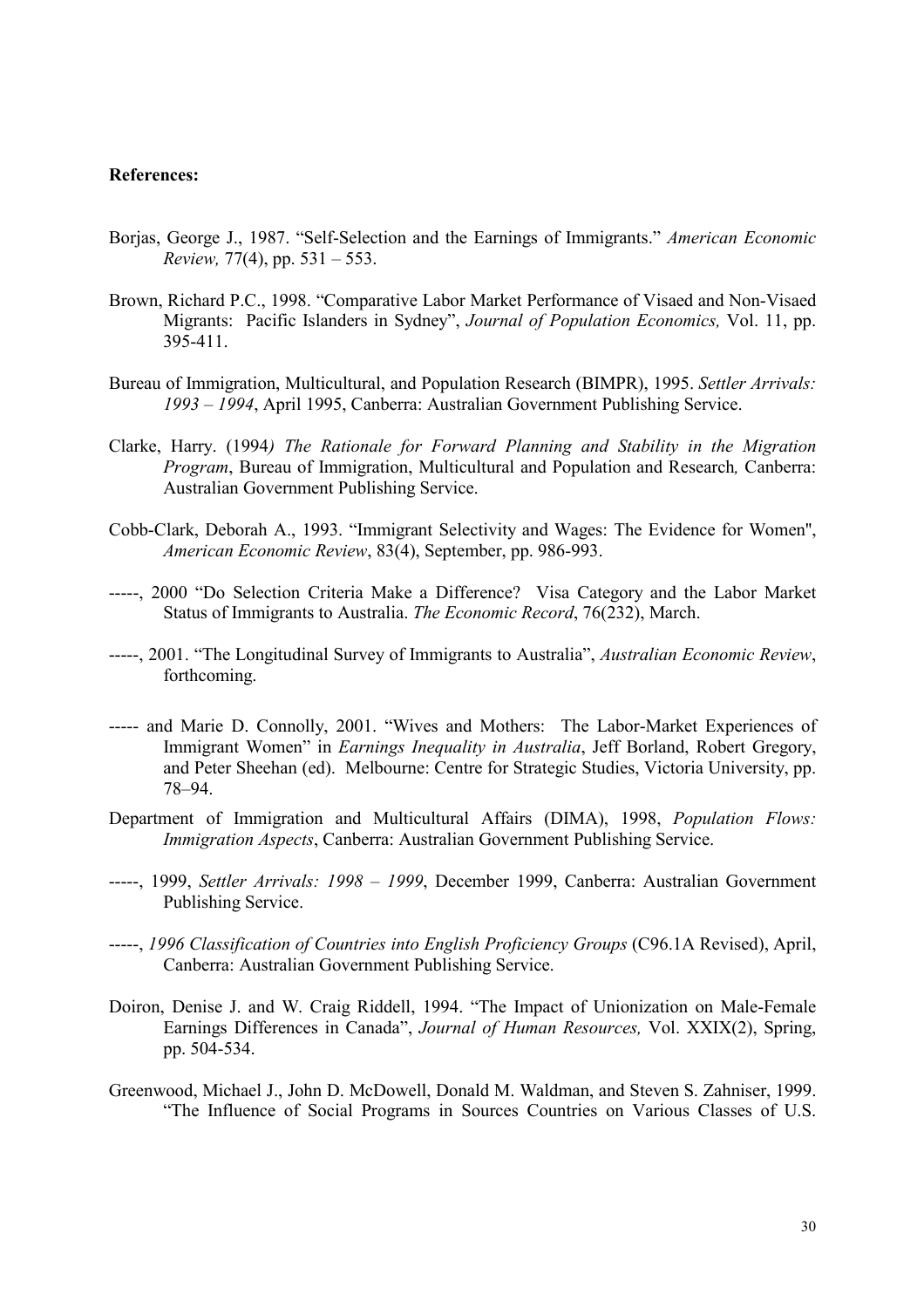Immigration", *Journal of the American Statistical Association*, March, Vol. 94 (445), pp.  $64 - 74.$ 

- Houstoun, Marion F., Roger G. Kramer, and Joan Mackin Barrett, 1984. "Female Predominance in Immigration in the United States Since 1930: A First Look", *International Migration Review,* Vol. 38 (4), pp. 908 – 963.
- Jasso, Guillermina and Mark R. Rosenzweig, 1986. "What's in a Name? Country of Origin Influences on the Earnings of Immigrants in the United States" in *Human Capital and Development,* 4, JAI Press.
- McDonald, James Ted and Christopher Worswick, 1999. "The Earnings of Immigrant Men in Australia: Assimilation, Cohort Effects, and Macroeconomic Conditions" *Economic Record*, 75(228), March, pp. 49 – 62.
- Madden, Ros and Susan Young, 1993. *Women and Men Immigrating to Australia: Their Characteristics and Immigration Decisions,* Bureau of Immigration Research, Canberra : Australian Government Publishing Service.
- Organization for Economic Co-operation and Development, (1995). *Trends in International Migration,* OECD, Paris.
- Richardson, Sue, Frances Robertson, and Diana Illsley, 2001. *The Labor Force Experiences of New Migrants.* August, 2001. Canberra: Australian Government Publishing Service.
- Stalker, Peter (2000). *Workers Without Frontiers: The Impact of Globalization on International Migration*, Boulder, CO: Lynne Rienner Publishers, Inc.
- United Nations (UN), Department for Economic and Social Information and Policy Analysis, Population Division, 1995. *International Migration Policies and the Status of Female Migrant,* New York: United Nations.
- Wooden, Mark. *Migrant Labor Market Status.* Bureau of Immigration and Population Research. Canberra: Australian Government Printing Service.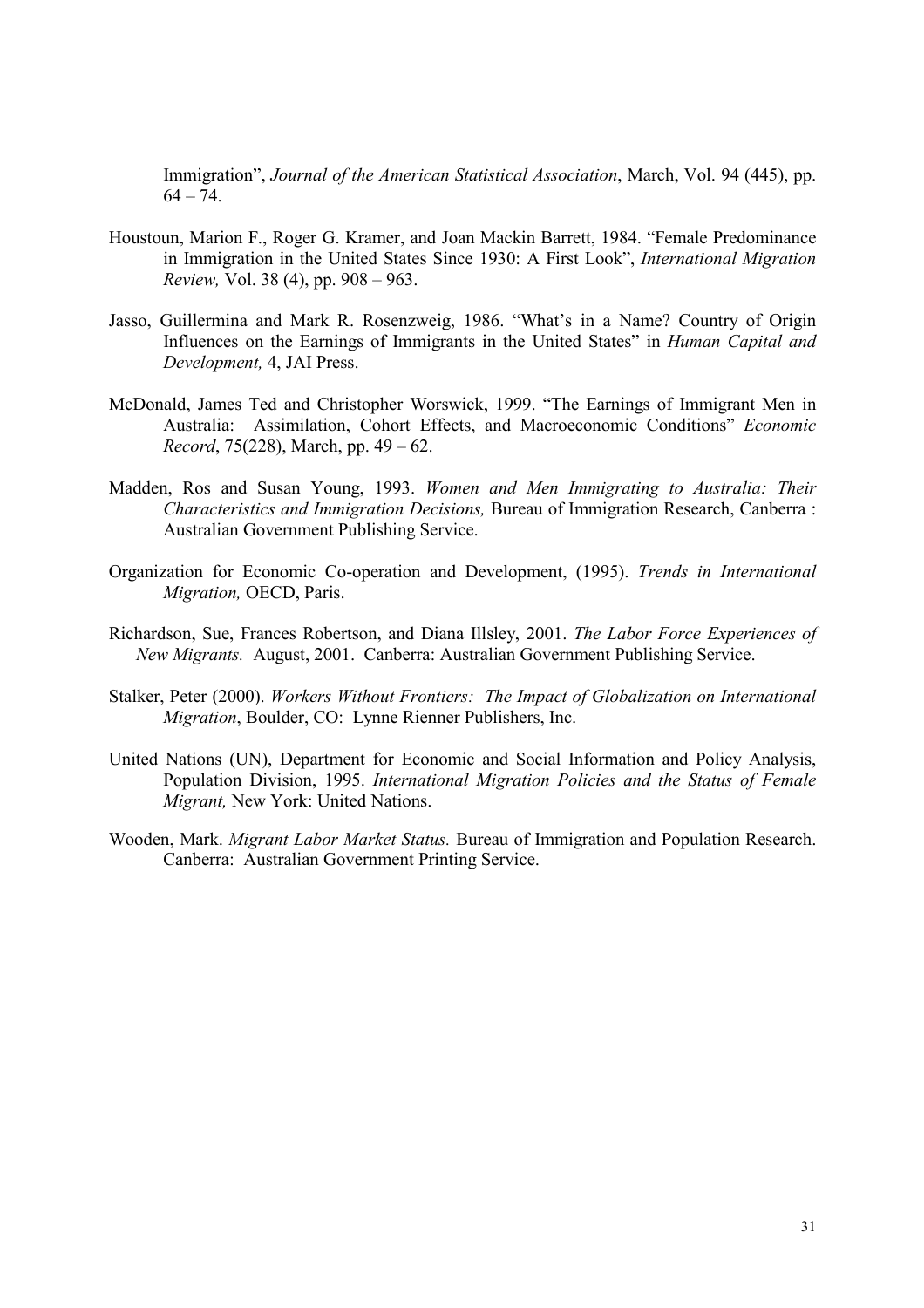| (Means <sup>a</sup> and Standard Deviations) |                              |                                      |                                   |                              |                                         |  |  |  |  |
|----------------------------------------------|------------------------------|--------------------------------------|-----------------------------------|------------------------------|-----------------------------------------|--|--|--|--|
|                                              | Participation<br>Rate        | Employment<br>to Population<br>Ratio | Unemployment<br>Rate              | <b>Months</b><br>Unemployed  | <b>Proportion</b><br>Ever<br>Unemployed |  |  |  |  |
|                                              | Mean (Std.)                  | Mean (Std.)                          | Mean (Std.)                       | Mean (Std.)                  | Mean (Std.)                             |  |  |  |  |
| Total                                        |                              |                                      |                                   |                              |                                         |  |  |  |  |
| Cohort 1                                     | 0.531(0.499)                 | 0.315(0.465)                         | 0.407<br>(0.491)                  | 1.333 (1.726)                | 0.295(0.456)                            |  |  |  |  |
| Cohort 2                                     | 0.583(0.493)                 | 0.479(0.500)                         | 0.178<br>(0.383)                  | 0.981(1.628)                 | $0.386$ $(0.487)$                       |  |  |  |  |
|                                              |                              |                                      |                                   |                              |                                         |  |  |  |  |
| Men                                          |                              |                                      |                                   |                              |                                         |  |  |  |  |
| Cohort 1                                     | 0.740(0.439)                 | 0.451(0.498)                         | 0.390<br>(0.488)                  | 1.729 (1.817)                | 0.355(0.478)                            |  |  |  |  |
| Cohort 2                                     | 0.765(0.424)                 | 0.623(0.485)                         | 0.185<br>(0.389)                  | 1.164(1.716)                 | 0.470(0.499)                            |  |  |  |  |
| Women                                        |                              |                                      |                                   |                              |                                         |  |  |  |  |
| Cohort 1                                     | 0.360(0.480)                 | $0.203$ $(0.402)$                    | 0.435(0.496)                      | 1.006(1.573)                 | 0.245(0.430)                            |  |  |  |  |
| Cohort2                                      | 0.426(0.495)                 | 0.355(0.479)                         | 0.167(0.373)                      | 0.824(1.530)                 | 0.313(0.464)                            |  |  |  |  |
|                                              |                              |                                      |                                   |                              |                                         |  |  |  |  |
| <b>Men Cohort 1</b>                          |                              |                                      |                                   |                              |                                         |  |  |  |  |
| Family                                       | 0.698(0.459)                 | 0.445(0.497)                         | 0.363(0.481)                      | 1.432(1.645)                 | 0.343(0.475)                            |  |  |  |  |
| <b>SAL</b>                                   | 0.836(0.370)                 | 0.535(0.499)                         | 0.361(0.481)                      | 1.880 (1.700)                | 0.441(0.497)                            |  |  |  |  |
| <b>BS/ENS</b>                                | 0.823(0.382)                 | 0.791(0.407)                         | 0.039(0.194)                      | $0.209$ $(0.874)$            | 0.050(0.217)                            |  |  |  |  |
| Independent                                  | 0.864(0.343)                 | 0.622(0.485)                         | $0.279$ $(0.449)$                 | 1.738 (1.786)                | 0.451(0.498)                            |  |  |  |  |
| Humanitarian                                 | 0.583(0.494)                 | 0.095(0.293)                         | 0.838(0.369)                      | 2.669 (1.980)                | 0.291(0.455)                            |  |  |  |  |
|                                              |                              |                                      |                                   |                              |                                         |  |  |  |  |
| <b>Men Cohort 2</b>                          |                              |                                      |                                   |                              |                                         |  |  |  |  |
| Family                                       | 0.743(0.437)                 | 0.543(0.499)                         | $0.279$ $(0.445)$                 | 1.492 (1.986)                | 0.546(0.498)                            |  |  |  |  |
| SAL<br><b>BS/ENS</b>                         | 0.916(0.278)                 | 0.754(0.432)                         | 0.177(0.382)                      | 1.538 (1.787)                | 0.642(0.480)                            |  |  |  |  |
|                                              | 0.663(0.473)                 | 0.624(0.485)<br>0.801(0.400)         | $0.059$ $(0.236)$<br>0.095(0.294) | 0.188(0.848)<br>0.953(1.374) | $0.061$ $(0.240)$<br>$0.469$ $(0.500)$  |  |  |  |  |
| Independent<br>Humanitarian                  | 0.885(0.319)<br>0.264(0.442) | 0.060(0.237)                         | 0.774(0.420)                      | 1.098 (1.828)                | 0.314(0.465)                            |  |  |  |  |
|                                              |                              |                                      |                                   |                              |                                         |  |  |  |  |
| <b>Women Cohort 1</b>                        |                              |                                      |                                   |                              |                                         |  |  |  |  |
| Family                                       | 0.323(0.468)                 | 0.182(0.386)                         | $0.438$ $(0.497)$                 | 0.874(1.461)                 | 0.232(0.423)                            |  |  |  |  |
| <b>SAL</b>                                   | 0.499(0.500)                 | 0.277(0.448)                         | 0.444(0.498)                      | 1.391 (1.697)                | 0.325(0.469)                            |  |  |  |  |
| <b>BS/ENS</b>                                | 0.335(0.473)                 | 0.300(0.459)                         | 0.105(0.308)                      | 0.316 (0.968)                | 0.100 (0.300)                           |  |  |  |  |
| Independent                                  | 0.529(0.500)                 | 0.364(0.482)                         | 0.313(0.464)                      | 1.137 (1.578)                | $0.318$ $(0.466)$                       |  |  |  |  |
| Humanitarian                                 | 0.224(0.417)                 | 0.025(0.157)                         | $0.887$ $(0.317)$                 | 1.323 (1.900)                | 0.201(0.401)                            |  |  |  |  |
|                                              |                              |                                      |                                   |                              |                                         |  |  |  |  |
| <b>Women Cohort 2</b>                        |                              |                                      |                                   |                              |                                         |  |  |  |  |
| Family                                       | 0.375(0.484)                 | $0.309$ $(0.462)$                    | 0.177(0.383)                      | 0.899(1.583)                 | 0.336(0.472)                            |  |  |  |  |
| <b>SAL</b>                                   | 0.666(0.473)                 | 0.490(0.501)                         | $0.264$ $(0.443)$                 | 1.547 (1.867)                | 0.556(0.498)                            |  |  |  |  |
| <b>BS/ENS</b>                                | $0.296$ $(0.457)$            | 0.272(0.446)                         | $0.081$ $(0.275)$                 | 0.232(0.845)                 | $0.098$ $(0.298)$                       |  |  |  |  |
| Independent                                  | 0.588(0.493)                 | 0.522(0.500)                         | 0.112(0.316)                      | 0.720(1.394)                 | 0.307(0.462)                            |  |  |  |  |
| Humanitarian<br>$\overline{11}$              | 0.033(0.179)                 | 0.012(0.108)                         | 0.644(0.492)                      | 0.291(1.132)                 | $0.075$ $(0.264)$                       |  |  |  |  |

# **Table 1: Labor Market Outcomes First and Second LSIA Cohorts by Gender and Visa Category**

**<sup>a</sup>** All means are in percents except months unemployed. See Section 4 for variable definitions.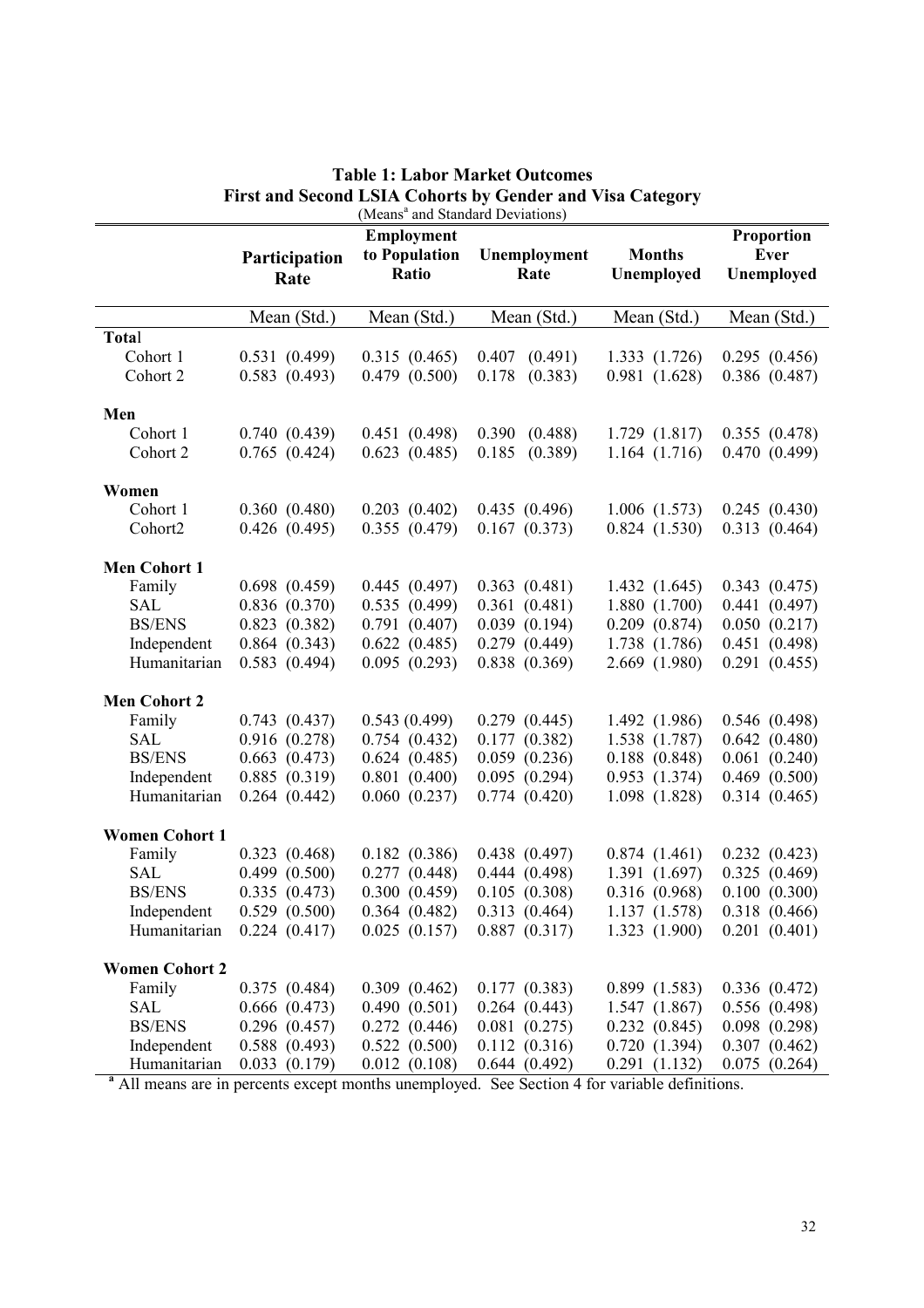|                                                                                                                        | (Means <sup>a</sup> and Standard Deviations) |                                                                         |       |                                     |      |                                     |      |                   |       |                   |       |                   |
|------------------------------------------------------------------------------------------------------------------------|----------------------------------------------|-------------------------------------------------------------------------|-------|-------------------------------------|------|-------------------------------------|------|-------------------|-------|-------------------|-------|-------------------|
|                                                                                                                        |                                              |                                                                         |       | Cohort 1                            |      |                                     |      |                   |       | <b>Cohort 2</b>   |       |                   |
|                                                                                                                        |                                              | <b>Total</b>                                                            | Men   |                                     |      | Women                               |      | <b>Total</b>      | Men   |                   | Women |                   |
| <b>Visa Status:</b>                                                                                                    |                                              |                                                                         |       |                                     |      |                                     |      |                   |       |                   |       |                   |
| Family-PA                                                                                                              | 0.454                                        | (0.498)                                                                 |       | $0.381$ $(0.486)$                   |      | $0.514$ $(0.500)$ $0.399$ $(0.490)$ |      |                   |       | 0.325(0.468)      |       | $0.463$ $(0.499)$ |
| Family-SP                                                                                                              | 0.032                                        | (0.175)                                                                 |       | 0.011(0.105)                        |      | $0.048$ $(0.215)$                   |      | $0.015$ $(0.122)$ |       | $0.007$ $(0.085)$ |       | $0.022$ $(0.145)$ |
| SAL-PA                                                                                                                 | 0.062                                        | (0.241)                                                                 |       | $0.098$ $(0.298)$                   |      | $0.032$ $(0.176)$                   |      | $0.078$ $(0.268)$ |       | 0.100 (0.300)     |       | $0.059$ $(0.236)$ |
| SAL-SP                                                                                                                 | 0.039                                        | (0.194)                                                                 |       | $0.018$ $(0.135)$                   |      | $0.056$ $(0.230)$                   |      | $0.046$ $(0.209)$ | 0.045 | (0.206)           |       | $0.046$ $(0.210)$ |
| <b>IND-PA</b>                                                                                                          | 0.135                                        | (0.342)                                                                 |       | $0.223$ $(0.416)$                   |      | $0.063$ $(0.243)$                   |      | $0.189$ $(0.391)$ |       | 0.280(0.449)      |       | $0.109$ $(0.312)$ |
| <b>IND-SP</b>                                                                                                          | 0.068                                        | (0.252)                                                                 |       | $0.022$ $(0.147)$                   |      | $0.106$ $(0.308)$                   |      | $0.108$ $(0.311)$ | 0.063 | (0.243)           |       | $0.147$ $(0.354)$ |
| <b>BS/ENS-PA</b>                                                                                                       | 0.027                                        | (0.162)                                                                 |       | $0.052$ $(0.221)$                   |      | $0.007$ $(0.083)$                   |      | 0.044(0.206)      |       | $0.080$ $(0.272)$ |       | $0.013$ $(0.115)$ |
| <b>BS/ENS-SP</b>                                                                                                       | 0.019                                        | (0.137)                                                                 |       | $0.004$ $(0.061)$                   |      | $0.032$ $(0.176)$                   |      | $0.032$ $(0.177)$ |       | $0.006$ $(0.077)$ |       | $0.055$ $(0.228)$ |
| HUM.-PA                                                                                                                | 0.111                                        | (0.315)                                                                 |       | $0.161$ $(0.368)$                   |      | $0.071$ $(0.256)$                   |      | $0.057$ $(0.232)$ |       | $0.076$ $(0.264)$ |       | $0.041$ $(0.198)$ |
| HUM.-SP                                                                                                                | 0.053                                        | (0.223)                                                                 |       | 0.030 (0.170)                       |      | $0.071$ $(0.257)$                   |      | $0.032$ $(0.177)$ |       | $0.019$ $(0.135)$ |       | $0.044$ $(0.205)$ |
| <b>Weeks Since</b><br><b>Migration</b>                                                                                 | 19.1                                         | (6.7)                                                                   | 19.4  | (7.0)                               | 18.8 | (6.5)                               | 21.9 | (5.2)             | 22.1  | (5.3)             | 21.8  | (5.2)             |
| Demographic                                                                                                            |                                              |                                                                         |       |                                     |      |                                     |      |                   |       |                   |       |                   |
| Female                                                                                                                 | 0.548                                        | (0.498)                                                                 |       |                                     |      |                                     |      | 0.537(0.499)      |       |                   |       |                   |
| Married                                                                                                                | 0.769                                        | (0.421)                                                                 |       | 0.747(0.435)                        |      | $0.788$ $(0.409)$                   |      | 0.792(0.406)      |       | $0.761$ $(0.426)$ | 0.818 | (0.386)           |
| Age                                                                                                                    | 35.2                                         | (12.5)                                                                  | 35.7  | (12.0)                              | 34.8 | (12.9)                              | 35.0 | (10.5)            | 36.2  | (10.3)            | 34.0  | (10.5)            |
| <b>Education</b>                                                                                                       |                                              |                                                                         |       |                                     |      |                                     |      |                   |       |                   |       |                   |
| University                                                                                                             | 0.322                                        | (0.467)                                                                 |       | $0.366$ $(0.482)$                   |      | $0.285$ $(0.452)$ $0.427$ $(0.495)$ |      |                   |       | $0.465$ $(0.499)$ |       | $0.394$ $(0.489)$ |
| High School                                                                                                            | 0.269                                        | (0.443)                                                                 |       | $0.209$ $(0.406)$                   |      | $0.318$ $(0.466)$ $0.216$ $(0.411)$ |      |                   |       | $0.169$ $(0.375)$ |       | $0.256$ $(0.436)$ |
| Less than 10                                                                                                           | 0.128                                        | (0.334)                                                                 |       | 0.090 (0.287)                       |      | $0.159$ $(0.366)$ $0.079$ $(0.269)$ |      |                   |       | $0.052$ $(0.223)$ |       | $0.102$ $(0.302)$ |
| Trade Degree                                                                                                           | 0.274                                        | (0.446)                                                                 |       | 0.331(0.471)                        |      | $0.227$ $(0.419)$ $0.275$ $(0.447)$ |      |                   |       | 0.310(0.463)      |       | $0.245$ $(0.430)$ |
| <b>English Ability</b>                                                                                                 |                                              |                                                                         |       |                                     |      |                                     |      |                   |       |                   |       |                   |
| Native                                                                                                                 | 0.307                                        | (0.461)                                                                 |       | $0.345$ $(0.475)$                   |      | $0.275$ $(0.447)$ $0.379$ $(0.485)$ |      |                   |       | 0.430(0.495)      |       | 0.334(0.472)      |
| English well                                                                                                           | 0.308                                        | (0.462)                                                                 |       | $0.326$ $(0.469)$                   |      | $0.292$ $(0.455)$ $0.317$ $(0.465)$ |      |                   |       | 0.331 (0.471)     |       | $0.305$ $(0.461)$ |
| English Badly 0.386                                                                                                    |                                              | (0.487)                                                                 | 0.329 | (0.470)                             |      | $0.432$ $(0.495)$ $0.304$ $(0.460)$ |      |                   |       | $0.239$ $(0.427)$ |       | $0.360$ $(0.480)$ |
| <b>LM Experience in Home Country</b>                                                                                   |                                              |                                                                         |       |                                     |      |                                     |      |                   |       |                   |       |                   |
| Professional                                                                                                           |                                              | $0.350$ $(0.477)$                                                       |       | $0.416$ $(0.493)$                   |      | $0.295$ $(0.456)$ $0.456$ $(0.498)$ |      |                   |       | 0.544(0.498)      |       | 0.380(0.486)      |
| Skilled                                                                                                                | 0.293                                        | (0.455)                                                                 |       | $0.328$ $(0.470)$                   |      | $0.264$ $(0.441)$ $0.259$ $(0.438)$ |      |                   |       | $0.291$ $(0.454)$ |       | 0.230(0.421)      |
| Unskilled                                                                                                              |                                              | $0.035$ $(0.185)$ $0.043$ $(0.204)$ $0.029$ $(0.168)$ $0.012$ $(0.109)$ |       |                                     |      |                                     |      |                   |       | 0.011(0.106)      |       | $0.013$ $(0.111)$ |
| Not Employed 0.316 (0.465)                                                                                             |                                              |                                                                         |       | 0.210(0.407)                        |      | $0.404$ $(0.491)$ $0.268$ $(0.443)$ |      |                   |       | $0.148$ $(0.355)$ |       | 0.372(0.483)      |
| Time Unemp                                                                                                             | 0.7                                          | (2.5)                                                                   | 0.8   | (2.6)                               | 0.7  | (2.5)                               | 0.5  | (2.2)             | 0.6   | (2.3)             | 0.5   | (2.1)             |
| <b>English Language Proficiency Group</b> <sup>b</sup>                                                                 |                                              |                                                                         |       |                                     |      |                                     |      |                   |       |                   |       |                   |
| Group 1                                                                                                                |                                              | $0.217$ $(0.412)$                                                       |       | $0.245$ $(0.430)$ $0.194$ $(0.395)$ |      |                                     |      | $0.238$ $(0.426)$ |       | $0.286$ $(0.452)$ |       | $0.197$ $(0.398)$ |
| Group 2                                                                                                                | 0.268                                        | (0.443)                                                                 |       | $0.257$ $(0.437)$ $0.277$ $(0.447)$ |      |                                     |      | 0.314(0.464)      |       | $0.302$ $(0.459)$ |       | $0.324$ $(0.468)$ |
| Group 3                                                                                                                |                                              | $0.355$ $(0.479)$                                                       |       | $0.369$ $(0.483)$ $0.344$ $(0.475)$ |      |                                     |      | $0.285$ $(0.451)$ |       | $0.287$ $(0.452)$ |       | $0.283$ $(0.451)$ |
| Group 4                                                                                                                | 0.160                                        | (0.367)                                                                 |       | $0.128$ $(0.335)$ $0.186$ $(0.389)$ |      |                                     |      | $0.163$ $(0.370)$ |       | $0.126$ $(0.332)$ |       | $0.196$ $(0.397)$ |
| $\frac{1}{3}$ Means are in percents except for time since migration (weeks), and (years), and time unemployed (months) |                                              |                                                                         |       |                                     |      |                                     |      |                   |       |                   |       |                   |

# **Table 2: Visa Status, Demographic Characteristics, and Human Capital Endowments LSIA Immigrants by Gender and Cohort**

<sup>a</sup>Means are in percents except for time since migration (weeks), age (years), and time unemployed (months).

<sup>b</sup>Group 1 is those countries rating 98 percent or higher on the English proficiency index. Group 2 is those countries with a rating of 80 percent or higher, while Group 3 is countries with a rating between 50 percent and 80 percent. Countries with a rating of less than 50 percent make up Group 4 (DIMA, 1999). See Section 4 for other variable definitions.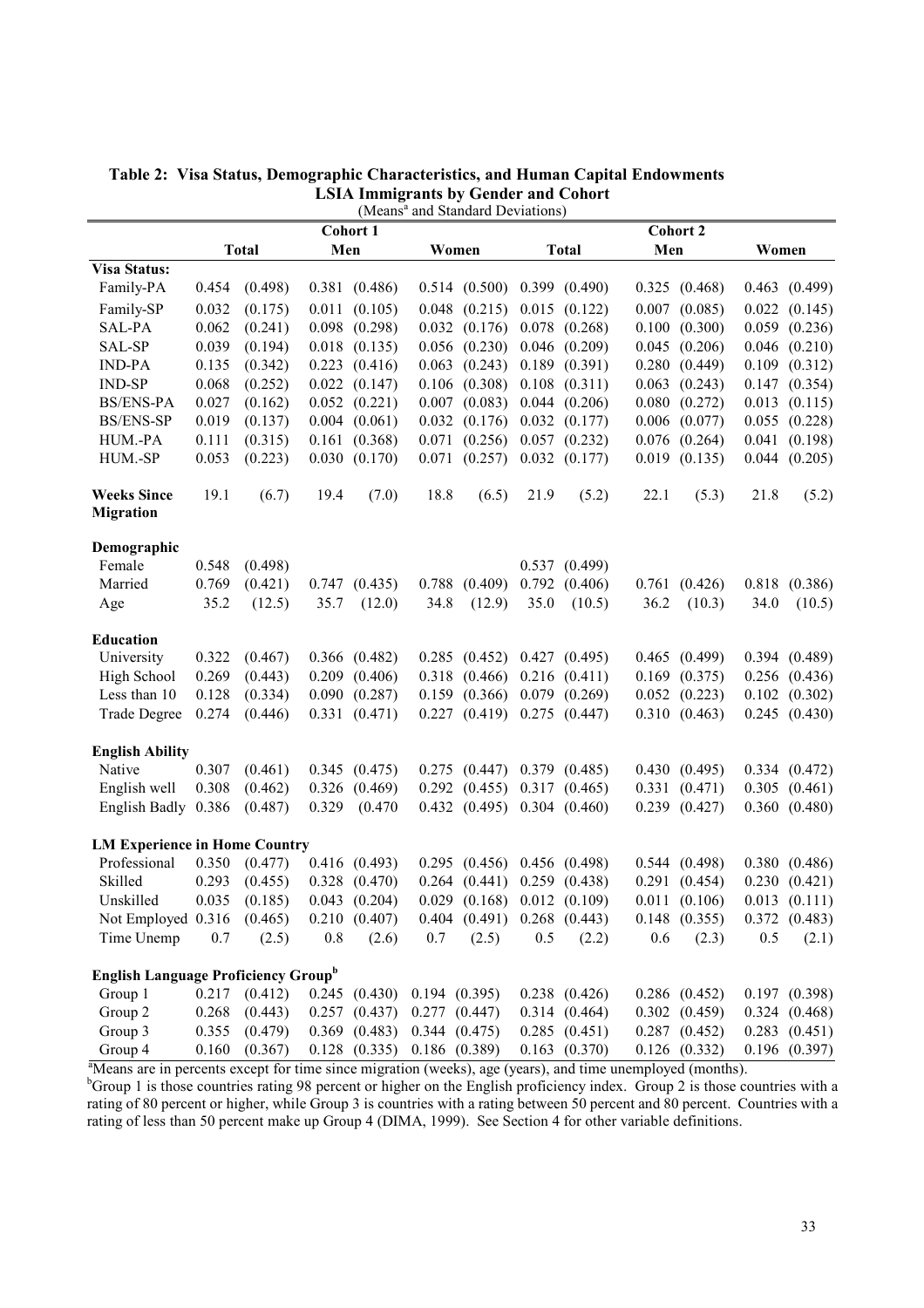|                                                                        |                                                                |                                                          | Women    |                                                               |                  |                                                                | Men              |                                                       |
|------------------------------------------------------------------------|----------------------------------------------------------------|----------------------------------------------------------|----------|---------------------------------------------------------------|------------------|----------------------------------------------------------------|------------------|-------------------------------------------------------|
|                                                                        | <b>Total</b>                                                   | Cohort 1                                                 | Cohort 2 | <b>Significance Level</b><br>Cohort 2 - Cohort 1 <sup>b</sup> | <b>Total</b>     | Cohort 1                                                       | Cohort 2         | <b>Significance Level</b><br>Cohort $2$ - Cohort $1b$ |
| Cohort 2                                                               | $0.070$ $(2.14)$                                               |                                                          |          |                                                               | $0.007$ $(0.28)$ |                                                                |                  |                                                       |
| <b>PA Status</b>                                                       |                                                                | $0.156$ (4.79) $0.163$ (4.10) $0.155$ (2.75)             |          | $p = 0.862$                                                   |                  | $0.063$ $(2.30)$ $0.074$ $(2.21)$ $0.042$ $(0.95)$             |                  | $p = 0.669$                                           |
| <b>Visa Status</b>                                                     |                                                                |                                                          |          | $p = 0.000$                                                   |                  |                                                                |                  | $p = 0.000$                                           |
| Family                                                                 | $-0.087$ ( $-2.07$ ) $-0.111$ ( $-2.11$ ) $-0.036$ ( $-0.50$ ) |                                                          |          |                                                               |                  | $0.043$ $(1.67)$ $-0.003$ $(-0.10)$ $0.104$ $(3.01)$           |                  |                                                       |
| SAL                                                                    |                                                                | $0.107$ $(3.18)$ $0.065$ $(1.67)$ $0.196$ $(2.88)$       |          |                                                               |                  | $0.077$ $(3.88)$ $0.034$ $(1.44)$ $0.125$ $(3.59)$             |                  |                                                       |
| Independent                                                            |                                                                | $0.100$ $(2.82)$ $0.103$ $(2.53)$ $0.127$ $(1.93)$       |          |                                                               |                  | $0.051$ $(2.02)$ $0.028$ $(1.02)$ $0.077$ $(1.77)$             |                  |                                                       |
| Humanitarian                                                           | $-0.041$ $(-0.90)$ $-0.018$ $(-0.35)$ $-0.321$ $(-4.59)$       |                                                          |          |                                                               |                  | $-0.012$ $(-0.48)$ $-0.011$ $(-0.37)$ $-0.196$ $(-3.52)$       |                  |                                                       |
| Wks Since Migr. $-0.001$ $(-0.70)$ $-0.001$ $(-0.64)$ $0.000$ $(0.03)$ |                                                                |                                                          |          | $p = 0.734$                                                   |                  | $0.001$ $(1.01)$ $0.002$ $(1.36)$ $0.001$ $(0.33)$             |                  | $p = 0.763$                                           |
| <b>Education</b>                                                       |                                                                |                                                          |          | $p = 0.692$                                                   |                  |                                                                |                  | $p = 0.018$                                           |
| University                                                             |                                                                | $0.003$ $(0.09)$ $-0.006$ $(-0.18)$ $-0.019$ $(-0.40)$   |          |                                                               |                  | $0.052$ $(2.80)$ $0.053$ $(2.43)$ $0.023$ $(0.81)$             |                  |                                                       |
| High School                                                            | $-0.059$ $(-1.84)$ $-0.051$ $(-1.34)$ $-0.118$ $(-2.12)$       |                                                          |          |                                                               |                  | $0.023$ $(0.96)$ $0.054$ $(2.16)$ $-0.095$ $(-2.14)$           |                  |                                                       |
| Less Than 10                                                           |                                                                | $0.058$ $(1.16)$ $0.030$ $(0.51)$ $0.101$ $(1.10)$       |          |                                                               |                  | $0.097$ $(4.42)$ $0.106$ $(4.15)$ $0.035$ $(0.83)$             |                  |                                                       |
| Enrolled                                                               |                                                                | $-0.161$ $(-4.47)$ $-0.151$ $(-3.26)$ $-0.186$ $(-3.32)$ |          |                                                               |                  | $-0.324$ $(-9.55)$ $-0.382$ $(-8.97)$ $-0.217$ $(-4.74)$       |                  |                                                       |
| <b>English</b>                                                         |                                                                |                                                          |          | $p = 0.461$                                                   |                  |                                                                |                  | $p = 0.172$                                           |
| Well                                                                   | $-0.063$ $(-1.70)$ $-0.080$ $(-1.78)$ $-0.012$ $(-0.19)$       |                                                          |          |                                                               |                  | $-0.056$ ( $-2.05$ ) $-0.065$ ( $-1.99$ ) $-0.051$ ( $-1.20$ ) |                  |                                                       |
| Badly                                                                  | $-0.294$ $(-6.86)$ $-0.293$ $(-5.71)$ $-0.291$ $(-3.80)$       |                                                          |          |                                                               |                  | $-0.230$ $(-6.43)$ $-0.269$ $(-6.48)$ $-0.148$ $(-2.46)$       |                  |                                                       |
| <b>LM Experience in Home Country</b>                                   |                                                                |                                                          |          | $p = 0.062$                                                   |                  |                                                                |                  | $p = 0.752$                                           |
| Prof.                                                                  |                                                                | $0.272$ $(8.50)$ $0.213$ $(5.44)$ $0.397$ $(7.520)$      |          |                                                               |                  | $-0.024$ ( $-0.92$ ) $-0.020$ ( $-0.66$ ) $-0.006$ ( $-0.16$ ) |                  |                                                       |
| Skilled                                                                |                                                                | $0.222$ (6.76) $0.177$ (4.45) $0.326$ (6.20)             |          |                                                               |                  | $0.035$ $(1.45)$ $0.043$ $(1.52)$                              | $0.001$ $(0.02)$ |                                                       |
| Unskilled                                                              |                                                                | $0.291$ (4.01) $0.282$ (3.25) $0.356$ (2.52)             |          |                                                               |                  | $0.045$ $(1.15)$ $0.047$ $(1.05)$                              | $0.036$ $(0.77)$ |                                                       |
| Time Unemp.                                                            |                                                                | $0.018$ $(2.98)$ $0.017$ $(2.36)$ $0.018$ $(1.95)$       |          |                                                               |                  | $0.001$ $(0.35)$ $0.004$ $(1.09)$                              | $0.001$ $(0.26)$ |                                                       |
| N                                                                      | 5016                                                           | 3165                                                     | 1851     | $p = 0.000$                                                   | 4633             | 2975                                                           | 1658             | $p = 0.000$                                           |

| Table 3: Determinants <sup>a</sup> of Labor Market Participation by Gender and Cohort |  |  |  |  |  |  |  |
|---------------------------------------------------------------------------------------|--|--|--|--|--|--|--|
|---------------------------------------------------------------------------------------|--|--|--|--|--|--|--|

(Probit Marginal Effects and Standard Errors)

<sup>a</sup>Model also includes: marital status, a quadratic in age, the presence of children by age categories, state dummies, state- and gender-specific unemployment rates, and English proficiency group. Omitted categories are BS/ENS immigrants, trade/technical degrees, native English speakers, and not employed in home country.  $b^b$ Chi<sup>2</sup> tests were used to test the significance of the difference in marginal effects between cohorts. Individual tests were preformed for PA status, and time since migration. Joint tests were preformed for the remaining subsets of variables. The final row reports the results of a joint test of all variables in the model.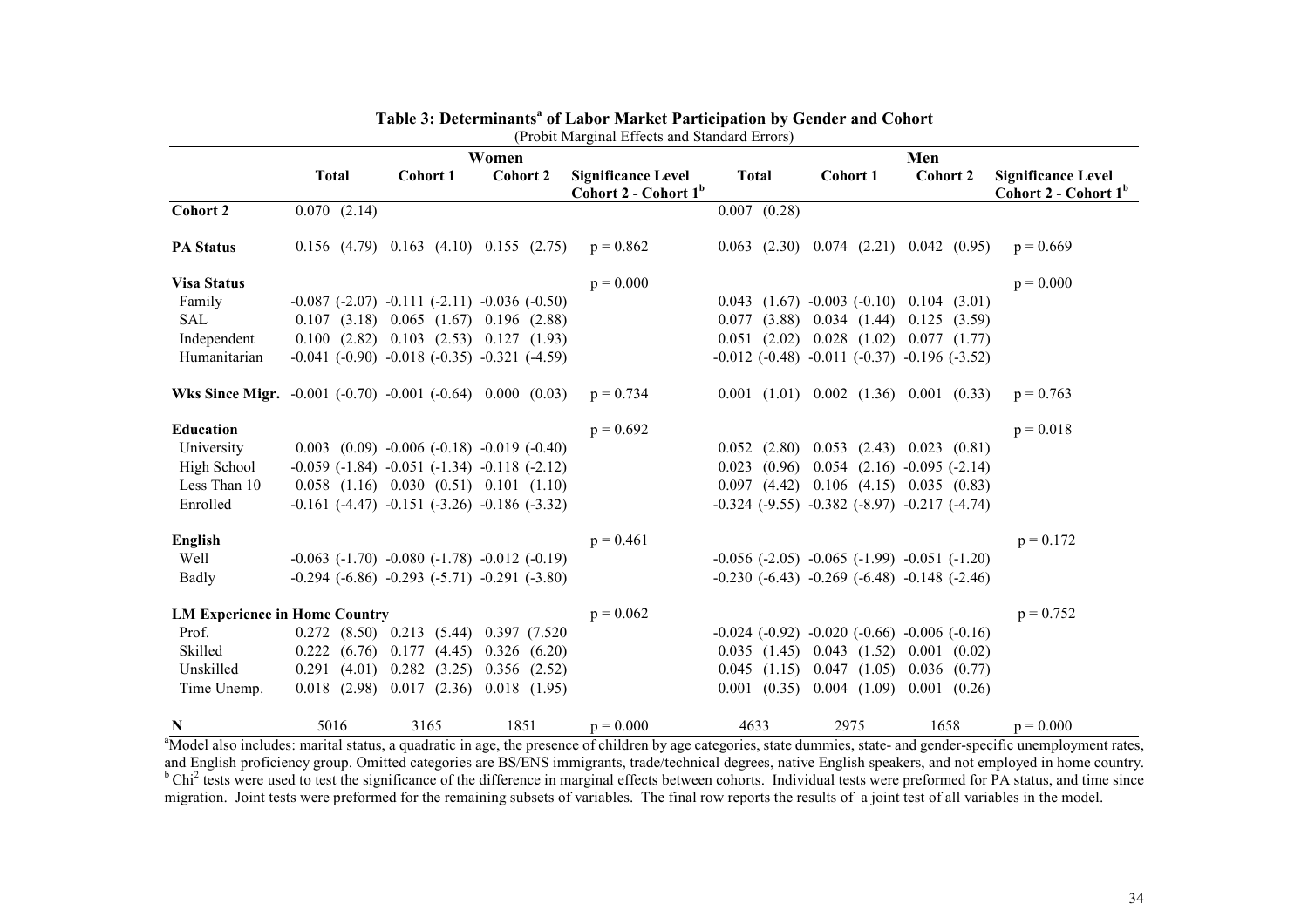|                                                                                 | Women           |                                                                |                 |                                                               |          | Men                         |                |          |                                                 |                                                               |  |
|---------------------------------------------------------------------------------|-----------------|----------------------------------------------------------------|-----------------|---------------------------------------------------------------|----------|-----------------------------|----------------|----------|-------------------------------------------------|---------------------------------------------------------------|--|
|                                                                                 | <b>Total</b>    | Cohort 1                                                       | <b>Cohort 2</b> | <b>Significance Level</b><br>Cohort 2 - Cohort 1 <sup>b</sup> |          | <b>Total</b>                |                | Cohort 1 | Cohort 2                                        | <b>Significance Level</b><br>Cohort 2 - Cohort 1 <sup>b</sup> |  |
| Cohort 2                                                                        | $-0.108(-2.19)$ |                                                                |                 |                                                               |          | $-0.024$ $(-0.52)$          |                |          |                                                 |                                                               |  |
| <b>PA Status</b>                                                                |                 | $-0.127$ ( $-2.68$ ) $-0.192$ ( $-3.04$ ) $-0.026$ ( $-0.56$ ) |                 | $p = 0.191$                                                   | 0.069    |                             | $(2.00)$ 0.059 |          | $(1.20)$ 0.052 $(1.59)$                         | $p = 0.568$                                                   |  |
| <b>Visa Status</b>                                                              |                 |                                                                |                 | $p = 0.090$                                                   |          |                             |                |          |                                                 | $p = 0.005$                                                   |  |
| Family                                                                          |                 | $0.349$ (5.240 0.476 (4.98) 0.097 (1.59)                       |                 |                                                               | 0.474    | (8.42)                      | 0.551          |          | $(8.63)$ 0.355 $(4.95)$                         |                                                               |  |
| <b>SAL</b>                                                                      |                 | $0.421$ (6.81) $0.461$ (5.84) $0.219$ (3.07)                   |                 |                                                               | 0.491    | (9.11)                      | 0.572          |          | $(9.90)$ 0.308 $(4.07)$                         |                                                               |  |
| Independent                                                                     |                 | $0.298$ (5.02) $0.422$ (5.15) $0.061$ (1.07)                   |                 |                                                               | 0.415    |                             | $(7.94)$ 0.568 |          | $(9.23)$ 0.130 $(2.25)$                         |                                                               |  |
| Humanitarian                                                                    |                 | $0.637$ (7.49) $0.610$ (6.74) $0.578$ (3.20)                   |                 |                                                               | 0.743    |                             |                |          | $(13.68)$ 0.748 $(13.37)$ 0.764 $(6.91)$        |                                                               |  |
| <b>Wks Since Migr.</b> $-0.013$ $(-4.16)$ $-0.012$ $(-2.64)$ $-0.007$ $(-2.37)$ |                 |                                                                |                 | $p = 0.819$                                                   | $-0.008$ |                             |                |          | $(-3.44)$ $-0.008$ $(-2.83)$ $-0.009$ $(-3.44)$ | $p = 0.106$                                                   |  |
| <b>Education</b>                                                                |                 |                                                                |                 | $p = 0.541$                                                   |          |                             |                |          |                                                 | $p = 0.025$                                                   |  |
| University                                                                      |                 | $0.043$ $(1.10)$ $0.082$ $(1.53)$ $-0.019$ $(-0.51)$           |                 |                                                               | 0.089    |                             | $(2.71)$ 0.136 |          | $(3.01)$ 0.005 $(0.13)$                         |                                                               |  |
| High School                                                                     |                 | $-0.034$ $(-0.69)$ $-0.008$ $(-0.12)$ $-0.062$ $(-1.41)$       |                 |                                                               | 0.069    | (1.64)                      | 0.062          | (1.16)   | $0.089$ $(1.79)$                                |                                                               |  |
| Less Than 10                                                                    |                 | $-0.109$ $(-1.57)$ $-0.132$ $(-1.33)$ $-0.114$ $(-2.54)$       |                 |                                                               | 0.047    | (0.78)                      | 0.010          |          | $(0.15)$ 0.054 $(0.53)$                         |                                                               |  |
| Enrolled                                                                        |                 | $0.059$ $(1.12)$ $0.080$ $(1.07)$ $0.033$ $(0.65)$             |                 |                                                               | 0.013    |                             | $(0.33)$ 0.093 |          | $(1.72) -0.059(-1.60)$                          |                                                               |  |
| <b>English</b>                                                                  |                 |                                                                |                 | $p = 0.052$                                                   |          |                             |                |          |                                                 | $p = 0.315$                                                   |  |
| Well                                                                            |                 | $0.090$ $(1.84)$ $0.141$ $(2.10)$ $0.018$ $(0.40)$             |                 |                                                               | 0.047    |                             | $(1.25)$ 0.092 |          | $(1.80) -0.009(-0.24)$                          |                                                               |  |
| Badly                                                                           |                 | $0.219$ $(3.10)$ $0.342$ $(3.87)$ $-0.014$ $(-0.21)$           |                 |                                                               | 0.132    |                             | $(2.45)$ 0.197 |          | $(2.93)$ -0.004 (-0.06)                         |                                                               |  |
| <b>LM Experience in Home Country</b>                                            |                 |                                                                |                 | $p = 0.218$                                                   |          |                             |                |          |                                                 | $p = 0.007$                                                   |  |
| Prof.                                                                           |                 | $-0.011$ $(-0.21)$ $-0.054$ $(-0.77)$ $0.033$ $(0.70)$         |                 |                                                               |          | $-0.056$ $(-1.22)$ $-0.022$ |                |          | $(-0.39)$ $-0.144$ $(-2.34)$                    |                                                               |  |
| Skilled                                                                         |                 | $-0.062$ ( $-1.26$ ) $-0.085$ ( $-1.17$ ) $-0.006$ ( $-0.12$ ) |                 |                                                               | $-0.015$ | $(-0.33)$ 0.018             |                |          | $(0.32) -0.095(-1.83)$                          |                                                               |  |
| Unskilled                                                                       |                 | $-0.085$ $(-0.68)$ $-0.121$ $(-0.74)$ $-0.107$ $(-1.74)$       |                 |                                                               | 0.078    |                             | $(0.97)$ 0.197 |          | $(2.00)$ -0.114 $(-3.11)$                       |                                                               |  |
| Time Unemp.                                                                     |                 | $0.021$ $(2.71)$ $0.016$ $(1.60)$ $0.028$ $(3.79)$             |                 |                                                               | $-0.004$ | $(-0.75)$ 0.001             |                |          | $(0.14) -0.012(-1.76)$                          |                                                               |  |
| N                                                                               | 1937            | 1214                                                           | 723             | $p = 0.000$                                                   |          | 3446                        |                | 2274     | 1172                                            | $p = 0.000$                                                   |  |

#### **Table 4: Determinantsa of Unemployment Status by Gender and Cohort**

(Probit Marginal Effects and Standard Errors)

<sup>a</sup>Model also includes: marital status, a quadratic in age, the presence of children by age categories, state dummies, state- and gender-specific unemployment rates, and English proficiency group. Omitted categories are BS/ENS immigrants, trade/technical degrees, native English speakers, and not employed in home country.  $b^b$ Chi<sup>2</sup> tests were used to test the significance of the difference in marginal effects between cohorts. Individual tests were preformed for PA status, and time since migration. Joint tests were preformed for the remaining subsets of variables. The final row reports the results of a joint test of all variables in the model.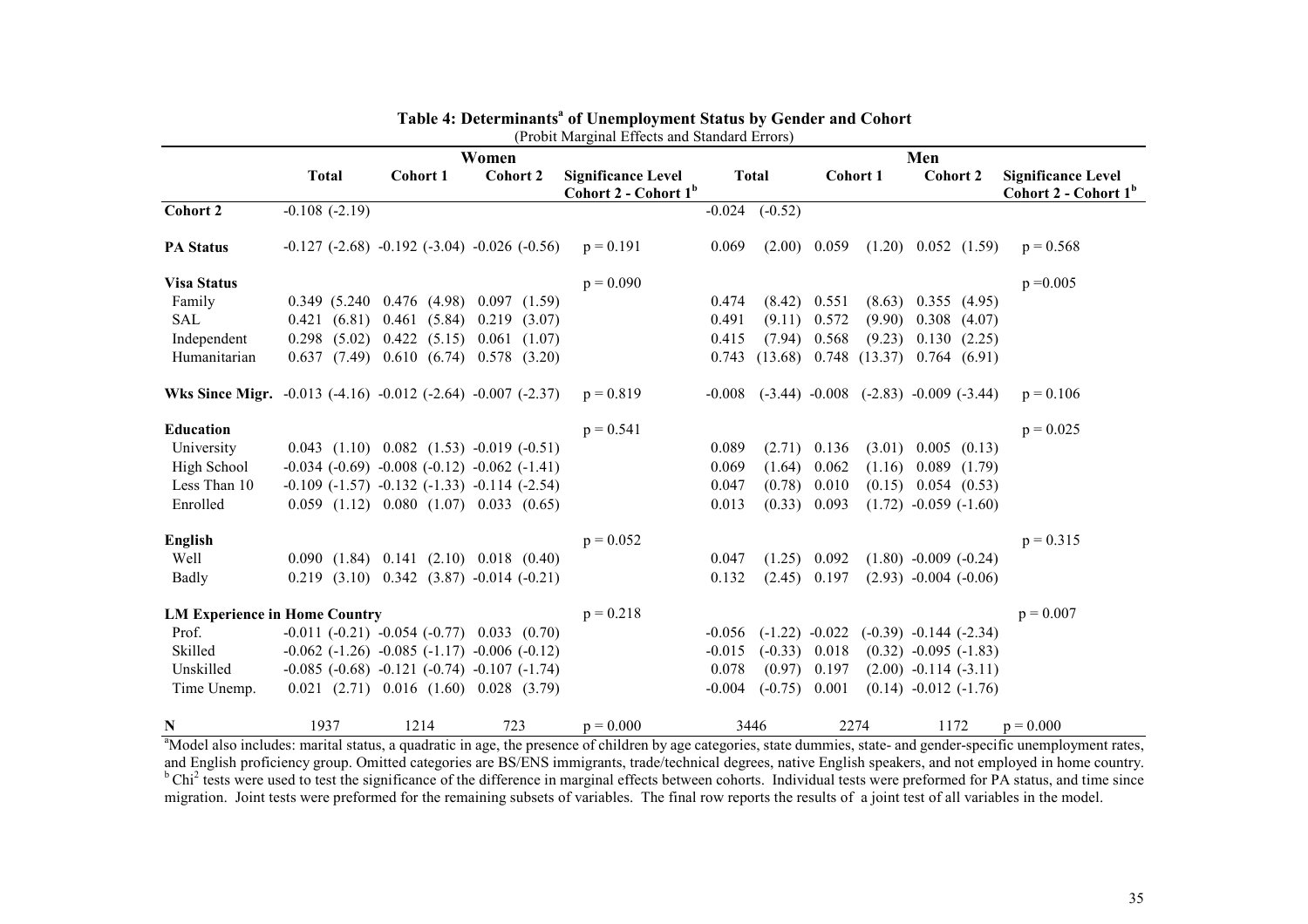|                                     | Women    |                    |                                                          |                  |                                                               | Men      |                   |                 |                                              |                          |  |                                                               |
|-------------------------------------|----------|--------------------|----------------------------------------------------------|------------------|---------------------------------------------------------------|----------|-------------------|-----------------|----------------------------------------------|--------------------------|--|---------------------------------------------------------------|
|                                     |          | <b>Total</b>       | Cohort 1                                                 | <b>Cohort 2</b>  | <b>Significance Level</b><br>Cohort 2 - Cohort 1 <sup>b</sup> |          | <b>Total</b>      |                 | Cohort 1                                     | Cohort 2                 |  | <b>Significance Level</b><br>Cohort 2 - Cohort 1 <sup>b</sup> |
| Cohort 2                            |          | $-0.480$ $(-0.33)$ |                                                          |                  |                                                               | $-0.067$ | $(-0.50)$         |                 |                                              |                          |  |                                                               |
| <b>PA Status</b>                    |          |                    | $-0.308$ $(-2.34)$ $-0.346$ $(-2.10)$ $-0.197$ $(-0.94)$ |                  | $p = 0.578$                                                   | 0.077    |                   |                 | $(0.62)$ $-0.029$ $(-0.19)$ $0.171$ $(0.89)$ |                          |  | $p = 0.415$                                                   |
| <b>Visa Status</b>                  |          |                    |                                                          |                  | $p = 0.179$                                                   |          |                   |                 |                                              |                          |  | $p = 0.002$                                                   |
| Family                              | 1.054    |                    | $(6.18)$ 1.130 $(4.77)$                                  | 0.697(3.06)      |                                                               |          | $1.665$ $(13.26)$ |                 | $1.696$ $(10.59)$ $1.492$ $(7.15)$           |                          |  |                                                               |
| <b>SAL</b>                          | 1.390    |                    | $(9.95)$ 1.369 $(7.79)$                                  | 1.221(5.14)      |                                                               |          | 1.596 (17.59)     |                 | $1.623$ (15.56) 1.488 (8.30)                 |                          |  |                                                               |
| Independent                         | 0.909    |                    | $(6.67)$ 1.084 $(6.33)$                                  | $0.468$ $(2.28)$ |                                                               | 1.503    |                   |                 | $(16.05)$ 1.742 $(15.53)$ 1.026 $(5.65)$     |                          |  |                                                               |
| Humanitarian                        |          |                    | $2.127$ (10.51) $2.054$ (8.60)                           | 1.553(2.55)      |                                                               | 2.691    |                   |                 | $(20.77)$ 2.784 $(20.07)$ 2.121 $(6.43)$     |                          |  |                                                               |
| Wks Since Migr.                     | 0.024    |                    | $(2.25)$ 0.025 $(1.86)$                                  | 0.019(1.28)      | $p = 0.774$                                                   | 0.046    | (4.28)            | 0.046           |                                              | $(3.20)$ 0.030 $(2.51)$  |  | $p = 0.378$                                                   |
| <b>Education</b>                    |          |                    |                                                          |                  | $p = 0.816$                                                   |          |                   |                 |                                              |                          |  | $p = 0.174$                                                   |
| University                          | 0.336    |                    | $(3.14)$ 0.322 $(2.56)$                                  | $0.304$ $(1.59)$ |                                                               | 0.232    | (2.72)            | 0.239           |                                              | $(2.39)$ 0.203 $(1.28)$  |  |                                                               |
| High School                         | 0.152    |                    | $(1.12)$ 0.195 $(1.15)$                                  | $0.168$ $(0.75)$ |                                                               | 0.219    | (1.76)            | 0.140           |                                              | $(0.96)$ 0.324 $(1.44)$  |  |                                                               |
| Less Than 10                        | $-0.377$ |                    | $(-1.61)$ $-0.337$ $(-1.21)$ $-0.812$ $(-2.61)$          |                  |                                                               | 0.142    |                   | $(0.67)$ -0.113 |                                              | $(-0.57)$ 0.904 $(1.48)$ |  |                                                               |
| Enrolled                            |          |                    | $-0.110$ $(-0.75)$ $-0.001$ $(-0.01)$ $-0.145$ $(-0.67)$ |                  |                                                               | 0.101    |                   | $(0.74)$ 0.357  |                                              | $(1.95)$ -0.120 (-0.63)  |  |                                                               |
| <b>English</b>                      |          |                    |                                                          |                  | $p = 0.167$                                                   |          |                   |                 |                                              |                          |  | $p = 0.448$                                                   |
| Well                                | 0.056    |                    | $(0.37)$ 0.238 $(1.39)$ -0.177 $(-0.67)$                 |                  |                                                               | 0.103    | (1.01)            | 0.193           |                                              | $(1.46) -0.048(-0.30)$   |  |                                                               |
| <b>Badly</b>                        | 0.344    |                    | $(1.68)$ 0.626 $(2.67)$ -0.198 (-0.53)                   |                  |                                                               | 0.682    | (4.31)            | 0.702           |                                              | $(3.89)$ 0.589 $(1.64)$  |  |                                                               |
| <b>LM Experience in Home County</b> |          |                    |                                                          |                  | $p = 0.379$                                                   |          |                   |                 |                                              |                          |  | $p = 0.416$                                                   |
| Prof.                               |          |                    | $-0.119$ $(-0.74)$ $-0.202$ $(-1.11)$                    | $0.069$ $(0.22)$ |                                                               | 0.071    | (0.54)            | 0.034           |                                              | $(0.26)$ 0.141 $(0.50)$  |  |                                                               |
| Skilled                             |          |                    | $-0.129$ $(-0.78)$ $-0.200$ $(-1.09)$                    | $0.072$ $(0.23)$ |                                                               | 0.040    | (0.28)            | 0.018           |                                              | $(0.15)$ 0.078 $(0.24)$  |  |                                                               |
| Unskilled                           |          |                    | $-0.135$ $(-0.31)$ $-0.133$ $(-0.26)$ $-0.795$ $(-1.98)$ |                  |                                                               | 0.148    | (0.62)            | 0.276           |                                              | $(1.14) -0.447(-1.03)$   |  |                                                               |
| Time Unemp.                         | 0.065    |                    | $(2.85)$ 0.047 $(1.89)$                                  | 0.121(3.18)      |                                                               | 0.002    | (0.11)            | 0.007           |                                              | $(0.39)$ 0.017 $(0.47)$  |  |                                                               |
| N                                   |          | 1937               | 1214                                                     | 723              | $p = 0.000$                                                   |          | 3446              |                 | 2274                                         | 1172                     |  | $p = 0.000$                                                   |

## **Table 5: Determinantsa of Weeks Unemployed Since Migration**

(OLS Coefficients and Standard Errors)

<sup>a</sup>Model also includes: marital status, a quadratic in age, the presence of children by age categories, state dummies, state- and gender-specific unemployment rates, and English proficiency group. Omitted categories are BS/ENS immigrants, trade/technical degrees, native English speakers, and not employed in home country. <sup>b</sup> Chi<sup>2</sup> tests were used to test the significance of the difference in marginal effects between cohorts. Individual tests were preformed for PA status, and time since migration. Joint tests were preformed for the remaining subsets of variables. The final row reports the results of a joint test of all variables in the model.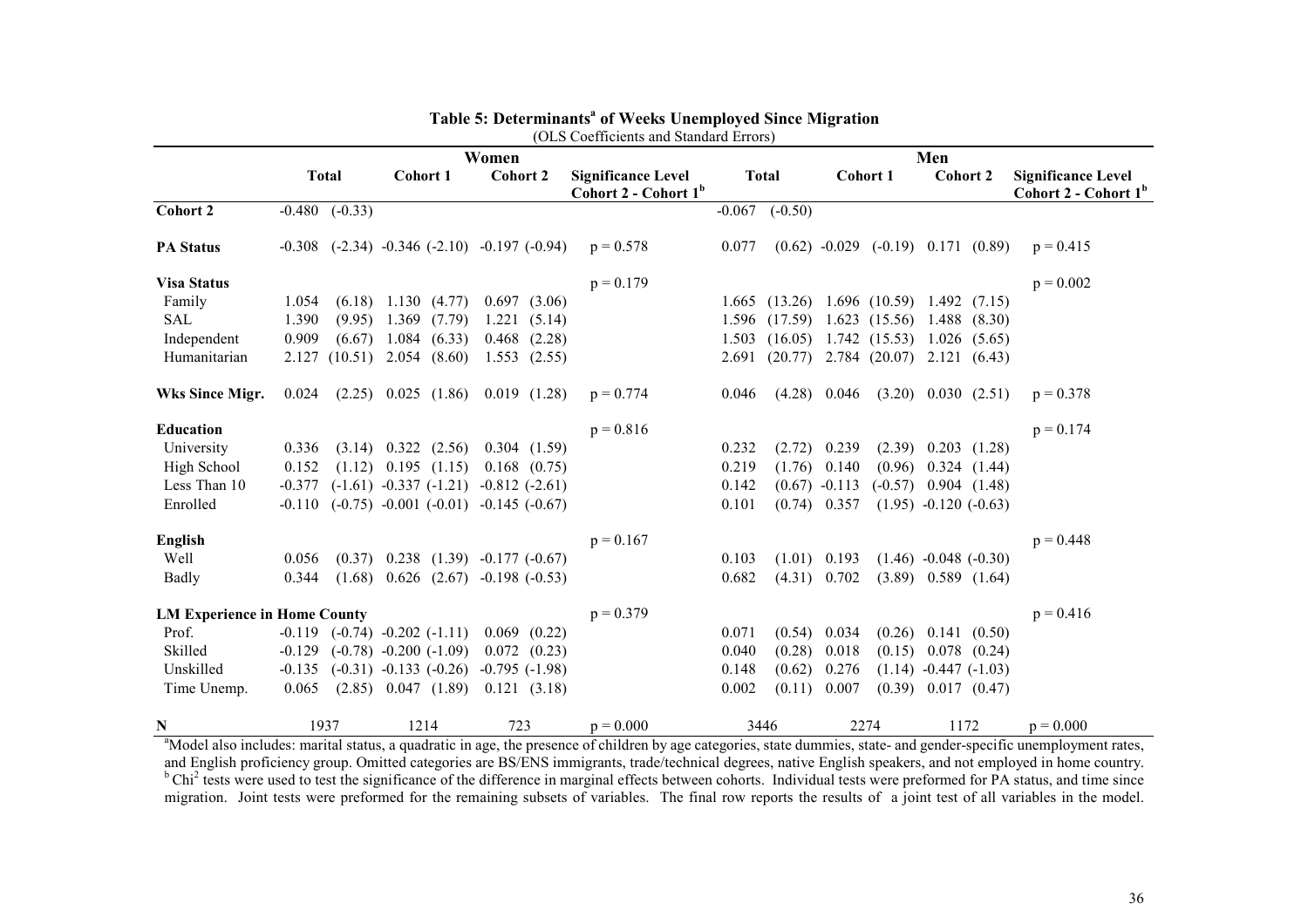|                                                                          | варствиес         | Women                  |                          |                        |
|--------------------------------------------------------------------------|-------------------|------------------------|--------------------------|------------------------|
|                                                                          |                   | <b>Decomposition 1</b> |                          | <b>Decomposition 2</b> |
| <b>Labor Market Participation</b>                                        | Level             | Percent                | Level                    | Percent                |
| Difference (Cohort 2 – Cohort1)                                          | 0.052             |                        | 0.052                    |                        |
| Characteristics                                                          | 0.039             | 0.754                  | 0.058                    | 1.118                  |
| Returns                                                                  | 0.013             | 0.243                  | $-0.006$                 | $-0.121$               |
| Approximation                                                            | 0.000             | 0.003                  | 0.000                    | 0.003                  |
|                                                                          |                   | 100.0                  |                          | 100.0                  |
| <b>Probability of Unemployment</b><br>Difference (Cohort 2 – Cohort 1)   | Level<br>$-0.257$ | Percent                | Level<br>$-0.257$        | Percent                |
| Characteristics                                                          | $-0.150$          | 0.582                  | $-0.117$                 | 0.454                  |
| Returns                                                                  | $-0.126$          | 0.491                  | $-0.159$                 | 0.619                  |
| Approximation                                                            | 0.019             | $-0.073$               | 0.019                    | $-0.073$               |
|                                                                          |                   | 100.0                  |                          | 100.0                  |
| <b>Months of Unemployment</b><br>Difference (Cohort 2 – Cohort 1)        | Level<br>$-0.641$ | Percent                | Level<br>$-0.641$        | Percent                |
| Characteristics                                                          | $-0.625$          | 0.975                  | $-0.349$                 | 0.456                  |
| Returns                                                                  | $-0.016$          | 0.025                  | $-0.292$                 | 0.544                  |
|                                                                          |                   | 100.0                  |                          | 100.0                  |
|                                                                          |                   | Men                    |                          |                        |
|                                                                          |                   | <b>Decomposition 1</b> |                          | <b>Decomposition 2</b> |
| <b>Labor Market Participation</b>                                        | Level             | Percent                | Level                    | Percent                |
| Difference (Cohort 2 – Cohort1)                                          | 0.006             |                        | 0.006                    |                        |
| Characteristics                                                          | $-0.010$          | $-1.855$               | $-0.047$                 | $-8.489$               |
| Returns                                                                  | 0.016             | 2.857                  | 0.052                    | 9.491                  |
| Approximation                                                            | 0.000             | $-0.002$               | 0.000                    | $-0.002$               |
|                                                                          |                   | 100.0                  |                          | 100.0                  |
| <b>Probability of Unemployment</b><br>Difference (Cohort $2$ – Cohort 1) | Level<br>$-0.197$ | Percent                | <b>Level</b><br>$-0.197$ | Percent                |
| Characteristics                                                          | $-0.125$          | 0.638                  | $-0.252$                 | 1.283                  |
| Returns                                                                  | $-0.085$          | 0.430                  | 0.042                    | $-0.215$               |
| Approximation                                                            | 0.013             | $-0.068$               | 0.013                    | $-0.068$               |
|                                                                          |                   | 100.0                  |                          | 100.0                  |
| <b>Months of Unemployment</b><br>Difference (Cohort 2 – Cohort 1)        | Level<br>$-0.689$ | Percent                | Level<br>$-0.689$        | Percent                |
| Characteristics                                                          | $-0.637$          | 0.924                  | $-0.385$                 | 0.558                  |
| Returns                                                                  | $-0.052$          | 0.076                  | $-0.304$                 | 0.442                  |
|                                                                          |                   | 100.0                  |                          | 100.0                  |

# **Table 6: Decomposition of Cohort Gap in Labor Market Status and Unemployment Experience**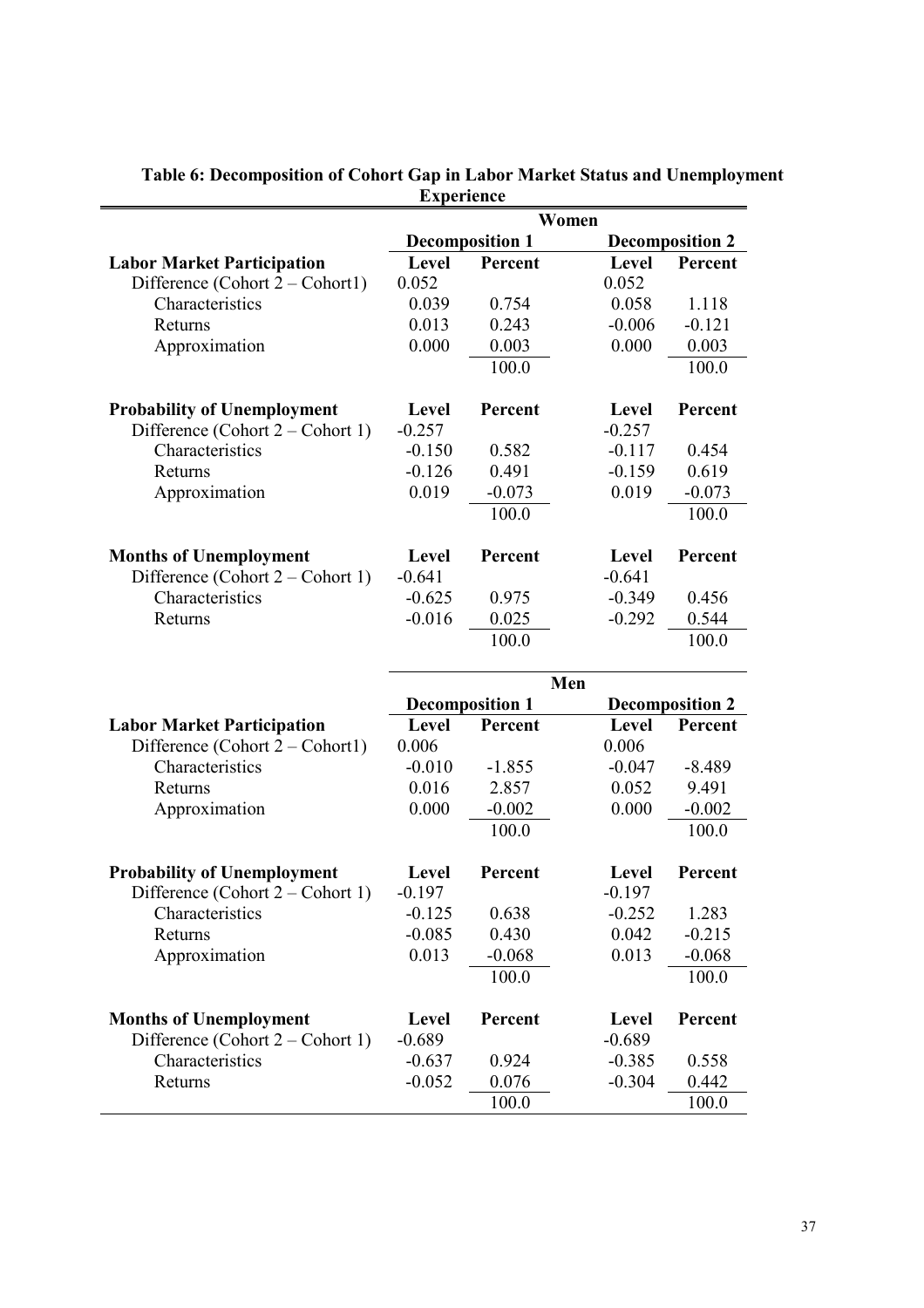

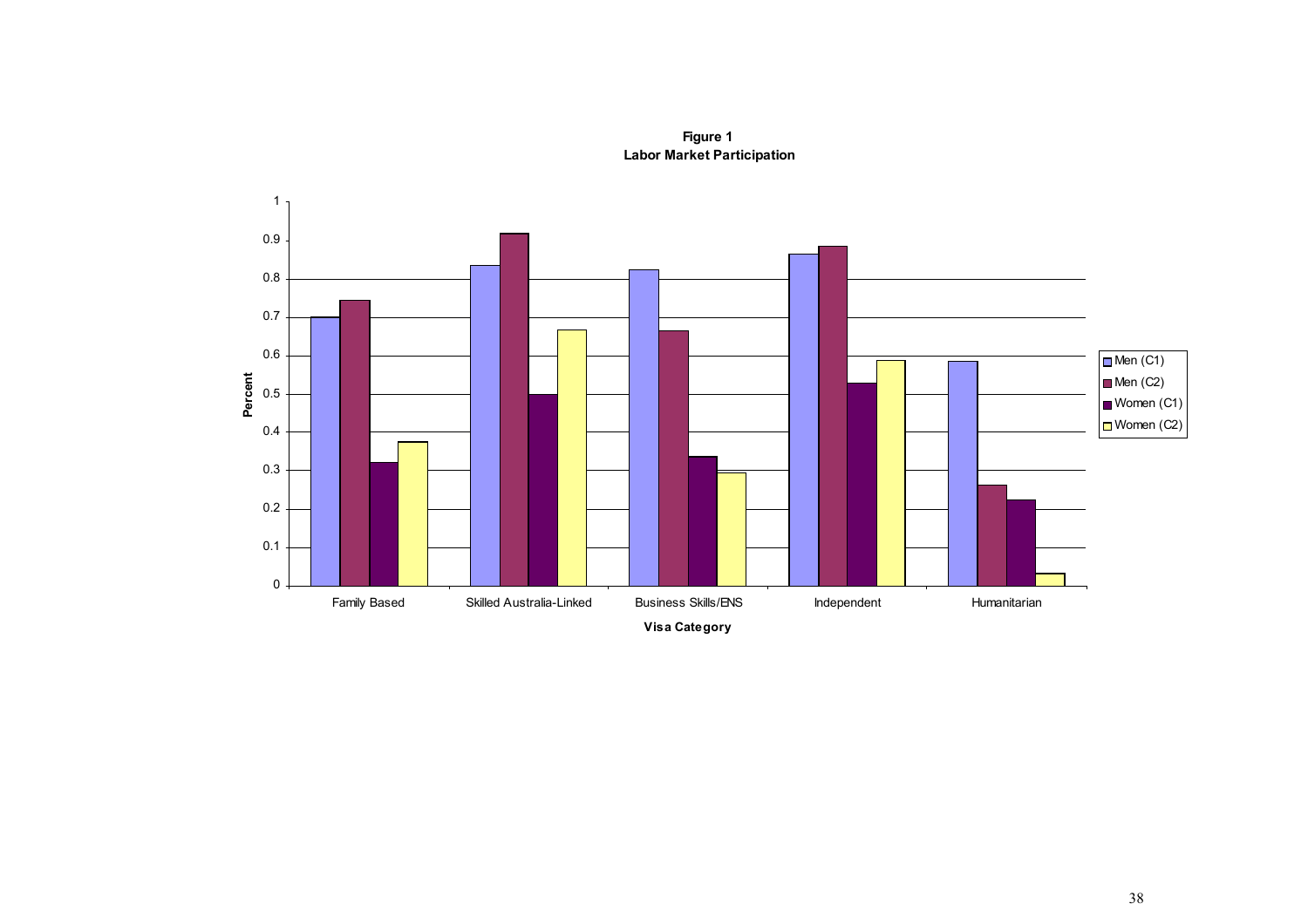**Figure 2 Unemployment Rates**

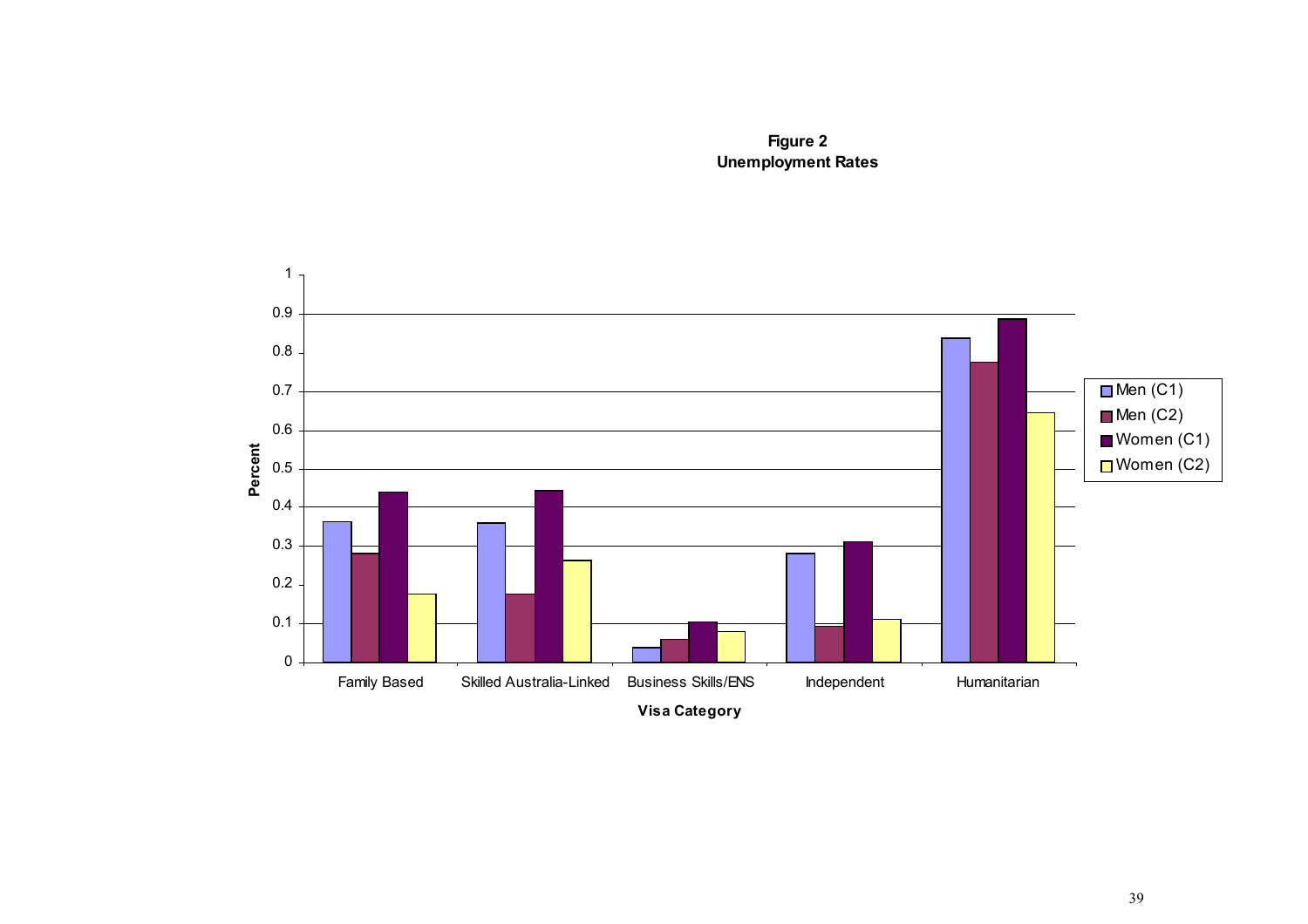**Figure 3 Months Unemployed**